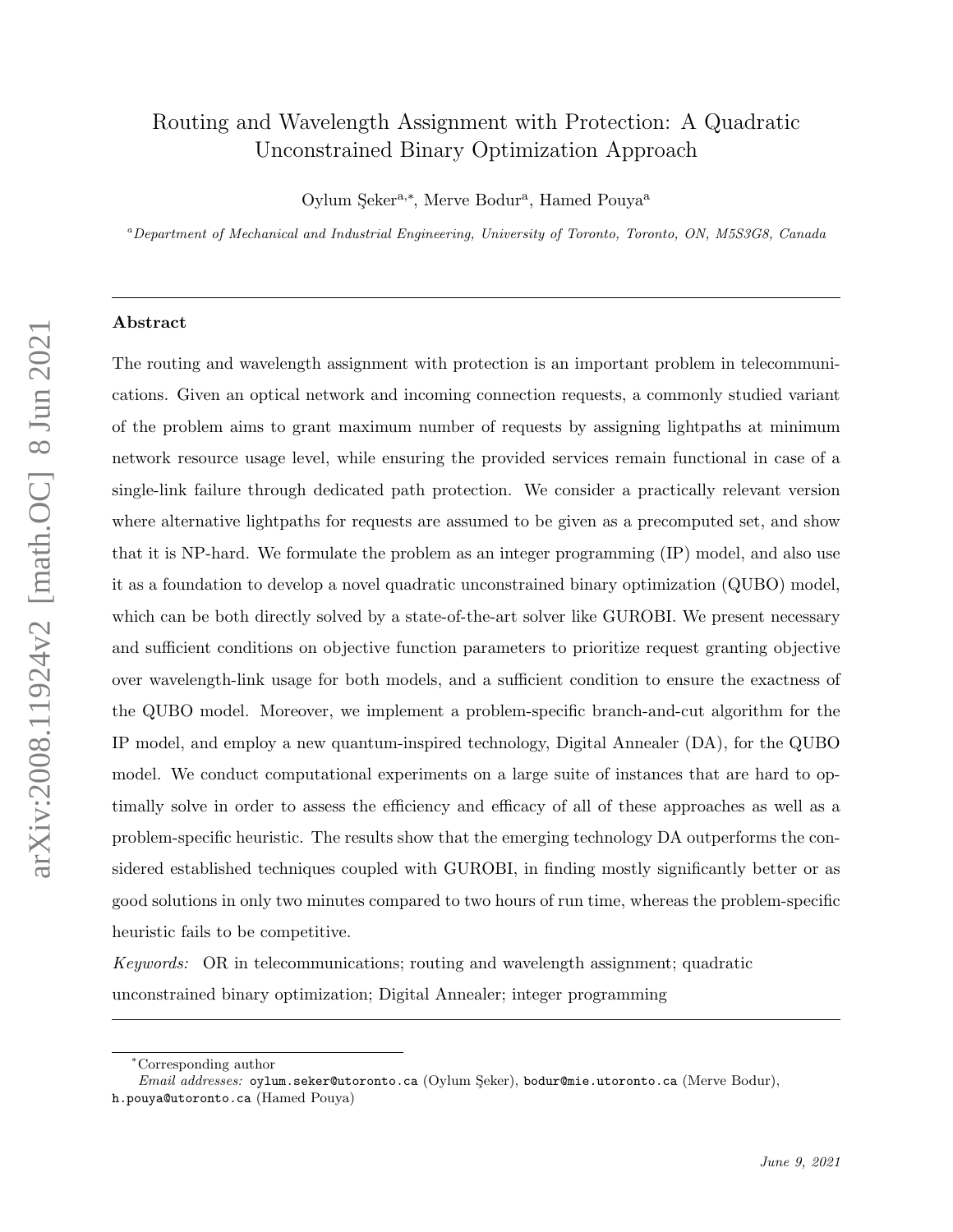## 1. Introduction

An optical network is a medium for information transmission via signals encoded in pulses of light. It connects devices that generate or store data through optical fibers carrying light channels. With the wavelength division multiplexing (WDM) technology allowing multiple signals to be simultaneously transmitted on the same fiber, optical networks have become particularly potent in conveying high volumes of information at very high speeds in a reliable way. As such, they are being increasingly deployed to meet the rapidly growing demand in many high-bandwidth applications such as real-time multimedia streaming, cloud computing and mobile network services [\(Majumdar,](#page-30-0) [2018;](#page-30-0) [Chadha,](#page-28-0) [2019\)](#page-28-0).

Wavelength-routed networks form a broad class of WDM networks, and can be considered as a set of nodes joined by fiber links. The communication between a pair of nodes is established through lightpaths, which is referred to as connecting these two nodes. A lightpath is an optical communication channel between two nodes in the network, and is comprised of a path (route) and a wavelength. A typical problem arising in wavelength-routed networks is the *routing and wavelength* assignment (RWA) problem. Given a set of connection requests between pairs of nodes, the RWA problem decides which requests to grant, i.e., provision a lightpath, such that no two allocated lightpaths with the same wavelength traverse a common fiber link, to prevent interference.

There are many variants of the RWA problem, which mainly differ in their objective and the nature of the connection demand process, as well as extensions incorporating additional concerns such as failures in the network, service quality and resource usage profile [\(Bandyopadhyay,](#page-28-1) [2007\)](#page-28-1). In general, they are all difficult to solve due to the inherent computational complexity of the RWA problem [\(Erlebach and Jansen,](#page-28-2) [2001\)](#page-28-2).

In this paper, we study an RWA problem whose features are motivated by practical concerns (e.g., fast recovery from failures), and some common goals in telecommunications industry (such as granted request maximization and resource usage minimization). In the sequel, we first provide all the relevant background information and motivate our problem setup (Section [1.1\)](#page-1-0); then formally define our problem, introduce our solution approach and summarize our contributions (Section [1.2\)](#page-3-0).

## <span id="page-1-0"></span>1.1. Background Information

The information provided in this section is mostly based on the books by [Mukherjee](#page-30-1) [\(2006\)](#page-30-1), [Bandyopadhyay](#page-28-1) [\(2007\)](#page-28-1) and [Chatterjee et al.](#page-28-3) [\(2016\)](#page-28-3).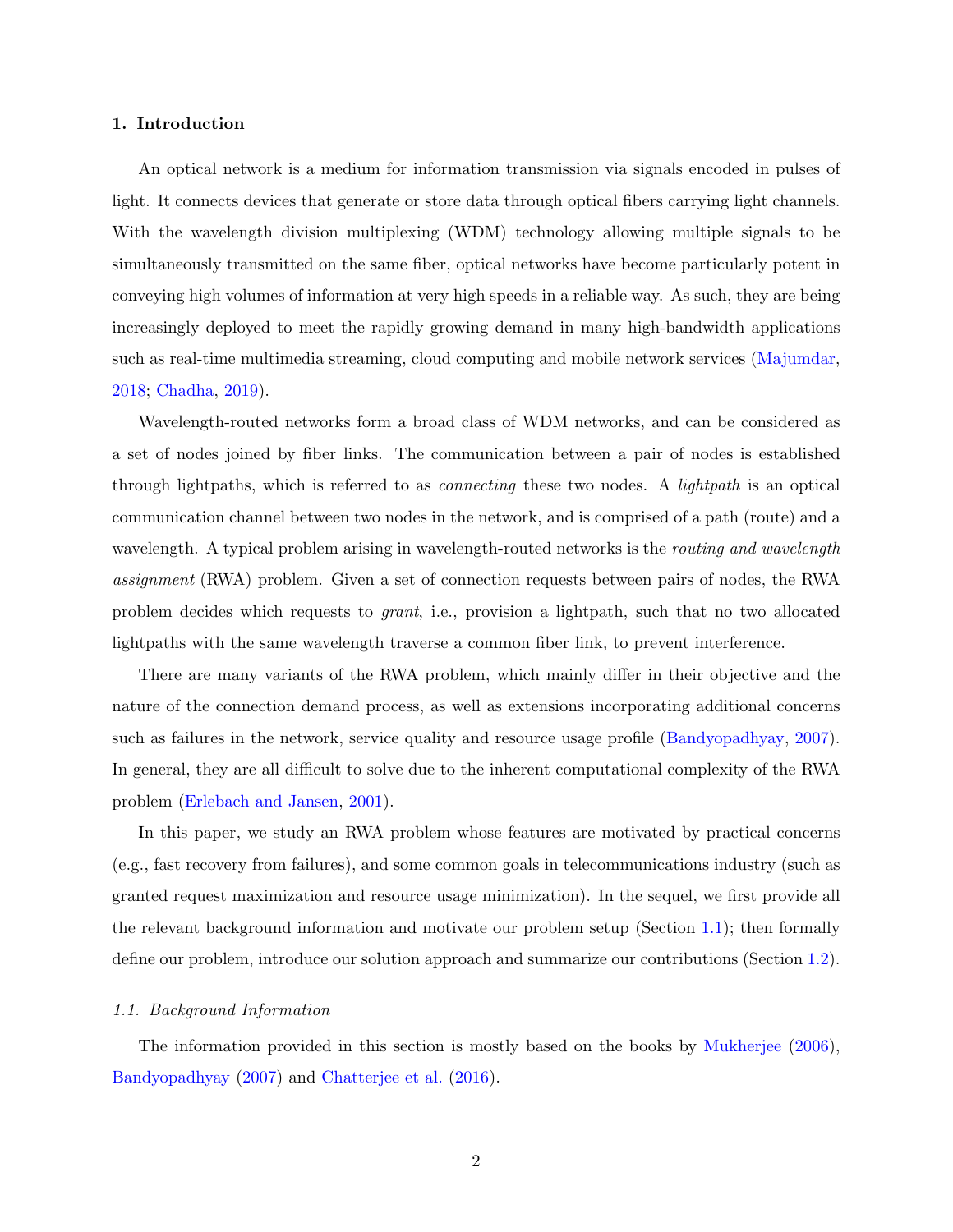#### Network failures and recovery schemes.

While it is desirable to maximize the number of granted requests in RWA, it is also often necessary to provide some degree of protection for them against potential failures in the network. In a WDM network, any of the components may fail, and one failure may disrupt multiple connections. Link failure is the most frequently encountered type of fault, which may for instance arise from fiber cuts due to human errors during construction operations, or natural calamity such as earthquakes. Also, the probability of having multiple link failures simultaneously, or having additional failure(s) before one has been repaired, is considered to be negligible. Thus, the literature is mostly concerned with the case of a *single-link failure*, which we follow as well.

As each fiber link can carry terabits of data per second, even a brief disruption of a connection can result in a large amount of data loss. As such, fault management mechanisms play an important role in WDM network survivability [\(Zhang and Mukheriee,](#page-31-0) [2004\)](#page-31-0). Link failures can be handled at the optical or a higher layer, but the time to detect and repair a failed link ranges from tens of seconds to a few days. Since even the shortest repair time is still too long relative to the rate of data transfer, some fault recovery strategies, which re-route the broken connections using the available network resources, are usually adopted to keep the services functional while the repair process is in progress. There are two main categories of such strategies, protection and restoration. In the protection scheme, backup (protection) lightpaths are computed and reserved in advance along with the primary (working) lightpaths. This ensures fast recovery of all the affected connections by replacing the primary lightpaths with the backups (in milliseconds upon failure), at the expense of increased network resource usage. In the restoration scheme, on the other hand, backup capacity is not provisioned prior to the occurrence of failure, instead new lightpaths are discovered dynamically upon the interruption of connections. Despite being less demanding in resource usage, restoration schemes fail to guarantee resource availability, and lead to higher recovery times.

Protection and restoration schemes for link failures can be categorized with respect to being path- or link-based, i.e., whether they re-route the whole path or only the failed link(s). Path protection schemes can be dedicated or shared. When it is dedicated, each backup lightpath is reserved for only one primary lightpath, and two backup lightpaths with the same wavelength cannot have a common link on their routes. Two commonly used subcategories of this scheme are denoted by 1:1 and 1+1. The former transmits data through only primary lightpaths before failure, while the latter allows the use of both primary and backup lightpaths simultaneously.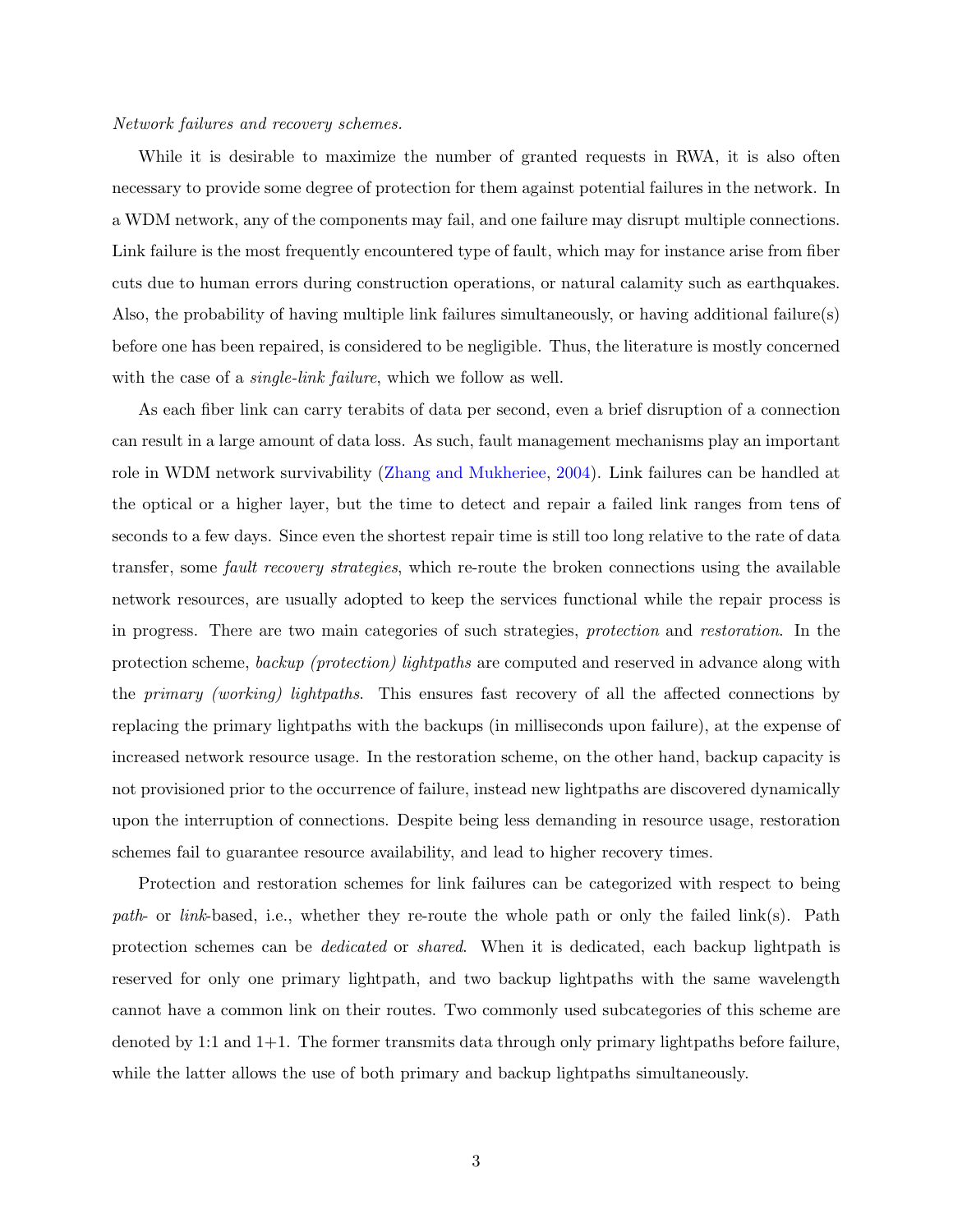## Static and dynamic RWA.

The underlying demand process in RWA problems is considered as *static* or *dynamic*. The static case assumes that connection requests with their associated source and destination nodes are known in advance. In the dynamic case, on the other hand, requests arrive one by one and are provisioned a lightpath in real-time. In our study, we aim to efficiently solve the static RWA problem.

We note that a dynamic RWA problem can be approximated by discretizing the time horizon into intervals and solving a static RWA problem for each using the batch of requests arrived during the corresponding interval, as typically done for dynamic network reconfiguration problems [\(Zhang](#page-31-1) [et al.,](#page-31-1) [2007;](#page-31-1) [Wu et al.,](#page-31-2) [2012;](#page-31-2) [Grover,](#page-29-0) [2013\)](#page-29-0). Such an approach would usually require solving the static problems quickly, e.g., for some bandwidth on demand services, their service level agreement between the provider and the customer guarantees connections to be established (with a certain level of protection) in a matter of minutes [\(Fawaz et al.,](#page-29-1) [2004;](#page-29-1) [Losego et al.,](#page-30-2) [2005\)](#page-30-2). In that regard, the methods solving the static RWA problem efficiently may well benefit dynamic settings. In fact, one method we propose can generate good-quality solutions in up to two minutes.

#### Precomputed paths.

One way to improve solution times for RWA problems is to employ a two-phase framework; generating a set of paths between all or some potential source and destination pairs in the first phase, and picking one from the precomputed alternatives for each request and doing the wavelength assignment in the second phase, for instance as adopted in [\(Li and Simha,](#page-30-3) [2000;](#page-30-3) [Noronha and](#page-30-4) [Ribeiro,](#page-30-4) [2006\)](#page-30-4). In cases where an RWA problem needs to be solved repeatedly over time, this strategy can be made more efficient by performing the first phase only once at the beginning, i.e., by using the same set of precomputed paths throughout the horizon. Granting requests from their precomputed set of alternatives may also provide more control to decision makers, in the sense that they can disperse the demand over the network in a balanced way if desired, and can have a better idea on the state of the network for subsequent decision-making stages well in advance.

# <span id="page-3-0"></span>1.2. Our Work

#### Problem definition.

In the light of discussions in the background section, in this study, we consider the RWA problem with static demand and 1:1 dedicated path protection scheme against single-link failures, for a given network with a set of precomputed alternative primary and backup paths and a number of available wavelengths. We call this the Routing and Wavelength Assignment with Protection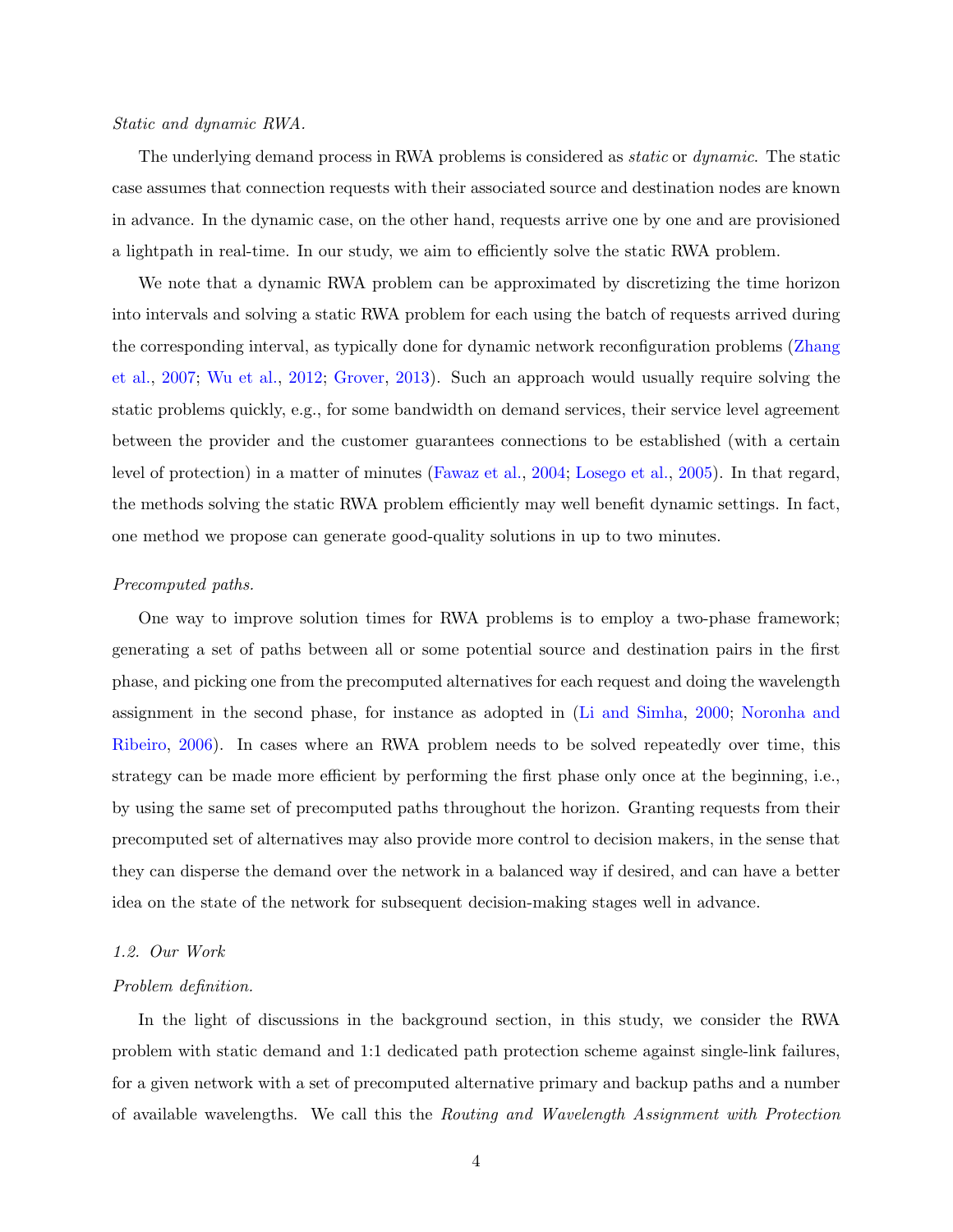(RWA-P) problem, where the aim is to primarily maximize the number of granted requests, since this brings the actual gains for the service providers [\(Shen et al.,](#page-31-3) [2005\)](#page-31-3), while minimizing the wavelength-link usage as a secondary goal to save network resources for future demands.

# Outline of our work.

We show that RWA-P is NP-hard, propose mathematical models and evaluate their solution performance using promising technologies. More specifically, we propose an integer programming (IP) model for RWA-P as well as a strengthened version of it, and use it as a foundation to develop a novel quadratic unconstrained binary optimization (QUBO) model. For model parameters, we present conditions to achieve the intended objective prioritization of granted requests over resource usage, as well as to ensure that the QUBO model is exact. We use the exact state-of-the-art solver GUROBI to solve the IP models, both by directly providing them to the solver and also applying a problem-specific branch-and-cut method. In order to derive solutions for the QUBO model, we employ a new technology called Digital Annealer (DA), and also test GUROBI. We conduct computational experiments on a large suite of instances based on commonly used networks, compare the efficiency and efficacy of all our methods as well as a problem-specific heuristic from the literature, and analyze the impact of the penalty coefficient parameter of the QUBO model on DA's performance.

### Choice of solution technologies.

IP has been a widely adopted modeling framework for discrete optimization problems, including RWA problems. This can be attributed to the development of many efficient solution methodologies and enhancements such as the branch-and-cut algorithm, presolve techniques and heuristics. Despite their advanced status, state-of-the-art IP solvers may take prohibitively long times to yield optimal solutions, especially for large-scale problems, because run times are typically exponential in the size of the input model. However, for many practical problems, it is sufficient to obtain a good-quality solution, as also noted in [\(Giovanni,](#page-29-2) [2017\)](#page-29-2), but preferably in a reasonable/short amount of time. Although IP solvers can be tuned to generate feasible solutions faster, they may fail to address both of these practical considerations simultaneously.

A plausible alternative to tackle such problems is to formulate them as QUBO models and generate solutions via novel computational architectures and new technologies, such as adiabatic quantum computing (e.g., [\(Papalitsas et al.,](#page-31-4) [2019\)](#page-31-4)), neuromorphic computing (e.g., [\(Corder et al.,](#page-28-4) [2018\)](#page-28-4)), and optical parametric oscillators (e.g., [Inagaki et al.](#page-29-3) [\(2016\)](#page-29-3)), which have recently attracted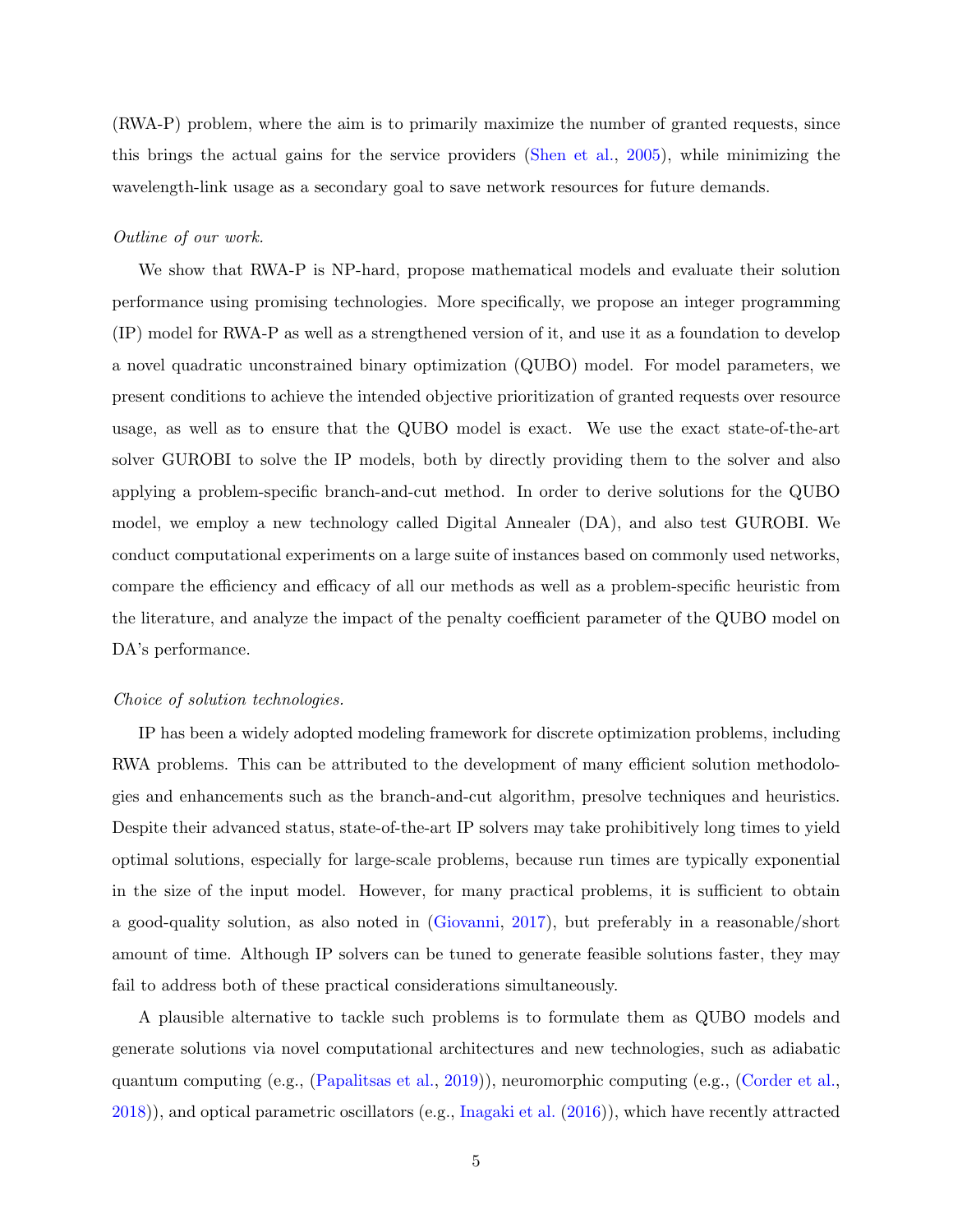significant attention due to their capability in tackling combinatorial optimization problems. A promising example to these new technologies is DA [\(Aramon et al.,](#page-28-5) [2019\)](#page-28-5), which is a computer architecture that rivals quantum computers in utility [\(Boyd,](#page-28-6) [2018\)](#page-28-6). DA is designed to solve QUBO models, and uses an algorithm based on simulated annealing. In many applications, such as minimum vertex cover problem [\(Javad-Kalbasi et al.,](#page-30-5) [2019\)](#page-30-5), maximum clique problem [\(Naghsh et al.,](#page-30-6) [2019\)](#page-30-6) and outlier rejection [\(Rahman et al.,](#page-31-5) [2019\)](#page-31-5), it has been shown to significantly improve upon the state of the art and yield high-quality solutions in radically short amount of time.

### Contributions.

The contributions of this paper are as follows:

- We prove that RWA-P is NP-hard.
- We develop IP and QUBO models, and propose conditions on parameter values to ensure their validity in the sense that the intended objective prioritization is achieved. Moreover, we propose sufficient conditions establishing the exactness of the QUBO model.
- Our QUBO approach is the first of its kind in the vast RWA literature and observed to be highly efficient and efficacious in solving a large suite of nontrivial test instances, well addressing the practical needs of RWA-P, which signifies that it can potentially be useful for other important RWA problems due to structural similarities.
- We show that the emerging DA technology outperforms highly established IP methods accompanied by advanced solvers in handling instances that are hard to optimally solve, indicating that it has the potential to become a viable tool in addressing combinatorial optimization problems. Considering that DA is rarely employed in the operations research literature and only few studies compare it with the state of the art, e.g., (Seker et al., [2020;](#page-31-6) [Naghsh et al.,](#page-30-6) [2019;](#page-30-6) [Ohzeki et al.,](#page-31-7) [2019;](#page-31-7) [Matsubara et al.,](#page-30-7) [2020\)](#page-30-7), our study serves as a step to bridge the gap between the use of the established and new promising solution technologies.
- We show through sensitivity analysis that smaller penalty coefficient values lead to better solutions for DA, which has been mentioned in only few studies previously, e.g., [\(Cohen](#page-28-7) [et al.,](#page-28-7) [2020a](#page-28-7)[,b\)](#page-28-8). To the best of our knowledge, this is the first reported systematic analysis of the penalty coefficient on DA solution quality.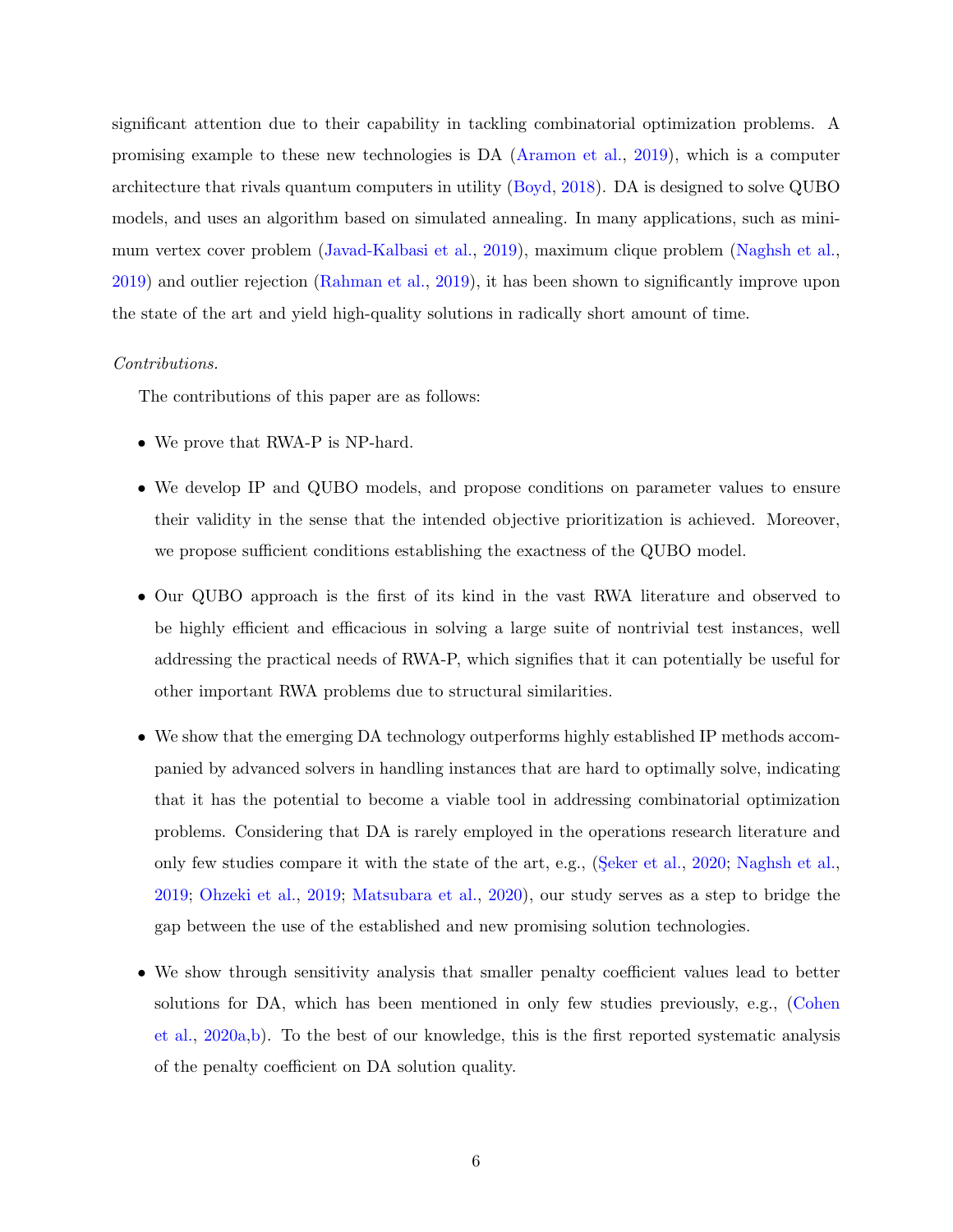## Paper outline.

The remainder of this paper is organized as follows. We review the related literature in Section [2.](#page-6-0) In Section [3,](#page-7-0) we present an IP formulation for RWA-P, provide a prioritization condition and discuss problem complexity. Then, we introduce a QUBO model for RWA-P in Section [4,](#page-14-0) derive a condition that render it exact, and overview the operating principles of DA. In Section [5,](#page-19-0) we present our computational study, and finally in Section [6,](#page-27-0) we conclude our paper with a brief summary.

# <span id="page-6-0"></span>2. Related Literature

There are many variants of the RWA problem and a vast number of studies on each type. Here, we restrict our review to the RWA problem with dedicated path protection scheme and static demand, and summarize the most relevant studies in the sequel.

[Ramamurthy et al.](#page-31-8) [\(2003\)](#page-31-8) examine different protection approaches for single-link failures, and develop IP formulations for path- and link-based schemes, assuming that a precomputed set of alternate routes are given. Their model for dedicated path protection aims to minimize the total number of wavelengths used over all links in the network, while enforcing that all the demand is satisfied and the wavelength capacity on the links is not exceeded. Using test instances generated for a representative network topology, they compare the performance of the proposed IP models. Their problem setup differs from ours in that they do not allow unsatisfied demand assuming sufficient capacity in the network, as such use a different objective than we do.

[Azodolmolky et al.](#page-28-9) [\(2010\)](#page-28-9) study the RWA problem with dedicated path protection, where they assume a precomputed set of pairs of primary and backup paths per request, i.e., each primary path has an associated unique backup path. They present two IP models, which form the basis of their heuristic algorithm designed for the impairments aware RWA problem. The first model considers the requests that require only a primary lightpath, and aims to minimize the total number of requests that are not accepted. The second model extends the first one by (i) adding another demand category that necessitates backup lightpaths as well, and (ii) minimizing a combined sum of the former objective and the maximum number of times a wavelength is used on a link, in a way that acceptance of the requests requiring protection are prioritized over the ones that do not, and the wavelength usage is of least priority. The problem setting used for their IP models is similar to ours, especially when it is assumed that no unprotected demand exists. However, it does not allow the primary and backup path options of a request to be arbitrarily combined; they are instead considered in predefined pairs only. The authors test the performances of their proposed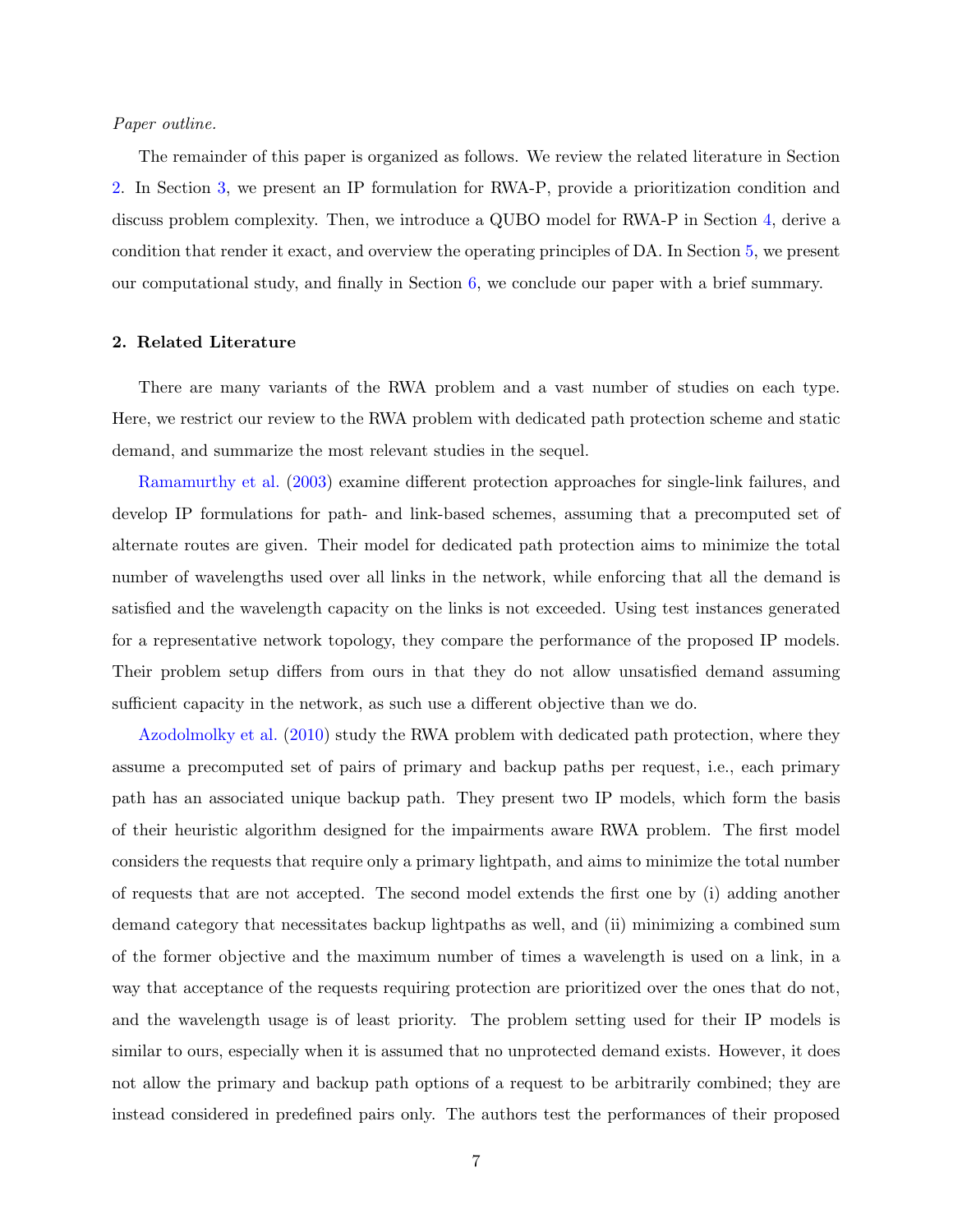heuristic algorithm, two versions of the heuristic from the work of [Ezzahdi et al.](#page-29-4) [\(2006\)](#page-29-4) that they enhance with quality of transmission considerations, and solving of the presented IP formulations via an exact solver. In our study, we also test the heuristic by [Ezzahdi et al.](#page-29-4) [\(2006\)](#page-29-4) for RWA-P and compare it to our presented methods in Section [5.](#page-19-0)

We note that, in addition to the aforementioned problem setup differences, our study stands apart from those works in terms of modelling. While the previous IP formulations are link-based, our models are path-based. Also, we present an exact QUBO model, the first for an RWA problem although a constrained binary quadratic model has been used in [\(Ebrahimzadeh et al.,](#page-28-10) [2013\)](#page-28-10).

There are some other relevant works that consider the RWA problem with protection for singlelink (or node) failures, either with precomputed paths [\(Lee and Park,](#page-30-8) [2006\)](#page-30-8), or by solving both the routing and the wavelength assignment problems simultaneously [\(Wang et al.,](#page-31-9) [2001;](#page-31-9) [Li Shifeng](#page-30-9) [et al.,](#page-30-9) [2002\)](#page-30-9) or sequentially [\(Kokkinos et al.,](#page-30-10) [2010\)](#page-30-10).

Lastly, we note that for many variants of the RWA problem, the complexity has been established to be NP-hard, see for instance [\(Erlebach and Jansen,](#page-28-2) [2001;](#page-28-2) [Li and Simha,](#page-30-3) [2000;](#page-30-3) [Chlamtac et al.,](#page-28-11) [1992;](#page-28-11) [Chiu and Modiano,](#page-28-12) [2000\)](#page-28-12). Despite some structural similarities between those variants and our problem, the complexity of RWA-P has remained open.

## <span id="page-7-0"></span>3. IP Formulation and Problem Complexity

In this section, we first present an IP formulation for the RWA-P problem in Section [3.1,](#page-7-1) followed by Section [3.2](#page-10-0) where we propose values for the weight parameters used in combining two objectives, namely granted request maximization and link usage minimization, into a single one in order to provably achieve the desired prioritization of the former over the latter. We then show the complexity of RWA-P in Section [3.4](#page-13-0) through a reduction from a well-known NP-complete problem.

## <span id="page-7-1"></span>3.1. IP Formulation

As formally defined in Section [1.2,](#page-3-0) the RWA-P problem aims to grant maximum number of requests by properly assigning a working and a protection lightpath to each from a precomputed collection, while minimizing the wavelength-link usage as a secondary goal, which we hereafter refer to as link usage for simplicity.

We model an optical network as a directed graph  $G = (V, E)$ , with V and E respectively denoting the set of nodes and the set of directed edges that join ordered pairs of nodes, where it is possible to have multiple arcs with the same start and end nodes. In telecommunications context,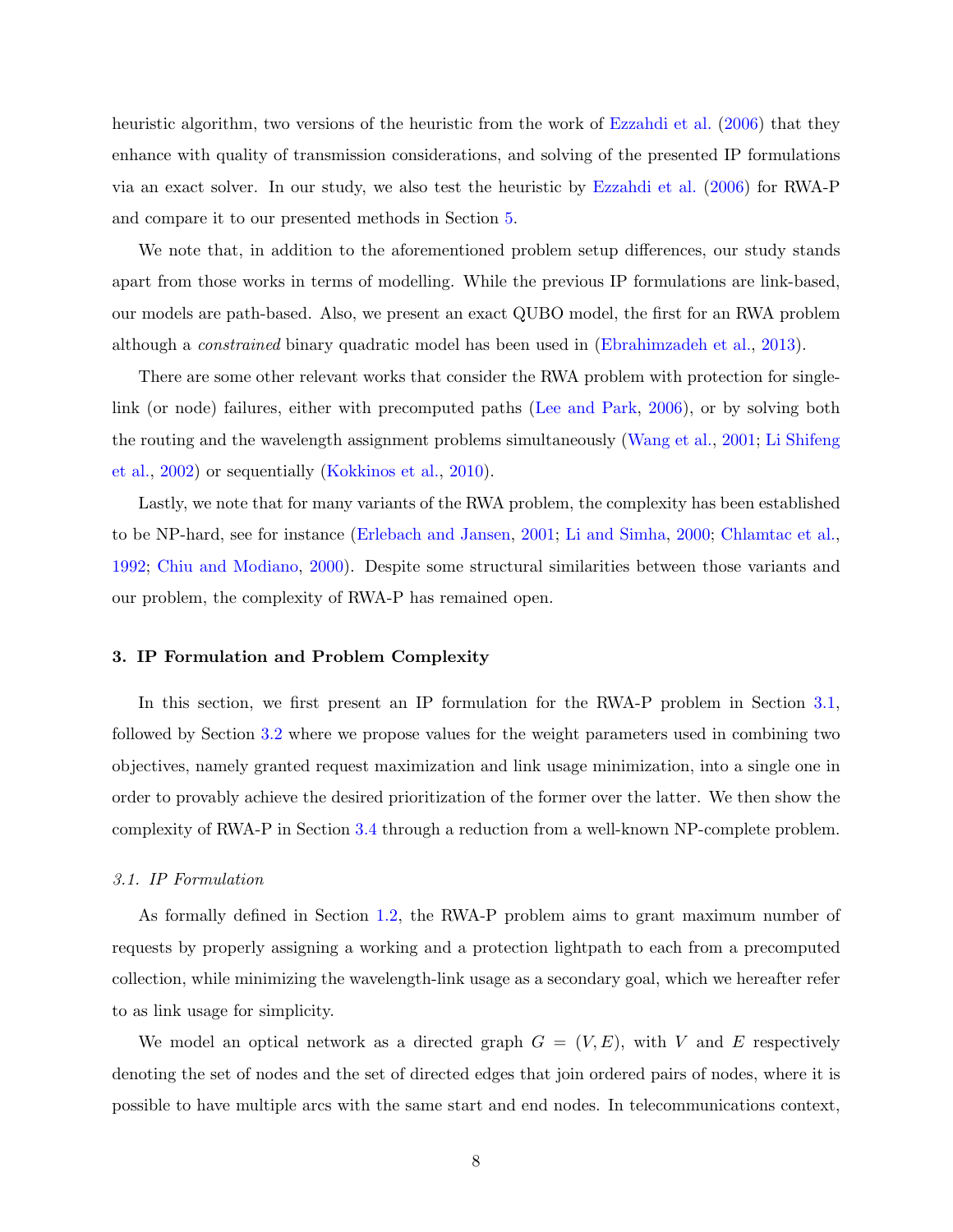we refer the directed edges of the input graph as links. We denote the set of requests by  $R$ , and the set of wavelengths by  $\Lambda$ . For each request  $r \in R$ , we represent the set of alternative working and protection lightpaths with  $W<sup>r</sup>$  and  $P<sup>r</sup>$ , respectively, which are obtained by combining the available precomputed set of paths and wavelengths. The length of a working (protection) lightpath  $w(p)$  for request  $r \in R$ , i.e., the number of the links it contains, is denoted by  $B_w^r$   $(B_p^r)$ . For convenience, we use  $E[\ell]$  to represent the set of links that a given lightpath  $\ell$  contains, and  $\Lambda[\ell]$  for the wavelength associated with  $\ell$ .

In order to help compactly represent the constraints of RWA-P, we define four *conflict sets*,  $C_1, \ldots, C_4$ . The first conflict set  $C_1$  serves to enforce the pair of working and protection lightpaths for a given request to be link-disjoint. It is comprised of  $(r, w, p)$  triplets such that the working lightpath w and the protection lightpath p for request r have at least one link in common. Namely,

$$
\mathcal{C}_1 \coloneqq \{(r, w, p) \colon r \in R, \ w \in W^r, \ p \in P^r, \ E[w] \cap E[p] \neq \varnothing \}.
$$

The remaining three conflict sets are used to prevent the concurrent use of lightpaths having the same wavelength and sharing a link. Considering such lightpaths in pairs, there can be one working and one protection, two working, or two protection lightpaths fulfilling these criteria, which we address through sets  $C_2$ ,  $C_3$ , and  $C_4$ , respectively. Let  $C_2$  be the set of  $(r_1, r_2, w, p)$  quadruplets such that the working and protection lightpaths w and p for distinct requests  $r_1$  and  $r_2$  have the same wavelength and at least one link in common:

$$
\mathcal{C}_2 \coloneqq \{ (r_1, r_2, w, p) \colon r_1, r_2 \in R, \ r_1 \neq r_2, \ w \in W^{r_1}, \ p \in P^{r_2}, \ \Lambda[w] = \Lambda[p], \ E[w] \cap E[p] \neq \varnothing \}.
$$

The sets  $C_3$  and  $C_4$  contain a similar collection of quadruplets as  $C_2$  does, but with only working and only protection lightpaths, respectively:

$$
C_3 \coloneqq \{ (r_1, r_2, w_1, w_2) : r_1, r_2 \in R, w_1 \in W^{r_1}, w_2 \in W^{r_2}, \Lambda[w_1] = \Lambda[w_2], E[w_1] \cap E[w_2] \neq \emptyset \},
$$
  

$$
C_4 \coloneqq \{ (r_1, r_2, p_1, p_2) : r_1, r_2 \in R, p_1 \in P^{r_1}, p_2 \in P^{r_2}, \Lambda[p_1] = \Lambda[p_2], E[p_1] \cap E[p_2] \neq \emptyset \}.
$$

Example 1. In Figure [1,](#page-9-0) an example RWA-P network is illustrated with two requests together with their working and protection lightpath alternatives. The source and destination nodes of the two requests are those with  $s^r$  and  $t^r$  labels for  $r \in \{1, 2\}$ , respectively. The lightpaths are shown with red and green, where each color symbolizes a distinct wavelength, and the lines being solid or dashed indicate whether the lightpath is in the working or protection set, respectively. The request and working/protection indices of the lightpaths are shown beside them in the same color as the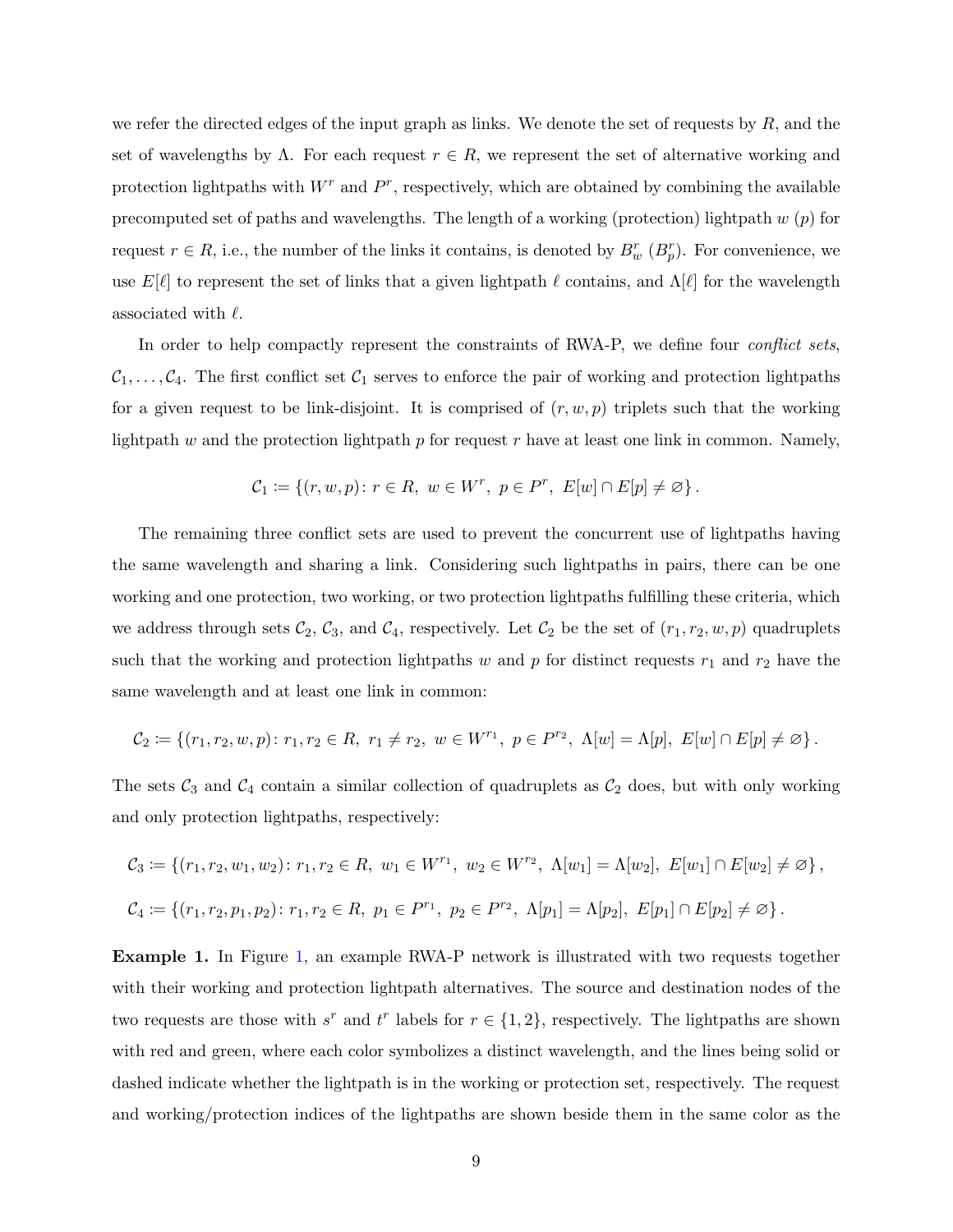<span id="page-9-0"></span>lines representing them. For request 1, there are three working and one protection lightpaths, and for request 2, there is one working and two protection lightpaths.



Figure 1: An RWA-P network and two requests with their precomputed working and protection lightpaths.

Let us give some example tuples for the conflict sets using the network in Figure [1.](#page-9-0) The link  $(c, t<sup>1</sup>)$  is common in the lightpaths labeled with  $r = 1, w = 2$  and  $r = 1, p = 1$ , which yields  $(r, w, p) = (1, 2, 1) \in C_1$ . Furthermore, the link  $(s^2, b)$  being contained in two lightpaths having the same wavelength (red) makes  $(r_1, r_2, w_1, w_2) = (1, 2, 3, 1) \in C_3$ , and  $(s^1, c)$  being shared by two protection lightpaths with the same wavelength (green) leads to  $(r_1, r_2, p_1, p_2) = (1, 2, 1, 2) \in C_4$ . Since there is no pair of distinct requests whose working and protection lightpaths have the same wavelength,  $C_2 = \emptyset$  here.

In this example, it is possible to accept both of the requests by selecting the working and protection lightpaths  $w = 1$  and  $p = 1$  for request  $r = 1$ , and also for  $r = 2$ . This solution is indeed the best option for link usage as well, because having granted all of the given requests with lightpaths of length two, it is not possible to use any fewer links as each lightpath is of length at least two in this example.

Using the notation introduced above and two sets of binary decision variables defined as

$$
x_w^r = \begin{cases} 1, & \text{if working lightpath } w \in W^r \text{ is assigned to request } r \in R \\ 0, & \text{otherwise} \end{cases}
$$
\n
$$
y_p^r = \begin{cases} 1, & \text{if protection lightpath } p \in P^r \text{ is assigned to request } r \in R \\ 0, & \text{otherwise} \end{cases}
$$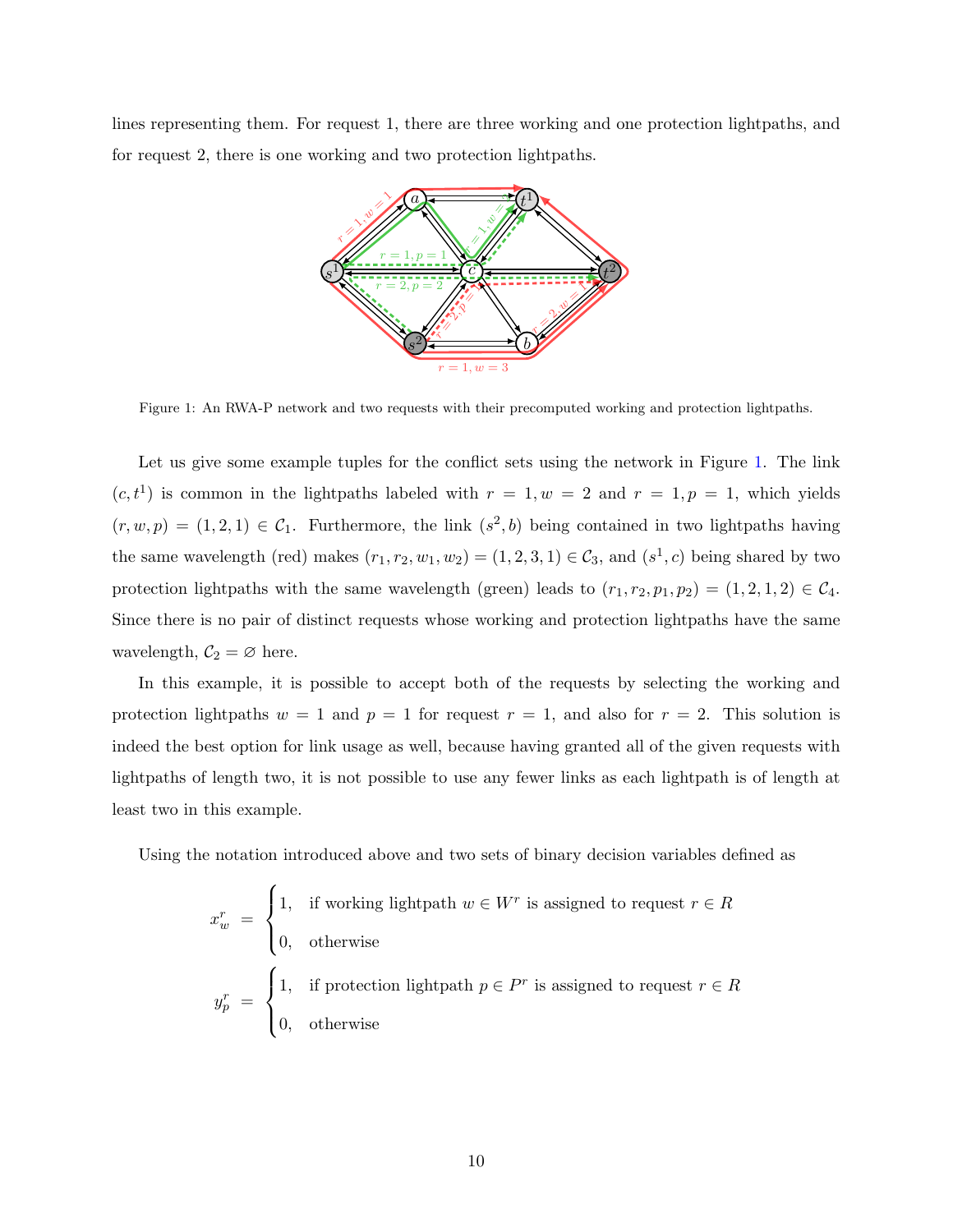we now present a novel IP formulation as follows:

<span id="page-10-8"></span>
$$
\min f(x,y) \coloneqq \alpha \sum_{r \in R} \left( \sum_{w \in W^r} B_w^r x_w^r + \sum_{p \in P^r} B_p^r y_p^r \right) - \beta \sum_{r \in R} \sum_{w \in W^r} x_w^r \tag{1a}
$$

$$
\text{s.t.} \quad \sum_{w \in W^r} x_w^r \ - \ \sum_{p \in P^r} y_p^r \ = \ 0 \qquad \qquad r \in R \tag{1b}
$$

<span id="page-10-7"></span><span id="page-10-2"></span><span id="page-10-1"></span>
$$
\sum_{w \in W^r} x_w^r \le 1 \qquad \qquad r \in R \tag{1c}
$$

<span id="page-10-3"></span>
$$
x_w^r + y_p^r \le 1 \qquad (r, w, p) \in \mathcal{C}_1 \tag{1d}
$$

<span id="page-10-4"></span>
$$
x_w^{r_1} + y_p^{r_2} \le 1 \qquad (r_1, r_2, w, p) \in C_2 \qquad (1e)
$$

<span id="page-10-5"></span>
$$
x_{w_1}^{r_1} + x_{w_2}^{r_2} \le 1 \qquad (r_1, r_2, w_1, w_2) \in \mathcal{C}_3 \tag{1f}
$$

$$
y_{p_1}^{r_1} + y_{p_2}^{r_2} \le 1 \qquad (r_1, r_2, p_1, p_2) \in C_4 \qquad (1g)
$$

<span id="page-10-6"></span>
$$
x_w^r, y_p^r \in \{0, 1\} \qquad \qquad r \in R, \ w \in W^r, \ p \in P^r \tag{1h}
$$

where  $\alpha$  and  $\beta$  are predetermined positive constants.

Constraint set [\(1b\)](#page-10-1) enforces that the same number of working and protection lightpaths are selected to grant a request, and [\(1c\)](#page-10-2) ensures that at most one working lightpath is assigned to each request. Constraint set [\(1d\)](#page-10-3) guarantees that the selected working and protection lightpaths for each request are link-disjoint, while  $(1e)-(1g)$  $(1e)-(1g)$  $(1e)-(1g)$  make sure that the lightpaths having the same wavelength and sharing a link are not chosen simultaneously. Finally, constraint set [\(1h\)](#page-10-6) states the domains of the decision variables.

The objective function [\(1a\)](#page-10-7) combines the two goals of RWA-P, minimizing the number of links used and maximizing the number of requests granted, as a weighted sum. As mentioned in the introduction, the latter goal must be prioritized over the former, which we detail next.

#### <span id="page-10-0"></span>3.2. Objective Prioritization

We now formally define what prioritization of request granting over link usage means, and propose  $\alpha$  and  $\beta$  values that serve the purpose in [\(1a\)](#page-10-7). We first introduce some notation to be used in the sequel. Let  $f_{\alpha}(x, y)$  and  $f_{\beta}(x)$  be two functions respectively corresponding to the number of links used and the number of requests granted at a solution, i.e.,

$$
f_{\alpha}(x,y) \; := \; \sum_{r \in R} \left( \sum_{w \in W^r} B_w^r \; x_w^r \; + \; \sum_{p \in P^r} B_p^r \; y_p^r \right), \quad f_{\beta}(x) \; := \; \sum_{r \in R} \sum_{w \in W^r} x_w^r,
$$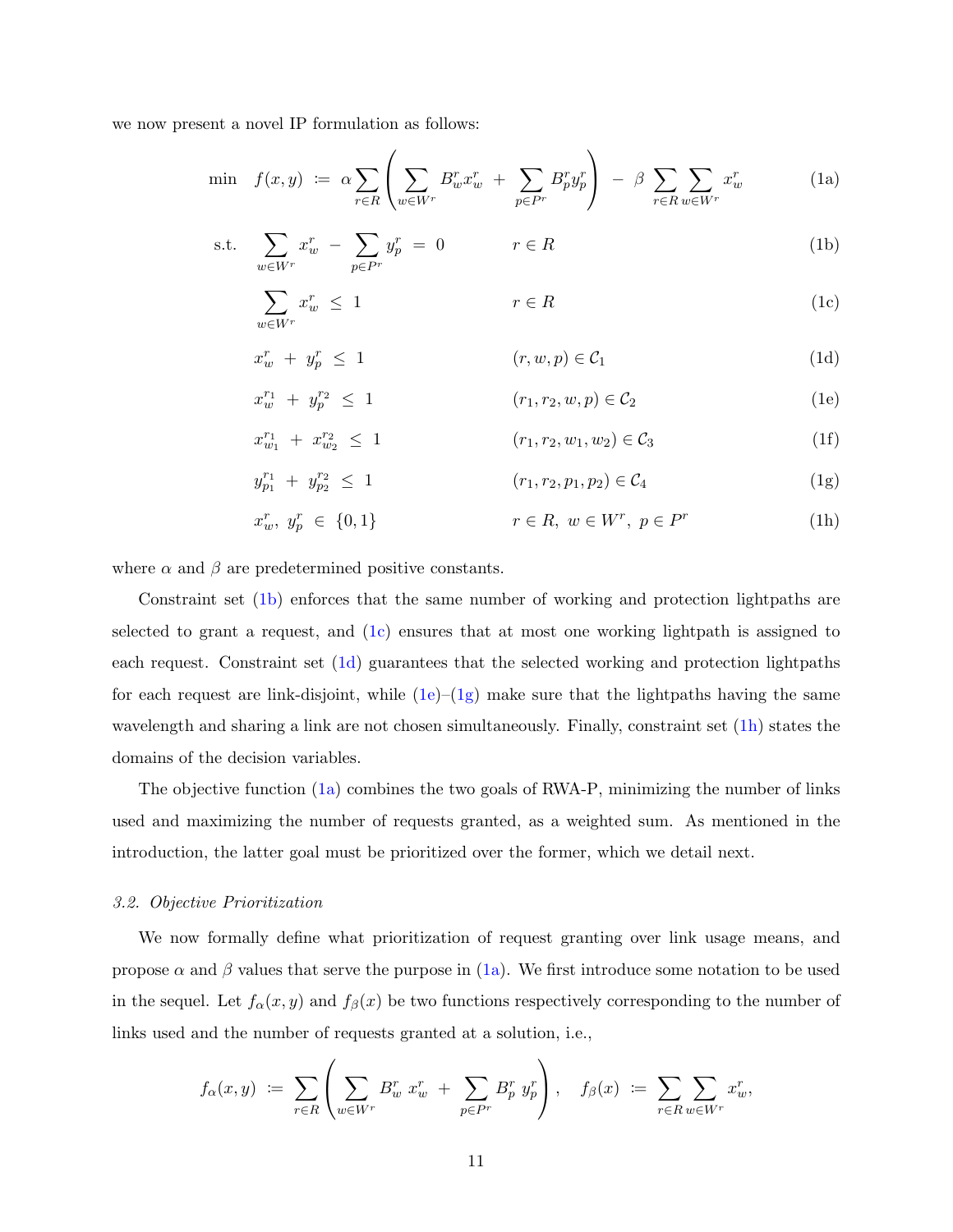so that the objective function  $(1a)$  can be equivalently written as

$$
f(x,y) = \alpha f_{\alpha}(x,y) - \beta f_{\beta}(x).
$$

Furthermore, to ease the presentation, for any given feasible solution  $(\mathbf{x}, \mathbf{y})$  (where • represents any operator such as hat, tilde, and bar), we respectively define the associated IP objective value and its components as

$$
\dot{\tilde{f}} \; := \; f(\dot{\tilde{x}}, \dot{\tilde{y}}), \quad \dot{\tilde{f}}_{\alpha} \; := \; f_{\alpha}(\dot{\tilde{x}}, \dot{\tilde{y}}), \quad \dot{\tilde{f}}_{\beta} \; := \; f_{\beta}(\dot{\tilde{x}}),
$$

and the worst-case and best-case link usage of a feasible solution granting the same number of requests as

$$
\begin{aligned}\n\mathbf{f}_{\alpha}^{\max} &:= \max \left\{ f_{\alpha}(x, y) \mid (x, y) \text{ satisfies (1b)} - (1\text{h}), f_{\beta}(x) = \mathbf{\dot{f}}_{\beta} \right\}, \\
\mathbf{f}_{\alpha}^{\min} &:= \min \left\{ f_{\alpha}(x, y) \mid (x, y) \text{ satisfies (1b)} - (1\text{h}), f_{\beta}(x) = \mathbf{\dot{f}}_{\beta} \right\}.\n\end{aligned}
$$

<span id="page-11-4"></span>Definition 1 (Prioritization Condition). Request granting is prioritized over link usage, if for any pair of feasible solutions  $(\hat{x}, \hat{y})$  and  $(\tilde{x}, \tilde{y})$  with  $\hat{f}_{\beta} > \tilde{f}_{\beta}$ , we have  $\hat{f} < \tilde{f}$ , i.e., the marginal contribution of granting a request to the objective function [\(1a\)](#page-10-7) is always negative. That is,  $\alpha \hat{f}_{\alpha}$  –  $\beta \hat{f}_{\beta} < \alpha \tilde{f}_{\alpha} - \beta \tilde{f}_{\beta}$  for all feasible  $(\hat{x}, \hat{y})$  and  $(\tilde{x}, \tilde{y})$  with  $\hat{f}_{\beta} > \tilde{f}_{\beta}$ .

Considering the largest and smallest realizations of the left- and right-hand sides in terms of link usage, respectively, the prioritization condition can be equivalently written as

<span id="page-11-3"></span><span id="page-11-0"></span>
$$
\alpha \hat{f}_{\alpha}^{\max} - \beta \hat{f}_{\beta} < \alpha \tilde{f}_{\alpha}^{\min} - \beta \tilde{f}_{\beta} \quad \text{for all feasible } (\hat{x}, \hat{y}) \text{ and } (\tilde{x}, \tilde{y}) \text{ with } \hat{f}_{\beta} > \tilde{f}_{\beta}. \tag{2}
$$

This condition can also be expressed with the help of an optimization model:

$$
\frac{\beta}{\alpha} > \Omega^> := \max \left\{ \frac{\hat{f}_\alpha^{\max} - \tilde{f}_\alpha^{\min}}{\hat{f}_\beta - \tilde{f}_\beta} : (\hat{x}, \hat{y}) \text{ and } (\tilde{x}, \tilde{y}) \text{ are feasible with } \hat{f}_\beta > \tilde{f}_\beta \right\}.
$$
 (3)

Indeed, it is possible define another optimization model by only considering the solutions differing by one in their number of granted requests,

<span id="page-11-1"></span>
$$
\Omega^{\pm} \ := \ \max \left\{ \frac{\hat{f}_{\alpha}^{\max} - \tilde{f}_{\alpha}^{\min}}{\hat{f}_{\beta} - \tilde{f}_{\beta}} : (\hat{x}, \hat{y}) \text{ and } (\tilde{x}, \tilde{y}) \text{ are feasible with } \hat{f}_{\beta} = \tilde{f}_{\beta} + 1 \right\},\tag{4}
$$

<span id="page-11-2"></span>which would achieve what  $(3)$  does, as provided in the proposition below.

Proposition 1. The optimization models in  $(3)$  and  $(4)$  yield the same optimal values; that is,  $\Omega^{\geq} = \Omega^{\pm}$ . This implies that the prioritization condition given in [\(3\)](#page-11-0) can also be achieved by setting  $\alpha, \beta > 0$  such that  $\frac{\beta}{\alpha} > \Omega^=$ .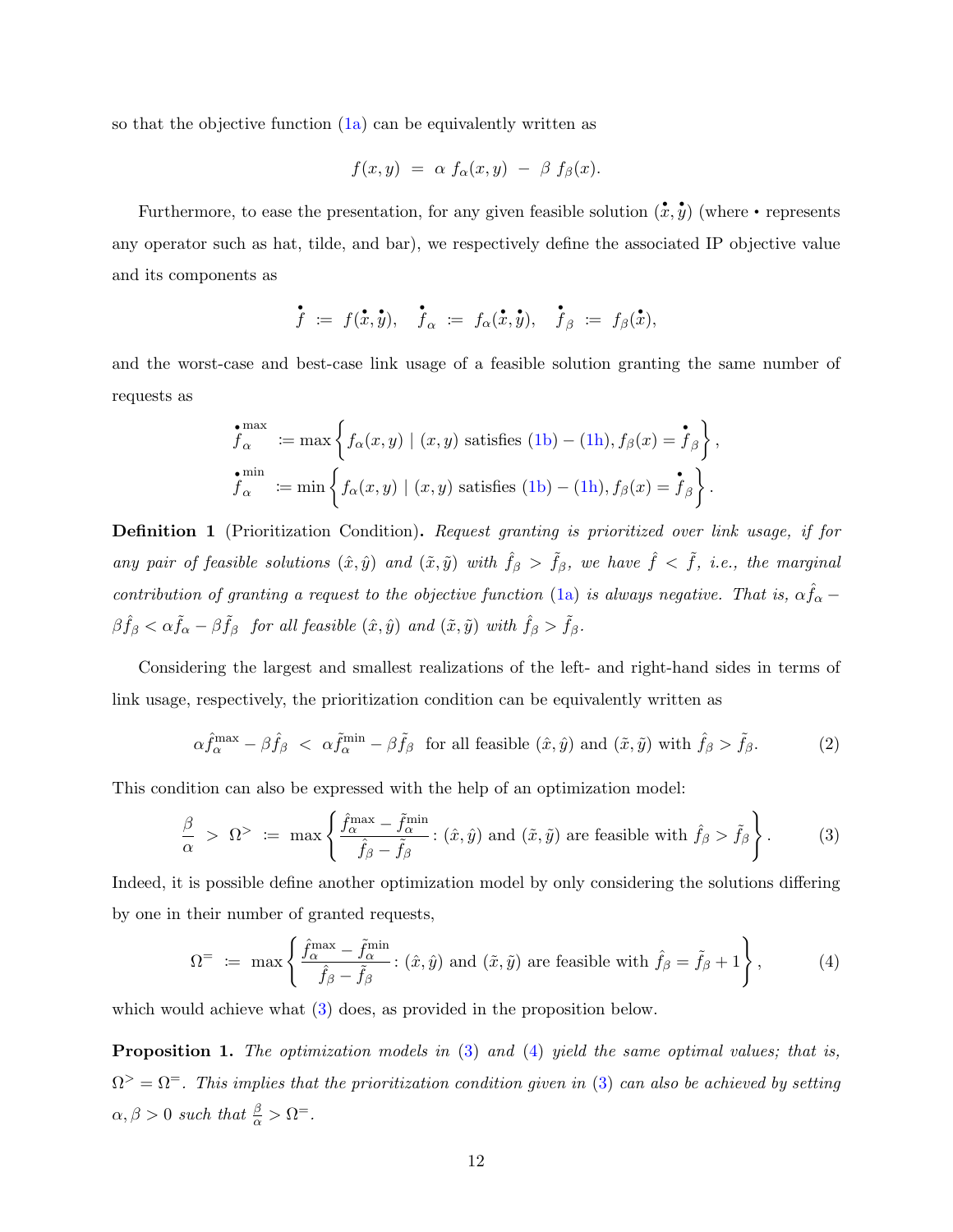For practical purposes, we assume  $\alpha = 1$  and that  $\beta$  can only take integer values. In this case, letting  $\beta^{\text{light}}$  denote the smallest integer  $\beta$  value satisfying the prioritization condition in [\(4\)](#page-11-1), we have  $\beta^{\text{light}} = 1 + \Omega^{\text{=}}$ . However, obtaining  $\beta^{\text{light}}$  or at least a reasonable upper bound for it necessitates solving of a non-trivial optimization problem, which could be computationally even more expensive than the original RWA-P problem. Next, we derive sufficient condition for prioritization in terms of given instance parameters.

<span id="page-12-0"></span>**Proposition 2** (IP objective weight selection). Selecting  $\alpha, \beta > 0$  such that

$$
\frac{\beta}{\alpha} > |R| (M-2) + 2 \tag{5}
$$

prioritizes request granting over link usage in [\(1a\)](#page-10-7) for any feasible solution to the IP, i.e., solutions  $\left\{\max_{w\in W^r}\left\{B^r_w\right\}+\max_{p\in P^r}\left\{B^r_p\right\}\right\}.$ accepting more requests yield lower objective values, where  $M = \max_{r \in R}$ Proof. See [Appendix A.2.](#page-32-1)  $\Box$ 

Proposition [2](#page-12-0) provides a lower bound on  $\frac{\beta}{\alpha}$  that is sufficient to make request granting the primary goal. Note that computing this lower bound does not involve solution of an optimization problem and hence makes it easy to decide on safe objective parameter combinations for a given instance. Letting  $\beta^{\text{Base}}$  denote the least possible  $\beta$  value from the condition in [\(5\)](#page-12-1) (assuming  $\alpha = 1$ ), we have  $\beta^{\text{Base}} = |R| (M - 2) + 3$ . Note that by definition  $\beta^{\text{Base}} \geq \beta^{\text{light}}$ .

We now show that there exist examples where the bound in  $(5)$  is indeed tight.

<span id="page-12-2"></span>**Proposition 3** (Tight example for the weight selection). There exist RWA-P instances for which the lower bound provided in Proposition [2](#page-12-0) is necessary to prioritize request granting over link usage.

Proof. See [Appendix A.3.](#page-34-0)

## 3.3. Strengthened Conflict Constraints

We can strengthen the set of conflict constraints in  $(1d)$ – $(1g)$  by identifying larger groups of variables that are mutually in conflict, i.e., groups in which at most one variable can take value one. To this end, we first construct the set  $\bar{P}^{r,w}$  of all protection lightpaths for request r that has at least one common link with working lightpath  $w$ , as an extension of the lightpath pairs defined in  $C_1$ . That is, for every  $w \in W^r$  and request  $r \in R$ , we define

$$
\bar{P}^{r,w} \coloneqq \big\{ p \in P^r \colon E[w] \cap E[p] \neq \varnothing \big\}.
$$

<span id="page-12-1"></span> $\Box$ 

 $\Box$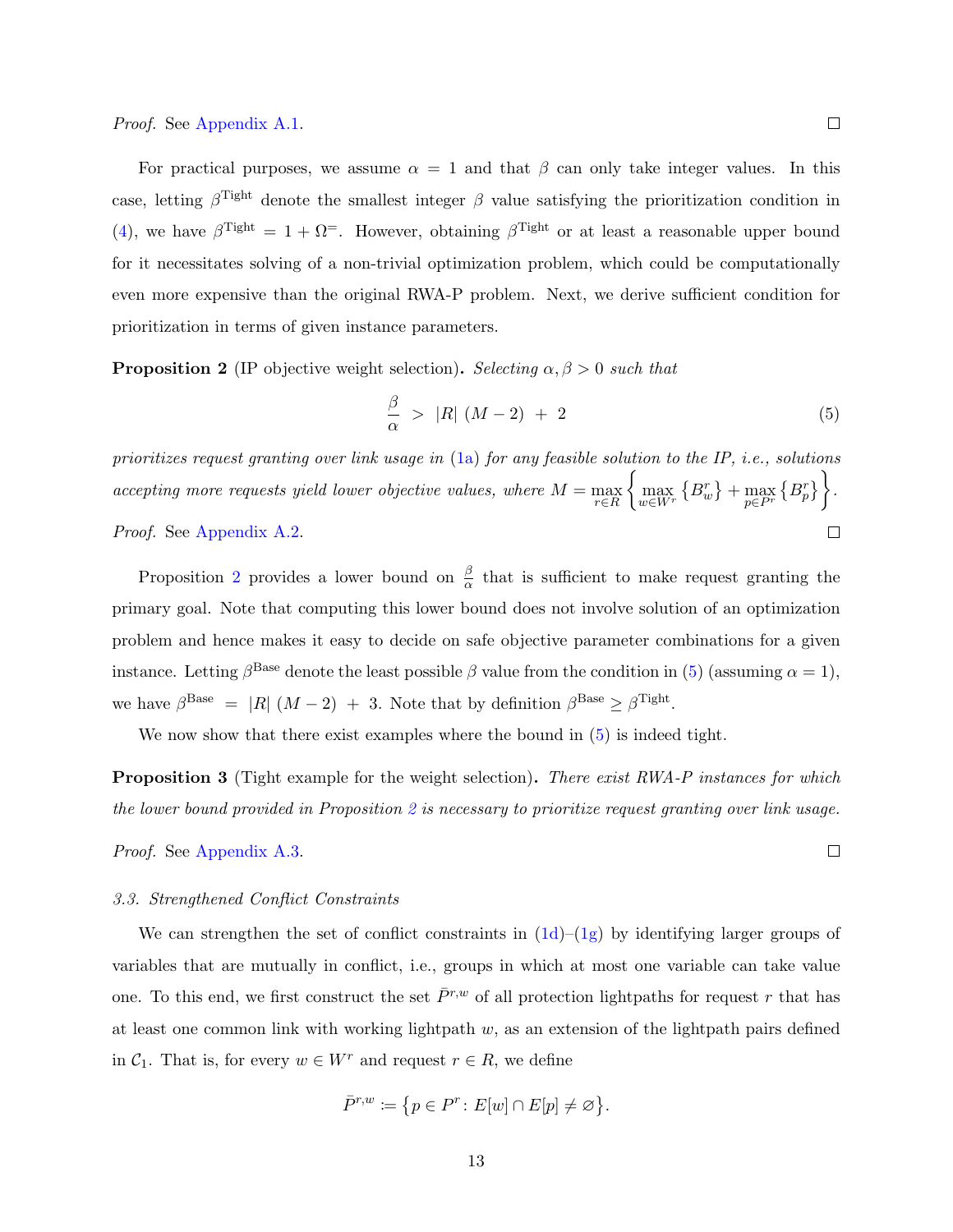Next, we define the sets of working and protection lightpaths that contain link  $e$  and wavelength  $\lambda$ , for every wavelength  $\lambda \in \Lambda$ , link  $e \in E$ , and request  $r \in R$ , which will extend the lightpath pairs defined in conflict sets  $C_2$ ,  $C_3$  and  $C_4$ . Namely,

$$
\tilde{W}_{e,\lambda}^r := \left\{ w \in W^r \colon \Lambda[w] = \lambda, \ e \in E[w] \right\},\
$$

and

<span id="page-13-2"></span><span id="page-13-1"></span>
$$
\tilde{P}_{e,\lambda}^r := \{ p \in P^r \colon \Lambda[p] = \lambda, \ e \in E[p] \}.
$$

Using these sets, we can write a strengthened form of our conflict constraints as

$$
x_w^r + \sum_{p \in \bar{P}^{r,w}} y_p^r \le 1 \qquad \qquad r \in R, \ w \in W \tag{6a}
$$

$$
\sum_{r \in R} \sum_{w \in \tilde{W}_{e,\lambda}^r} x_w^r + \sum_{r \in R} \sum_{p \in \tilde{P}_{e,\lambda}^r} y_p^r \le 1 \qquad e \in E, \ \lambda \in \Lambda. \tag{6b}
$$

In the rest of the paper, we refer to the IP model in  $(1)$  as IP<sup>Base</sup>, and to that with the conflict constraints in  $(1d)$ – $(1g)$  being replaced with the ones in  $(6a)$ – $(6b)$  as IP<sup>Strong</sup>.

## <span id="page-13-0"></span>3.4. Complexity

In this section, we prove that the RWA-P problem is NP-hard. More specifically, we prove that a special case of our problem is NP-hard by making a reduction from the maximum stable set problem, which is known to be NP-hard [\(Garey and Johnson,](#page-29-5) [1979\)](#page-29-5).

Given a graph  $G_s(V_s, E_s)$ , a *stable set* is a set  $V'_s \subseteq V_s$  of nodes such that no two nodes in  $V'_{s}$  are linked by an edge in  $E_{s}$ . The goal in the maximum stable set problem (MSS) is to find a stable set of maximum cardinality in  $G_s$ . The decision version of the problem, which we denote by DEC-MSS, is concerned with the existence of a stable set of size at least k in the input graph  $G_s$ , for some given integer  $k \geq 1$ .

Now, we define RWA-P-R as the special version of the RWA-P problem that aims to maximize the number of granted requests only (thus the extension " $-R$ "), i.e., the variant which can be modeled as [\(1\)](#page-10-8) using  $\alpha = 0$  and  $\beta = 1$  in the objective function [\(1a\)](#page-10-7). Let DEC-RWA-P-R be the decision version of RWA-P-R, which checks whether at least  $k$  requests can be granted for some given integer  $k \geq 1$ . In what follows, we show that RWA-P-R is NP-hard, starting with the polynomial-time verifiability for its decision version.

<span id="page-13-3"></span>**Lemma 1** (Verifiability). DEC-RWA-P-R is in NP.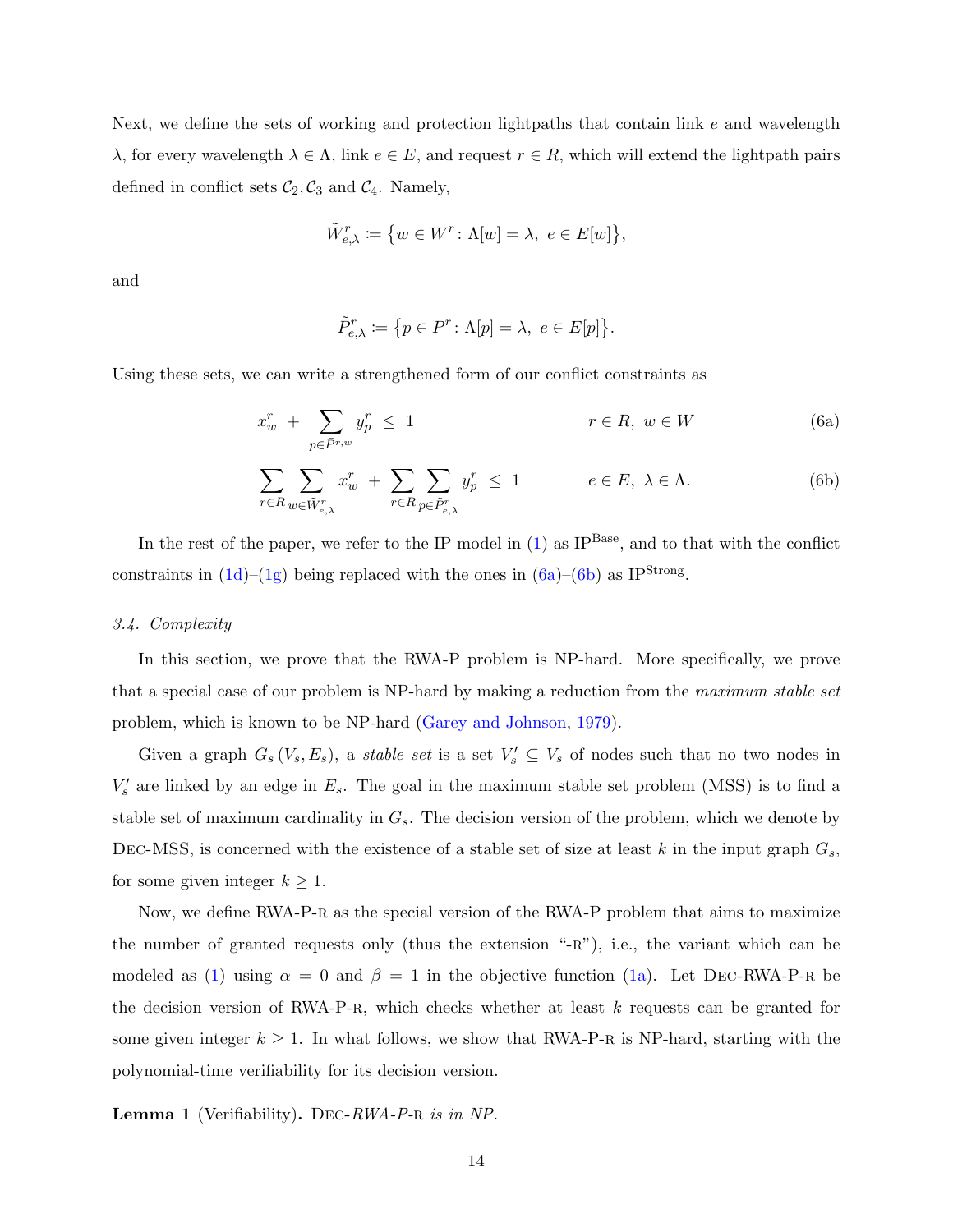<span id="page-14-2"></span>Theorem 1 (Complexity). RWA-P-R is NP-hard.

Proof. See [Appendix A.5.](#page-35-0)

As RWA-P generalizes RWA-P-R, it is at least as hard, which yields the desired result.

Corollary 1. RWA-P is NP-hard.

## <span id="page-14-0"></span>4. QUBO Formulation and Solution Method

In this section, we present our proposed modeling and solution approach for the RWA-P problem. In Section [4.1,](#page-14-1) we present a QUBO model via a transformation from  $IP<sup>Base</sup>$  obtained by dualizing its constraints, i.e., adding them as a penalty term to the objective function. We also explain how to carefully choose the penalty parameters to achieve the exactness of the QUBO model. Then, in Section [4.2,](#page-17-0) we overview the Digital Annealer technology and its operating principles.

## <span id="page-14-1"></span>4.1. Transformation to QUBO

As the first step of obtaining an exact QUBO formulation, we dualize the constraints of our IP formulation given in  $(1)$ , IP<sup>Base</sup>, in such a way that any infeasible solution to it, i.e., any constraint violation, yields a strictly positive penalty term in the objective function of our QUBO model. This is easy to achieve for equality constraints; any linear equality constraint can be transformed into a penalty term by simply taking the square of the difference of its left and right-hand sides, so that any constraint violation translates into a positive penalty value, and hence can be avoided through the minimization of the objective. Therefore, for our only set of equality constraints [\(1b\)](#page-10-1), the corresponding penalty term includes for each  $r \in R$  the following squared violation expression:

$$
\left(\sum_{w \in W^r} x_w^r - \sum_{p \in P^r} y_p^r\right)^2,
$$

which amounts to a positive value when more working lightpaths than protection lightpaths are selected for the request  $r$ , or vice versa.

In case of inequality constraints, however, more custom-tailored approaches are needed, because violations occur in one direction only. In order to transform the inequality constraints in  $(1c)$ – $(1g)$ 

 $\Box$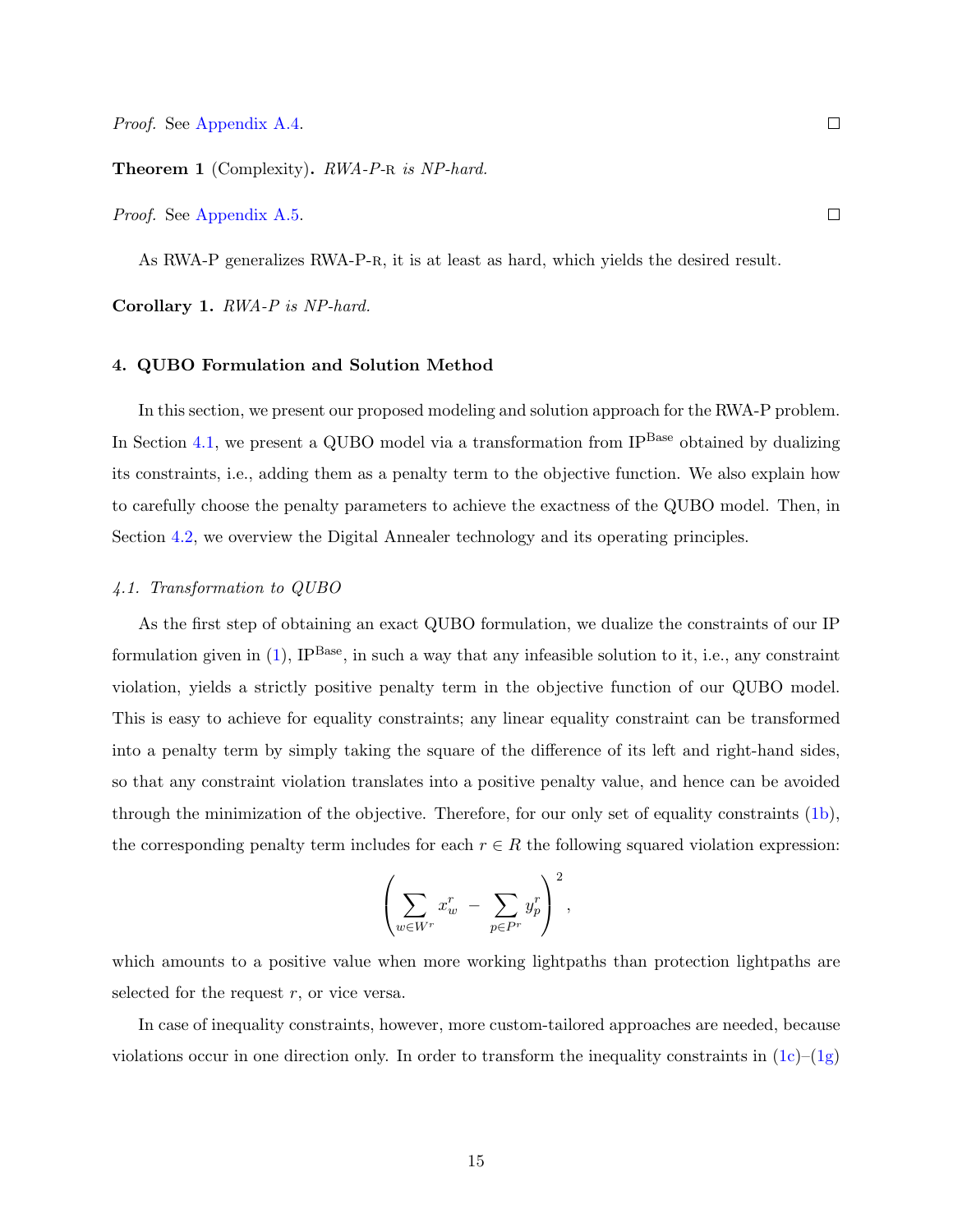into penalty terms, we first reformulate them as quadratic equality constraints in [\(7\)](#page-15-0).

<span id="page-15-2"></span><span id="page-15-1"></span><span id="page-15-0"></span>
$$
\left(\sum_{w \in W^r} x_w^r\right) \left(\sum_{w \in W^r} x_w^r - 1\right) = 0 \qquad r \in R \tag{7a}
$$

$$
x_w^r y_p^r = 0 \qquad (r, w, p) \in \mathcal{C}_1 \qquad (7b)
$$

$$
x_w^{r_1} y_p^{r_2} = 0 \qquad (r_1, r_2, w, p) \in C_2 \qquad (7c)
$$

$$
x_{w_1}^{r_1} x_{w_2}^{r_2} = 0 \qquad (r_1, r_2, w_1, w_2) \in \mathcal{C}_3 \qquad (7d)
$$

<span id="page-15-3"></span>
$$
y_{p_1}^{r_1} y_{p_2}^{r_2} = 0 \qquad (r_1, r_2, p_1, p_2) \in C_4 \qquad (7e)
$$

Constraint set  $(7a)$  is the quadratic equivalent of  $(1c)$  ensuring that at most one lightpath is selected per request. As the decision variables are binary, the left-hand side of  $(1c)$ , i.e., the expression denoting the total number of working lightpaths assigned to request  $r$ , can take value either zero or one, in which case the left-hand side of [\(7a\)](#page-15-1) becomes zero. So, [\(7a\)](#page-15-1) holds only when the corresponding original constraint [\(1c\)](#page-10-2) is satisfied, otherwise, i.e., when  $\sum_{w \in W^r} x_w^r \geq 2$ , the left-hand side of [\(7a\)](#page-15-1) takes a strictly positive value. Therefore, the left-hand side of [\(7a\)](#page-15-1) can be used as a penalty term for violations of constraints [\(1c\)](#page-10-2). Similarly, constraints [\(1d\)](#page-10-3)–[\(1g\)](#page-10-5), each of which ensuring that the two involved lightpaths cannot be both selected due to a conflict, are violated only when both variables on the left-hand side take value one; all other configurations of the two binary variables are feasible. The quadratic constraints  $(7b)-(7e)$  $(7b)-(7e)$  $(7b)-(7e)$  take advantage of the fact that all feasible configurations involve at least one variable having value zero, and force the product of the two to be zero. So, when the associated constraints are violated, the left-hand sides of [\(7b\)](#page-15-2)–[\(7e\)](#page-15-3) take strictly positive values, namely value one, thus serve as penalty terms to be added to the objective function of our QUBO model. Note that the magnitude of violation that an infeasible binary solution creates in any one of the constraints  $(1b)-(1g)$  $(1b)-(1g)$  $(1b)-(1g)$  is at least one, which has a useful role in rendering our QUBO formulation exact, as we will see when we specify possible values of the penalty coefficient in the sequel.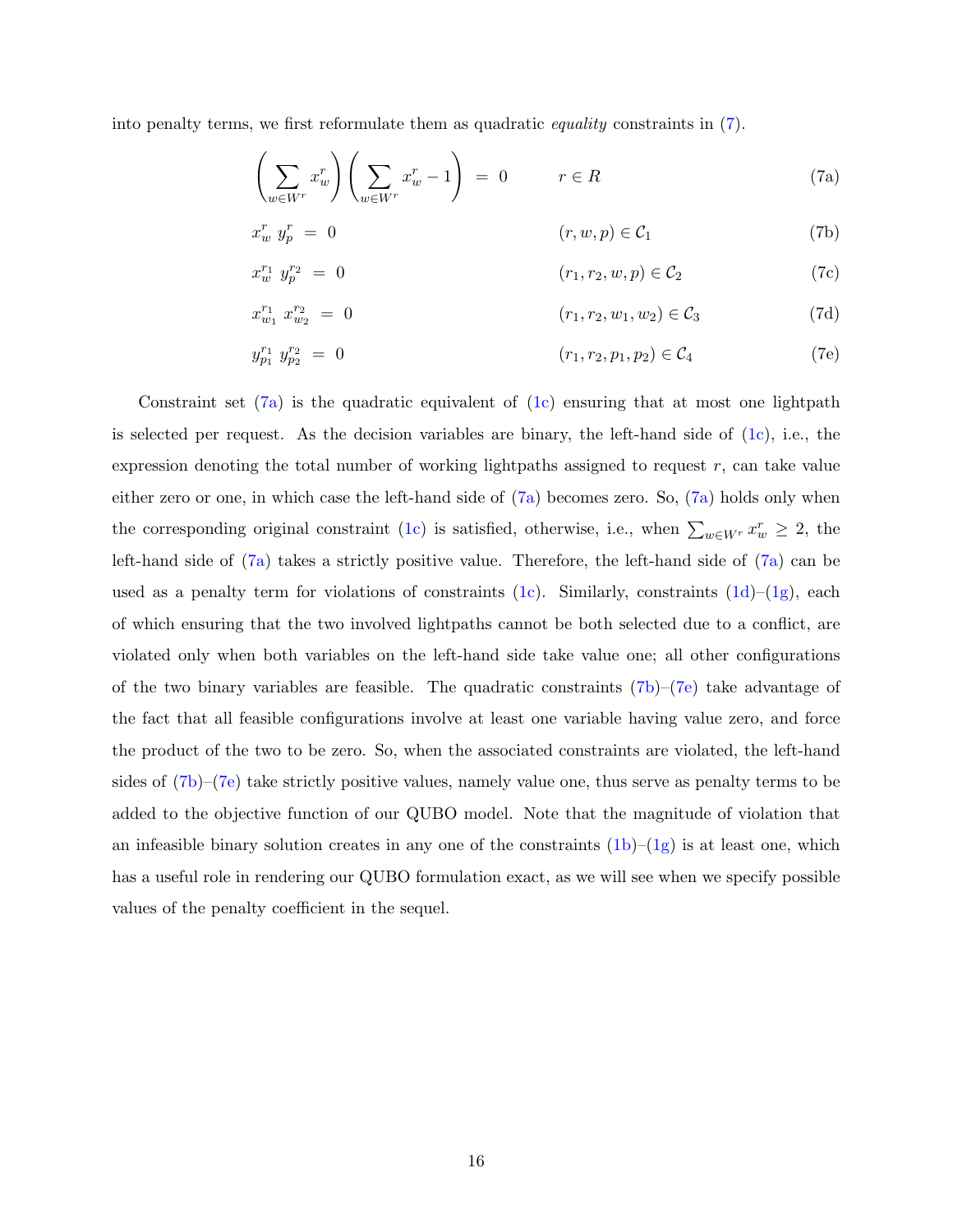We present our QUBO formulation for RWA-P in [\(8\)](#page-16-0).

<span id="page-16-0"></span>
$$
\min \quad \alpha \sum_{r \in R} \left( \sum_{w \in W^r} B_w^r x_w^r + \sum_{p \in P^r} B_p^r y_p^r \right) - \beta \left( \sum_{r \in R} \sum_{w \in W^r} x_w^r \right) \n+ \rho \sum_{r \in R} \left( \sum_{w \in W^r} x_w^r - \sum_{p \in P^r} y_p^r \right)^2 + \rho \sum_{r \in R} \left( \sum_{w \in W^r} x_w^r - 1 \right) \left( \sum_{w \in W^r} x_w^r \right) \n+ \rho \sum_{(r, w, p) \in C_1} x_w^r y_p^r + \rho \sum_{(r_1, r_2, w, p) \in C_2} x_w^{r_1} y_p^{r_2} \n+ \rho \sum_{(r_1, r_2, w_1, w_2) \in C_3} x_{w_1}^{r_1} x_{w_2}^{r_2} + \rho \sum_{(r_1, r_2, p_1, p_2) \in C_4} y_{p_1}^{r_1} y_{p_2}^{r_2}
$$
\n(8a)

<span id="page-16-2"></span>s.t. 
$$
x_w^r, y_p^r \in \{0, 1\}
$$
  $r \in R, w \in W^r, p \in P^r,$  (8b)

where  $\rho > 0$  is the penalty coefficient for the dualized constraints. We note that different penalty coefficients can be used for different terms, however, we choose them to be all the same,  $\rho$ , to simplify our derivation of a valid lower bound for it.

We note that IP<sup>Strong</sup> can also be transformed into a QUBO model, in which case the strengthened set of conflict constraints in  $(6a)$ – $(6b)$  would simply be dualized in the same manner constraints in [\(1c\)](#page-10-2) are dualized (see quadratic equalities in  $(7a)$ ). This yields sums of bilinear penalty terms in the objective, similar to those corresponding to the conflict constraints in  $(1d)-(1g)$  $(1d)-(1g)$  $(1d)-(1g)$ . Thus, the two QUBO models can be made equivalent by customizing the penalty coefficient values for the associated terms.

Next, we investigate conditions ensuring that an optimal solution to the QUBO model is also optimal for the RWA-P problem.

**Definition 2** (Exactness). A model M for a problem  $P$  is exact if any optimal solution to M is feasible and optimal for P.

<span id="page-16-1"></span>By construction, IP<sup>Base</sup> (and also IP<sup>Strong</sup>) is an exact model for the RWA-P problem. On the other hand, for the QUBO formulation to be exact, the penalty coefficient  $\rho$  should be selected "sufficiently large". Since high valued parameters might lead to serious numerical issues, smaller "safe" values are desirable. In that regard, we provide a lower bound for  $\rho$  that is sufficient to guarantee that the QUBO model is exact.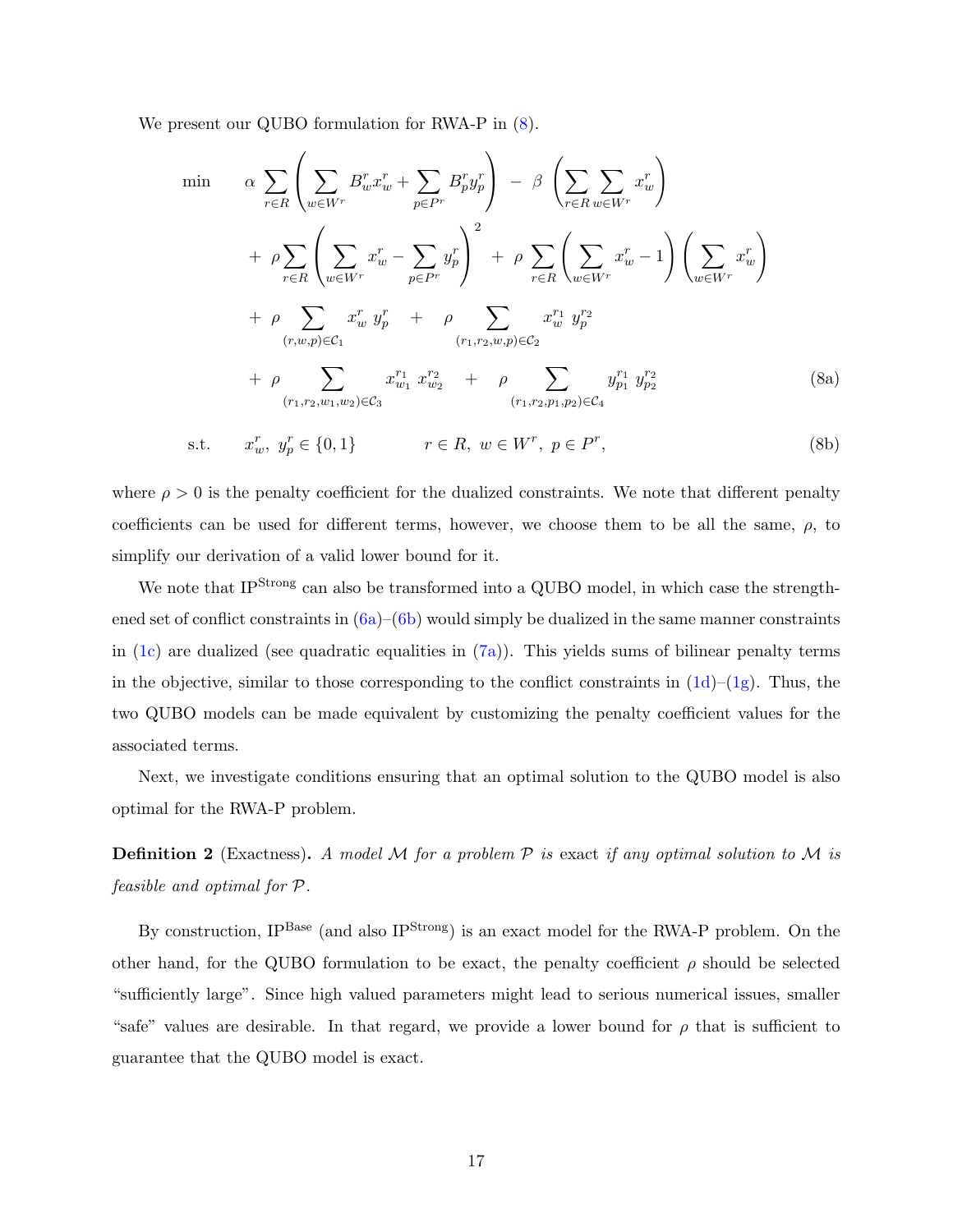Proposition 4 (QUBO penalty selection). When

$$
\rho > \beta(|R| + 1) - \alpha \left( 1 + \sum_{r \in R} \left( B_{w_{\min}}^r + B_{p_{\min}}^r \right) \right), \tag{9}
$$

<span id="page-17-1"></span> $\Box$ 

[\(8\)](#page-16-0) is an exact QUBO model for the RWA-P problem, where  $B_{w_{\min}}^r = \min_{w \in W^r} \{B_w^r\}$  and  $B_{p_{\min}}^r =$  $\min_{p \in P^r} \{B_p^r\}.$ 

# Proof. See [Appendix A.6.](#page-40-0)

It is important to note that the condition in [\(9\)](#page-17-1) not only guarantees the exactness of the QUBO model, but also ensures that any infeasible solution for the problem is inferior to the feasible ones. We chose to impose this stronger requirement in deriving the lower bound on the penalty coefficient in order to establish a clear dominance relationship between the classes of feasible and infeasible solutions, which we believe leads to a conceptually better QUBO model. We also note that the resulting lower bound is not tight, as far as the original definition of exactness is concerned. If  $\rho^{\text{Base}}$ is a penalty coefficient abiding [\(9\)](#page-17-1), then similar to the objective weight parameter discussion in the IP case, we can actually design an optimization model to obtain the smallest possible penalty coefficient value,  $\rho^{\text{light}}$ . However, the resulting model would be much more complex (e.g., a 0-1 quadratic fractional programming model).

Given a QUBO model, we can optimally solve it using the state-of-the-art solvers like GUROBI [\(Gurobi Optimization LLC,](#page-29-6) [2020\)](#page-29-6) and CPLEX [\(IBM,](#page-29-7) [2019\)](#page-29-7). However, if the model is originally constrained and linear, as it is in our case, a more favorable approach would be to use these solvers to solve the IP formulations, in which they are particularly successful. The main limitation of the IP solvers is that their performance deteriorates as the number of variables and constraints increases, with an exponential rise in solution times typically, as a result of which they likely fail to deliver an optimal or good-quality solution for realistic problem sizes in a short amount of time. For problems suitable to be formulated as a QUBO model, a promising alternative to the state of the art mentioned above is the *Digital Annealer* technology, which in theory is not affected by the increasing number of variables and constraints, and demonstrates a robust level of performance across instances having different sizes, as long as the number of variables does not exceed the allowed variable capacity. Next, we provide some information on this technology.

#### <span id="page-17-0"></span>4.2. The Digital Annealer

The Digital Annealer (DA) is a quantum-inspired computer architecture designed to derive solutions for combinatorial optimization problems formulated as a QUBO model. It consolidates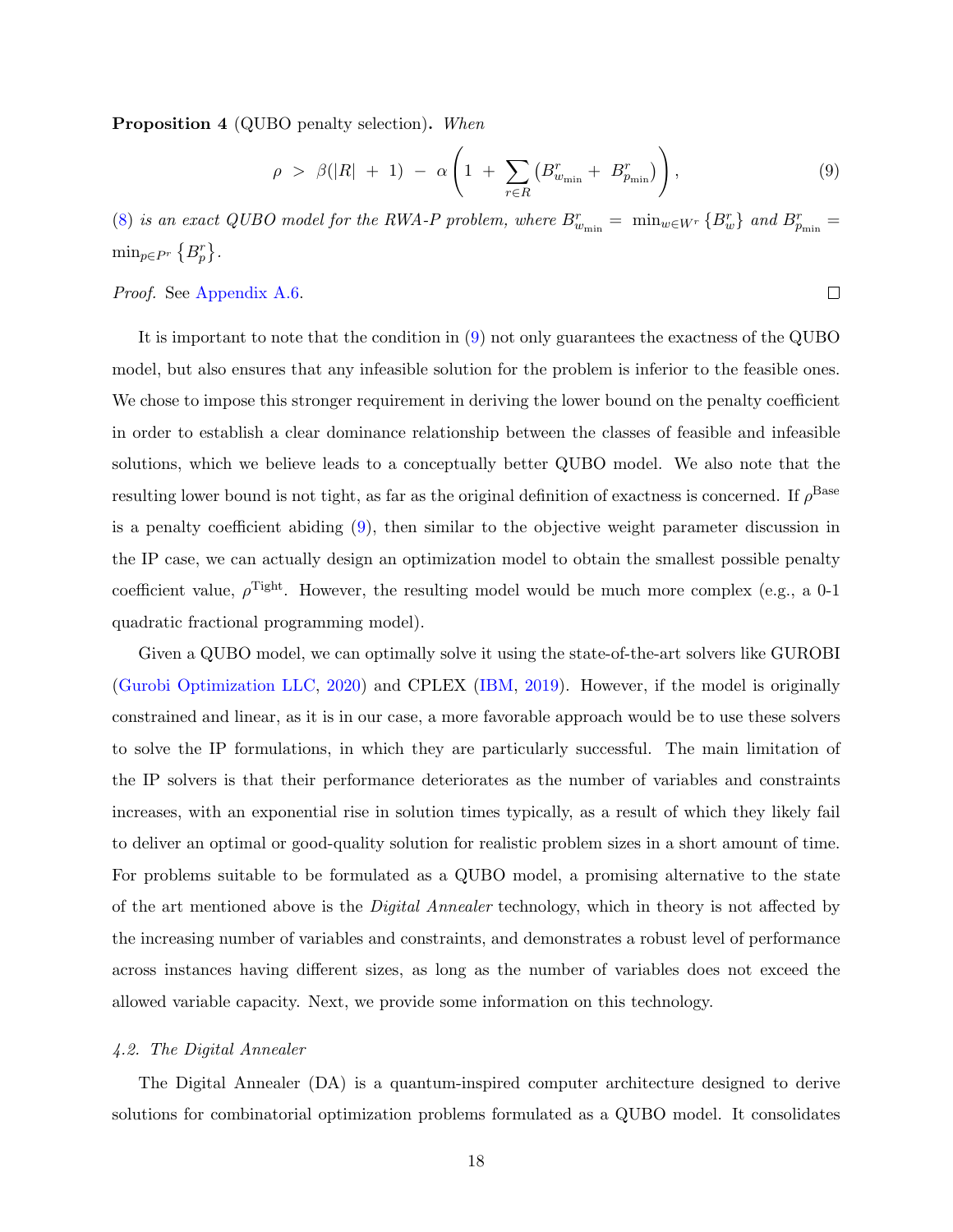the merits of both quantum and general-purpose computers, and takes advantage of the massive parallelization that its hardware allows [\(Aramon et al.,](#page-28-5) [2019;](#page-28-5) [Sao et al.,](#page-31-10) [2019\)](#page-31-10). The first generation of DA is capable of solving problems with up to 1024 variables, while this number has increased to 8192 in the second generation [\(Fujitsu Limited,](#page-29-8) [2020b\)](#page-29-8).

The algorithm of DA is based on simulated annealing. Simulated annealing (SA) is a probabilistic method for finding solutions to combinatorial optimization problems that aim to minimize some cost function, by making an analogy to the physical process of annealing whereby a heated material is slowly cooled until it reaches a state of minimum energy [\(Kirkpatrick et al.,](#page-30-11) [1983;](#page-30-11) [Bert](#page-28-13)[simas et al.,](#page-28-13) [1993\)](#page-28-13). The idea in simulated annealing is to propose a random perturbation to the current solution at each iteration, evaluate the consequent change in the objective function, and decide whether or not to move to the proposed solution. If the proposed solution results in a lower objective value, it is always accepted; otherwise, i.e., if it is a "uphill" move, it is accepted with a probability that is a function of the change in the objective value and the current temperature. While higher temperatures more likely permit uphill moves to let the algorithm explore a larger region of the objective function and to help escape from local optima, the search intensifies around a narrower area with lower temperatures. Under certain conditions, simulated annealing asymptotically converges to a global optimum, yet, it may necessitate infinitely many iterations. So, in practice, it is very well possible to converge to a local optimum in simulated annealing [\(Kirkpatrick](#page-30-11) [et al.,](#page-30-11) [1983;](#page-30-11) [Rutenbar,](#page-31-11) [1989;](#page-31-11) [Glover and Kochenberger,](#page-29-9) [2006;](#page-29-9) [Gendreau et al.,](#page-29-10) [2010\)](#page-29-10).

To apply simulated annealing based algorithms, one needs to define a solution representation as well as a *move* operation to propose a new candidate solution at each iteration [\(Kirkpatrick et al.,](#page-30-11) [1983\)](#page-30-11). In DA, a solution (to a QUBO problem) is represented with a vector of binary variable values, and the move operation is defined as the flip of a variable value, i.e., changing the value of a variable from one to zero or vice versa.

While being grounded in simulated annealing, DA's algorithm differs from it in some key aspects. First, it uses a *parallel trial* scheme, where it evaluates all possible moves in parallel at each iteration, as opposed to the classical way of considering one random move only. When more than one flip is eligible for acceptance, one of them is chosen uniformly at random. Second, it utilizes a dynamic offset mechanism to escape from local optima, such that if no flip is accepted in the current iteration, the acceptance probabilities in the subsequent iteration are artificially increased. Specifically, when no candidate variable to flip can be found, a positive offset value is added to the objective function, equivalent to multiplying the acceptance probabilities with a coefficient that is a function of the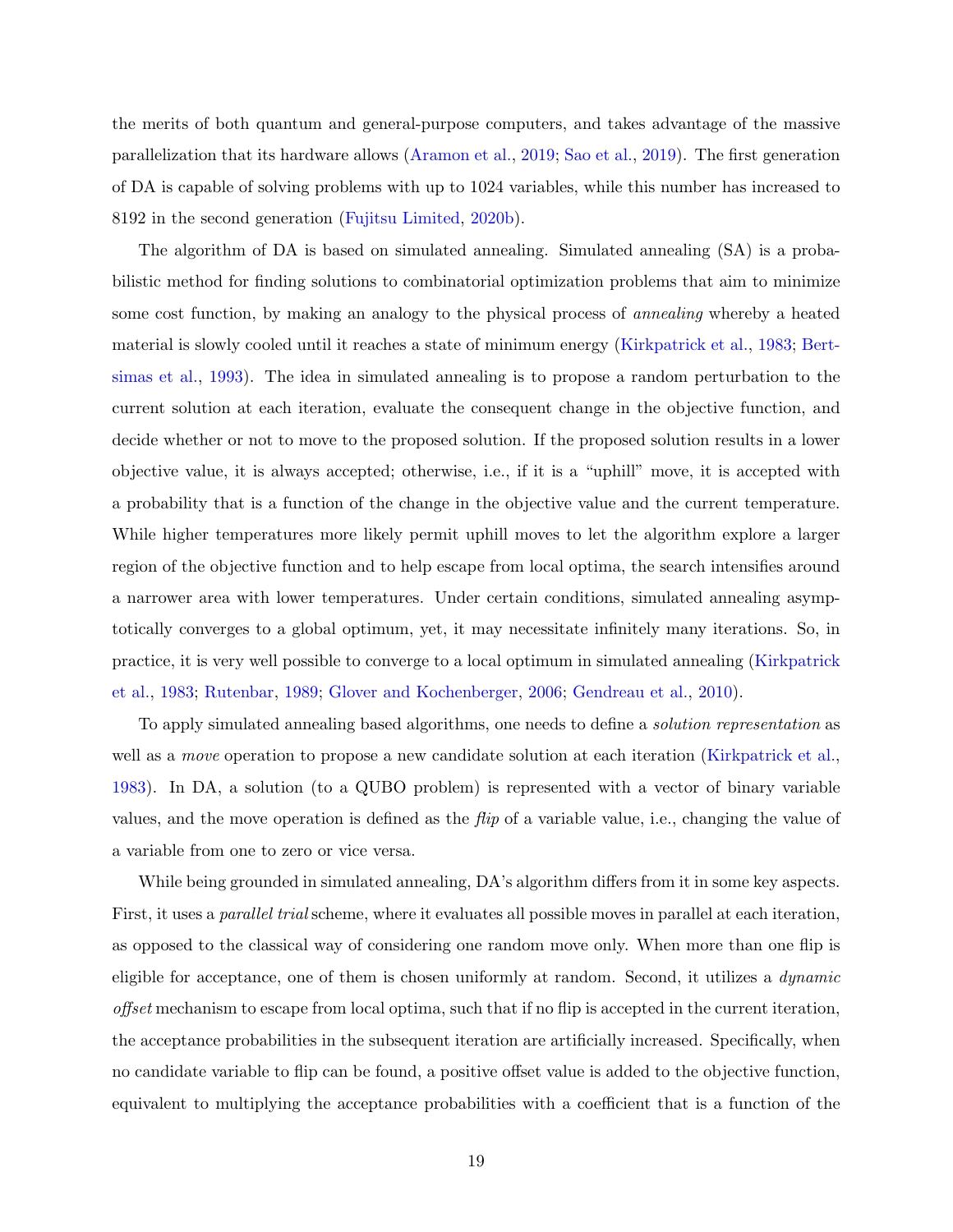current temperature and the magnitude of the offset. Otherwise, the offset value is set to zero. Third, DA has the *parallel tempering* option, also referred to as the *replica exchange* method, where multiple independent search processes (replicas) are initiated in parallel with a different temperature each, and states (solutions) are probabilistically exchanged between them. This way, each replica performs a random walk in the temperature space, helping to avoid being stuck at a local minimum [\(Aramon et al.,](#page-28-5) [2019;](#page-28-5) [Hukushima and Nemoto,](#page-29-11) [1996;](#page-29-11) [Matsubara et al.,](#page-30-7) [2020\)](#page-30-7). In our computational experiments, we utilize DA in parallel tempering mode.

### <span id="page-19-0"></span>5. Computational Study

In this section, we present the results of our computational study. We generated a large suite of RWA-P instances using known networks from the literature and conducted detailed analysis. Our experimental setting can be summarized as follows:

- Solvers. We used the second generation of  $DA<sup>1</sup>$  $DA<sup>1</sup>$  $DA<sup>1</sup>$  [\(Matsubara et al.,](#page-30-7) [2020\)](#page-30-7) and GUROBI 9.0<sup>[2](#page-19-2)</sup> [\(Gurobi Optimization LLC,](#page-29-6) [2020\)](#page-29-6).
- Methods. While we (1) provided the QUBO formulation to DA, we (2) employed GUROBI in three different ways; (i) to directly solve the IP formulations, both IP<sup>Base</sup> and IP<sup>Strong</sup>, (ii) to solve IP<sup>Strong</sup> via branch-and-cut  $(B&C)$  using the lazy callback feature, and (iii) to directly solve the QUBO formulation. We note that we sometimes refer to (i) as "GUROBI as IP solver", and to (iii) as "GUROBI as QUBO solver". In addition, we solve RWA-P via the random-search-based heuristic from [\(Ezzahdi et al.,](#page-29-4) [2006\)](#page-29-4), which was also utilized in [\(Azodolmolky et al.,](#page-28-9) [2010\)](#page-28-9). We refer to this heuristic as RS-Heur.
- Time limit. We used three different time limits; 120 seconds, which is approximately the highest run time DA takes for our particular problem, 600 seconds to compare the longer run-time performance of GUROBI to that of DA, and 7200 seconds (two hours) to see how well GUROBI can achieve in cases where hours of run times are tolerable.
- Experiments. We carried out three main groups of analyses; (1) performance comparison of the five alternative methods, (2) effect of using solutions from DA as an initial solution for

<span id="page-19-1"></span> ${}^{1}$ For DA experiments, we used the Digital Annealer environment prepared exclusively for research at the University of Toronto.

<span id="page-19-2"></span><sup>2</sup>For GUROBI experiments, we used a MacOS computer with 3 GHz Intel Core i5 CPU and 16 GB memory.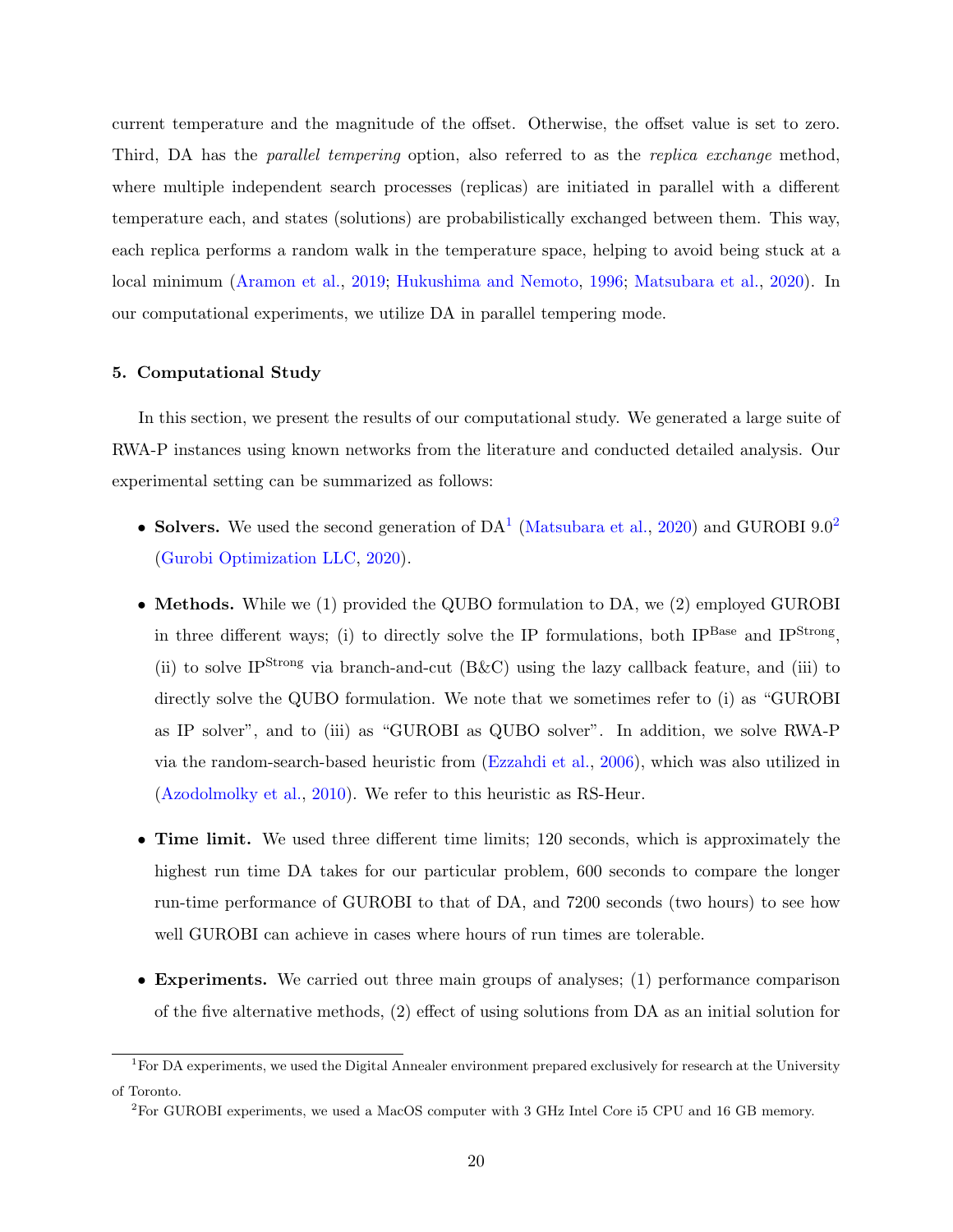GUROBI, as well as a run time analysis for GUROBI to reach DA's performance level, and (3) sensitivity analysis of DA's performance to values of the penalty coefficient  $\rho$ .

• Implementation details. First, we implemented a B&C algorithm using the callback features of GUROBI to pass the conflict constraints as needed. We tried various cut selection and management strategies for user and lazy callbacks, the best of which yielded no better performance than using the lazy callbacks, i.e. by adding a conflict constraint each time a feasible solution violating it is encountered, which, therefore, is the one we utilize in our experiments. Second, although it is not possible to explicitly impose a time limit for DA, after some preliminary testing, we set the number of iterations to an appropriate value yielding the desired execution time of 120 seconds, which indeed was the highest time we observed for our particular problem, RWA-P. Once the number of iterations are fixed, DA's execution times show almost no variability across different instances. Third, we failed to utilize the penalty coefficient values suggested in Proposition [4](#page-16-1) because the values were outside the acceptable range for DA. Thus, we used smaller values for the penalty coefficient that do not necessarily guarantee the exactness of the model, but always yielded feasible solutions in practice.

The remainder of this section is organized as follows. In Section [5.1,](#page-20-0) we provide some details about the networks used and the way we generated our problem instances. In Section [5.2,](#page-21-0) we present our main set of experimental results, follow it by an initial solution and run time analysis in Section [5.3,](#page-23-0) and then provide the results of our penalty coefficient analysis in Section [5.4.](#page-26-0) Finally in Section [5.5,](#page-26-1) we summarize our key observations as a result of our computational study.

#### <span id="page-20-0"></span>5.1. Problem Instances

In order to generate our test instances, we made use of four different network topologies of varying sizes and densities from the literature, namely EON [\(Tornatore et al.,](#page-31-12) [2007\)](#page-31-12), Brazil [\(Jaumard](#page-30-12) [et al.,](#page-30-12) [2006\)](#page-30-12), USA and China [\(Hwang et al.,](#page-29-12) [2009\)](#page-29-12). In Table [1,](#page-21-1) we provide descriptive information about the networks and the test instances we generated from them.

For all the networks, we assume that each edge  $\{u, v\}$  is represented with a pair of links  $(u, v)$  and  $(v, u)$ . We use three different wavelength capacities on links,  $|\Lambda| \in \{5, 10, 15\}$ , and three different numbers for requests,  $|R| \in \{60, 80, 100\}$ . We generate five random instances for each parameter combination, which makes a total of 180 test instances. For each instance, we selected a distinct source and destination pair for every request among all possible ordered node pairs in the network. For each request, we randomly selected four working and four protection paths between the source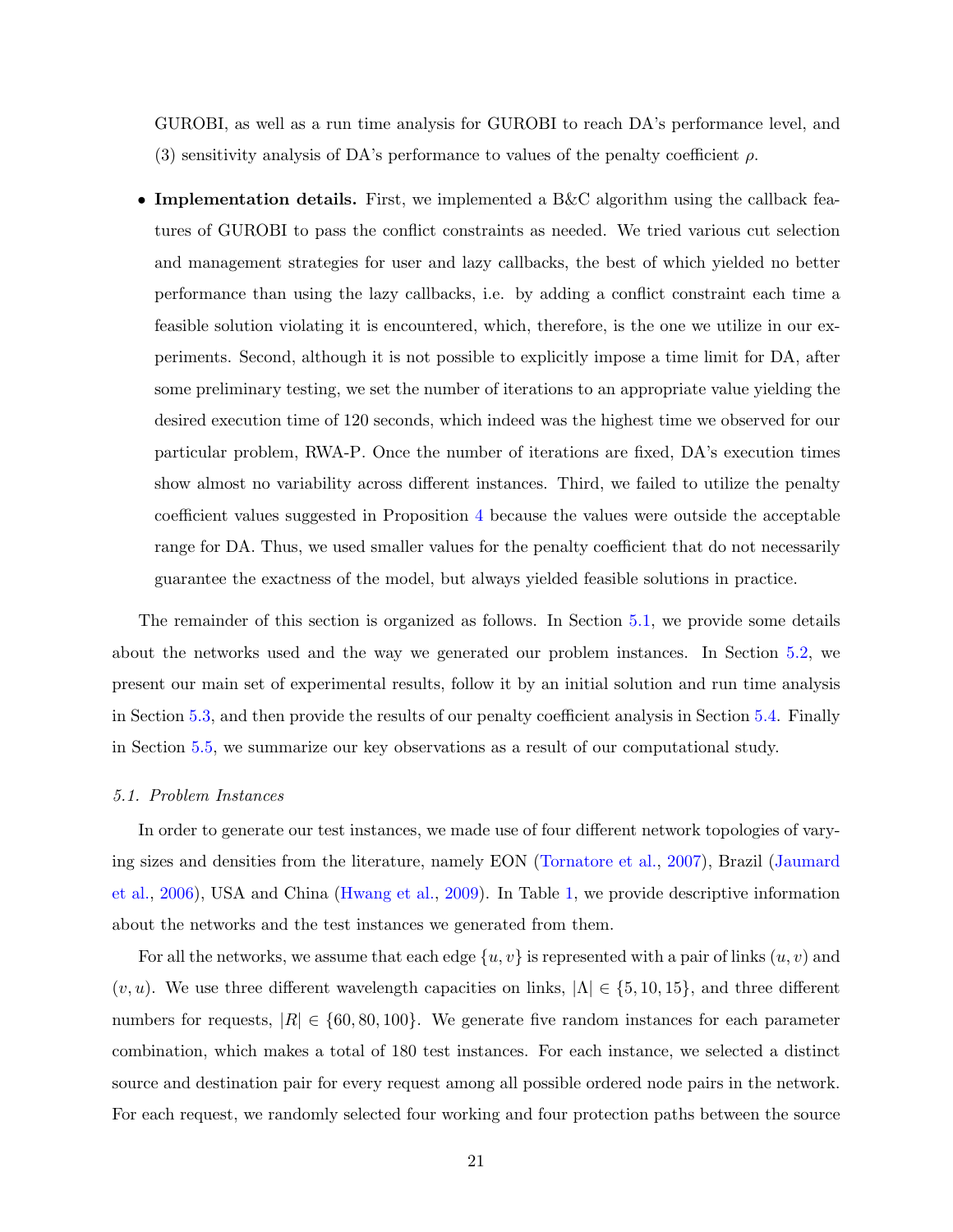<span id="page-21-1"></span>

|               |           | Network features |               | Instance parameters |                          | Instance sizes            |                         |                       |  |
|---------------|-----------|------------------|---------------|---------------------|--------------------------|---------------------------|-------------------------|-----------------------|--|
| Network       | $#$ nodes | $#$ links        | Avg           | $#$ wavelengths     | $#$ requests<br>$#$ vars | $'$ # vars<br>$\#$ cons / | $\#$ cons / $\#$ vars   |                       |  |
|               | ( V )     | ( E )            | in/out-degree | $( \Lambda )$       | ( R )                    |                           | in $IP^{\text{Strong}}$ | in $IP^{\text{Base}}$ |  |
| <b>EON</b>    | 19        | 78               | 2.05          | $\{5, 10, 15\}$     | $\{60, 80, 100\}$        | [2400, 8000]              | 0.67                    | 234.0                 |  |
| <b>USA</b>    | 24        | 86               | 1.79          | $\{5, 10, 15\}$     | $\{60, 80, 100\}$        | [2400, 8000]              | 0.69                    | 212.0                 |  |
| <b>Brazil</b> | 27        | 140              | 2.67          | $\{5, 10, 15\}$     | $\{60, 80, 100\}$        | [2400, 8000]              | 0.77                    | 131.3                 |  |
| China         | 39        | 144              | 1.85          | $\{5, 10, 15\}$     | $\{60, 80, 100\}$        | [2400, 8000]              | 0.79                    | 174.5                 |  |

Table 1: Instance information.

and destination nodes, except when  $|\Lambda| = 15$  and  $|R| \in \{80, 100\}$  where we decreased the number of working/protection paths to three and two, so that the sizes of those instances become eligible for DA, which can handle at most 8192 variables. We formed the working and protection lightpaths of every request by combining each generated path with every one of the available wavelengths.

As indicators of instance sizes, we provide the number of variables ("# vars") as well as the ratio of the number of constraints to the number of variables (" $\# \text{ cons}/\# \text{ vars}$ "). both for IP<sup>Strong</sup> and IPBase formulations. It is noteworthy that the strengthened set of our conflict constraints leads to a remarkable decrease in the total number of constraints; the ratio of the number of constraints to the number of variables is 170 to 350 times higher in  $IP<sup>Base</sup>$  than in  $IP<sup>Strong</sup>$ .

## <span id="page-21-0"></span>5.2. Performance Comparison of the Methods

In this section, we report the results of our main set of experiments and compare the performances of all the methods under consideration, including RS-Heur. For our particular problem RWA-P, the steps of RS-Heur are as follows: At each step, we generate a random permutation of the request set. Considering the requests in the order they appear in the permutation, we first find a link-disjoint pair of working and protection paths, starting the search with the shortest paths in the precomputed set of paths for the associated request. If such a pair exists, we search for the first available wavelength whose assignment does not lead to a conflict with the set of lightpaths assigned to the current set of granted requests, if any. If no wavelength is available, we select the next pair of working and protection paths from the precomputed set (following an increasing order in path lengths), and seek the first available wavelength as before. This procedure continues until we find a feasible pair of lightpaths or no alternative is left to consider. In our implementation, we continue considering different permutations of the set of requests until the imposed time limit is reached, and a 120-second time limit yielded an average of 7243 permutations per instance in our test set. At the end, we select a solution with maximum number of granted requests over the set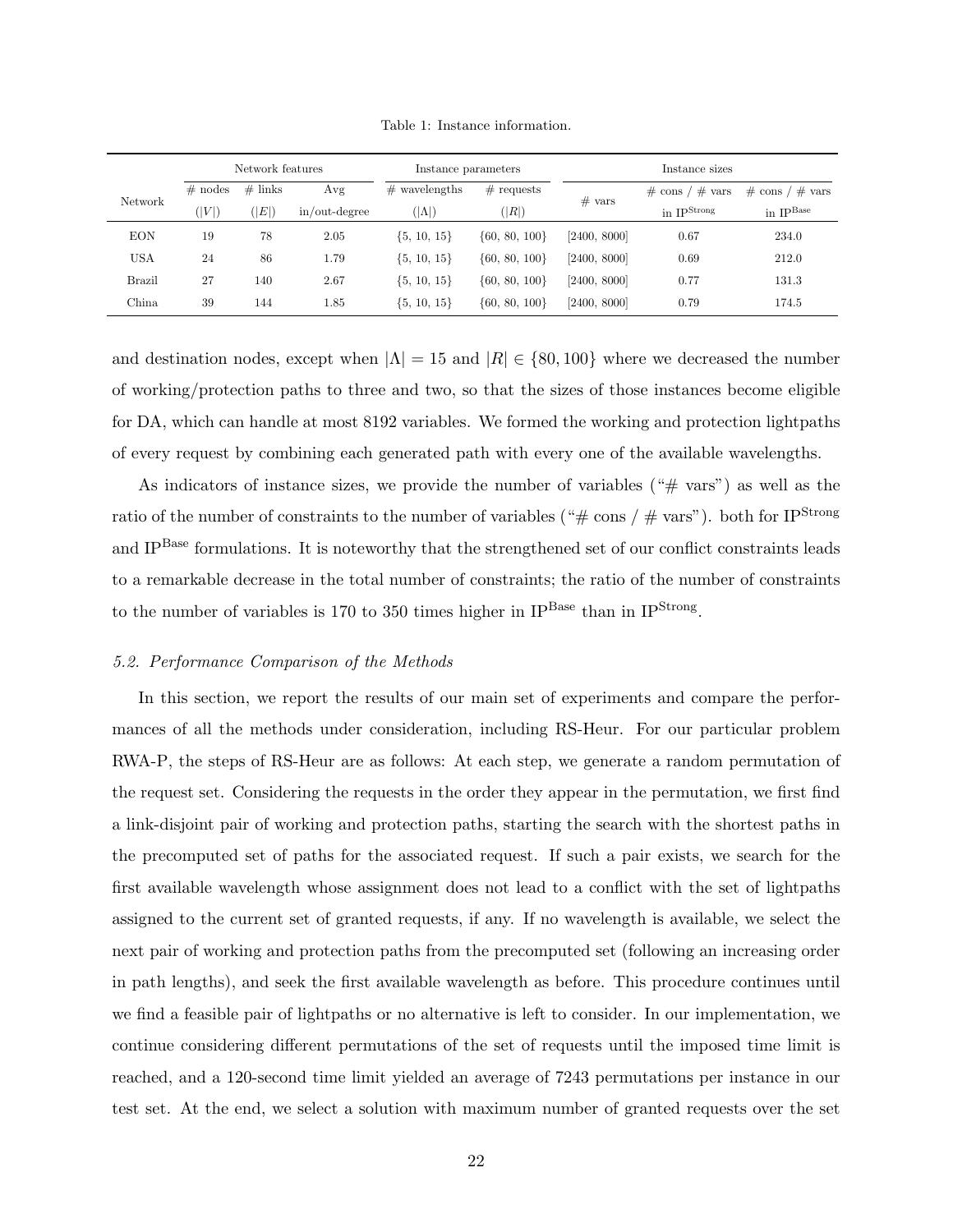of all considered permutations.

Table [2](#page-22-0) reports the number of granted requests for all methods averaged over all wavelength and request numbers, and the average number of links used per lightpath of a granted request in parentheses in a second row for each network, under two groups of columns corresponding to the experiments with 120- and 600-second time limits. For direct solving of IP<sup>Strong</sup> with GUROBI, we present additional sets of results obtained by setting the solver's emphasis on search for feasible solutions ("IP<sup>Strong</sup>  $(f)$ ") for both time limits, while all other GUROBI-related results are obtained under default settings.

<span id="page-22-0"></span>Table 2: Summary of overall results in terms of the number of granted requests (average number of links per granted request shown in parentheses).

|               |        |         | $600 \text{ sec}$          |                 |                    |        |             |                            |                  |
|---------------|--------|---------|----------------------------|-----------------|--------------------|--------|-------------|----------------------------|------------------|
|               |        |         |                            | <b>GUROBI</b>   | <b>GUROBI</b>      |        |             |                            |                  |
| Network       | DA     | RS-Heur | IP <sup>Strong</sup> $(f)$ | <b>IPStrong</b> | IP <sup>Base</sup> | B&C    | <b>QUBO</b> | IP <sup>Strong</sup> $(f)$ | <b>I</b> PStrong |
| <b>EON</b>    | 23.3   | 13.7    | 21.0                       | 20.6            | 16.7               | 2.2    | 6.1         | 21.6                       | 21.0             |
|               | (9.1)  | (9.4)   | (9.0)                      | (9.2)           | (9.3)              | (9.0)  | (8.8)       | (9.0)                      | (9.0)            |
| <b>USA</b>    | 24.7   | 15.3    | 22.6                       | 22.2            | 19.9               | 2.3    | 5.0         | 23.2                       | 22.7             |
|               | (8.9)  | (9.0)   | (8.9)                      | (9.1)           | (8.9)              | (8.5)  | (8.9)       | (8.9)                      | (8.9)            |
| <b>Brazil</b> | 43.7   | 28.1    | 37.7                       | 38.1            | 30.8               | 7.7    | 7.6         | 41.0                       | 40.0             |
|               | (8.1)  | (8.0)   | (8.1)                      | (8.2)           | (8.1)              | (7.8)  | (7.5)       | (8.1)                      | (8.1)            |
| China         | 31.6   | 19.4    | 28.4                       | 28.2            | 22.9               | 2.1    | $5.1\,$     | 29.2                       | 28.7             |
|               | (10.4) | (10.2)  | (10.3)                     | (10.5)          | (10.3)             | (10.1) | (9.7)       | (10.3)                     | (10.4)           |

We observe from Table [2](#page-22-0) that the number of granted requests obtained from DA in 120 seconds outperform those obtained from 120- and even 600-second experiments with GUROBI for all networks. Among the GUROBI-based alternatives, on the other hand, solving of IP<sup>Strong</sup> directly with GUROBI yields the best results, most of the time slightly better when the emphasis is on finding feasible solutions. Even though the results from RS-Heur are better than those obtained from solving IPStrong through B&C (with callback) and the QUBO formulation directly with GUROBI, they are all still far from being comparable to the other alternatives. Also, IP<sup>Strong</sup> yields considerably better results than IP<sup>Base</sup>, as expected, and increasing the time limit from 120 to 600 seconds leads to a relative improvement of only 0.4 to 1.9 in the average number of granted requests for IP<sup>Strong</sup>. As for the link usage, since it is our secondary objective, two solutions with different numbers of granted requests cannot be compared on the basis of the total number of links used. Nevertheless, in terms of the average number of links used per lightpath of a granted request, DA in 120 seconds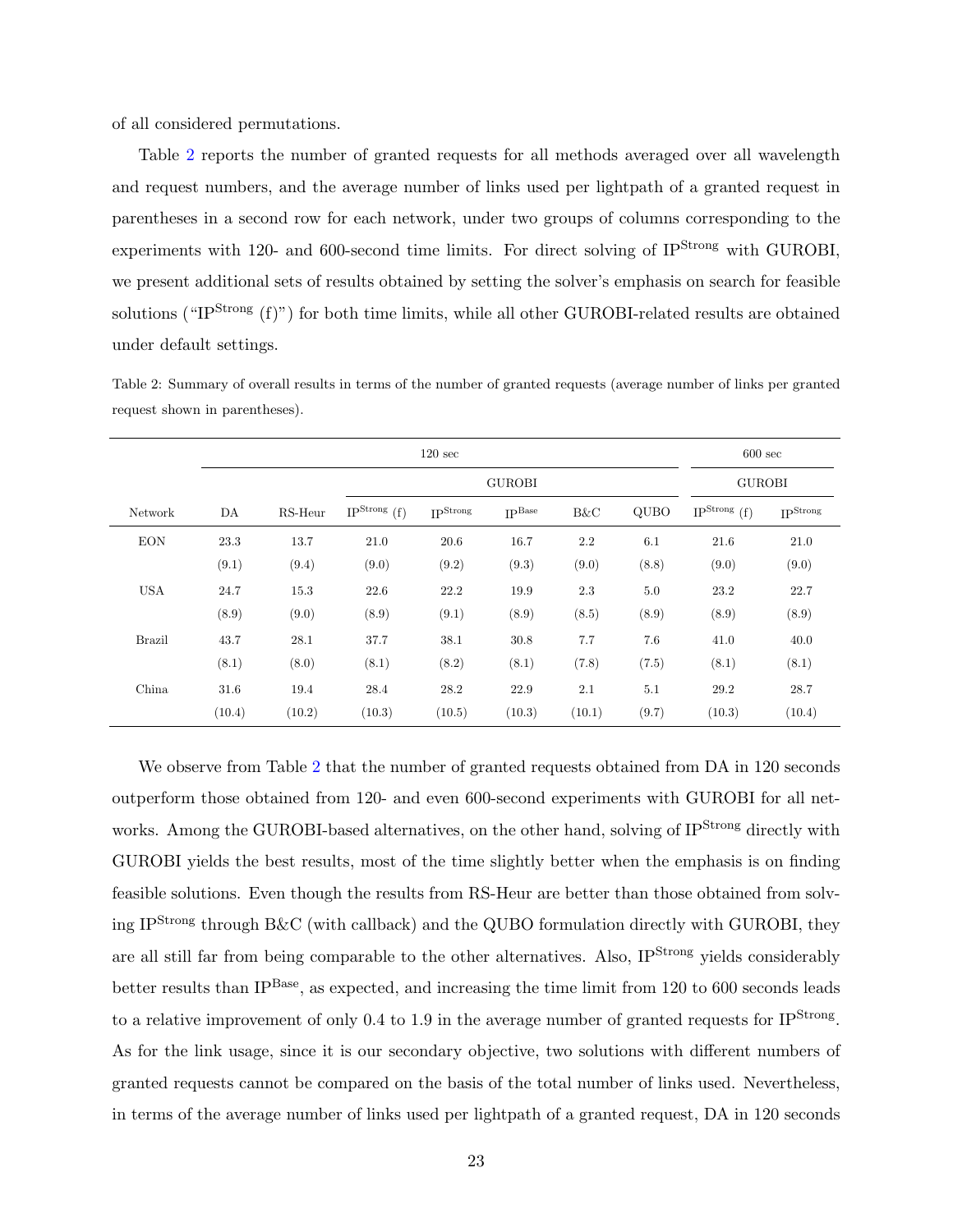and GUROBI in 600 seconds perform almost always the same, even though DA achieves a higher number of granted requests.

One might expect the B&C method to compete with feeding the IP formulation to the solver as a whole; however, B&C performs even worse than directly solving the QUBO formulation with GUROBI mostly. In order to see whether it could provide good-quality solutions when longer run times are allowed, we also tested it with a 600-second time limit on a selected set of 30 instances based on USA and Brazil networks, with  $(|\Lambda|, |R|) \in \{(5, 60), (10, 80), (15, 100)\}\,$ , where  $|\Lambda|$  denotes the number of wavelengths and  $|R|$  the number of requests. For each pair of parameter values, we have ten instances in this selected set, five per network. For half of these instances based on USA network, the average number of granted requests rises from 3.3 to 7.5, and for the remaining ones based on Brazil network it rises from 4.8 to 10.2. Consequently, we conclude that the B&C method fails to be a favorable method for further consideration, as do solving IP<sup>Base</sup> and QUBO formulations directly with GUROBI. We also tested the heuristic RS-Heur under a 600-second time limit, and observed that the increase in the average number of granted requests is less than one, confirming that this method too is not a favorable option for further consideration.

We confine the rest of our analysis to the most promising two alternatives; namely, solving IPStrong using GUROBI with an emphasis on finding feasible solutions, and solving the QUBO formulation with DA. Figure [2](#page-24-0) compares the average number of granted requests for every  $(|\Lambda|, |R|)$ pair, using 120- and 600-second time limits for DA and GUROBI, respectively. The four plots demonstrate that DA outperforms GUROBI for each parameter combination and every one of the four networks, and the difference is particularly evident when the number of wavelengths is ten. In fact, DA not only outperforms in terms of the average values but also provides predominantly superior or otherwise as good results in almost all individual instances. These results show that for our test set comprising instances that are hard to optimally solve, DA yields solutions within only two minutes which are better than or as good as the ones GUROBI attains in ten minutes.

# <span id="page-23-0"></span>5.3. Initial Solution and Run Time Analysis

Having observed that GUROBI cannot much improve the solution quality despite the significant increase in the time limit, we now investigate whether feeding a DA solution to GUROBI as an initial (warm start) solution would improve its performance, and also how much time it would take for GUROBI to reach DA's performance level. To this end, we use the set of 30 representative instances mentioned above, which covers both the extremes and the intermediate portion of the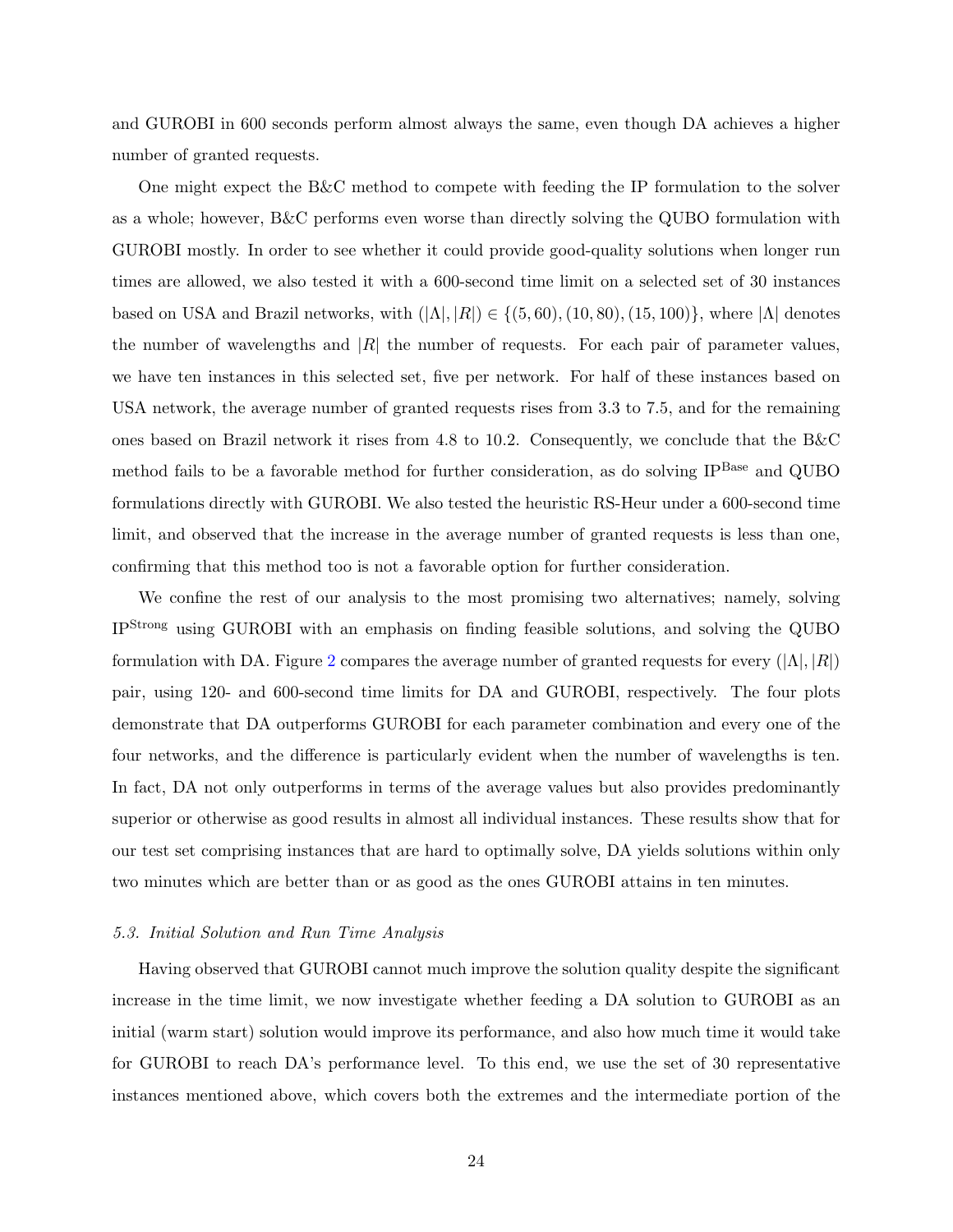<span id="page-24-0"></span>

Figure 2: Comparison of 120-second DA and 600-second IP<sup>Strong</sup> results (with and without the solver's emphasis on finding feasible solution for the latter) for every combination of number of wavelengths and requests.

parameter space. For our initial solution analysis, we feed the DA solutions to GUROBI as a starting point in solving IP<sup>Strong</sup> with a time limit of 600 seconds and emphasis on finding feasible solutions. In order to look into the possible effect of incorporating link usage in the objective, we additionally carry out the same set of experiments by maximizing the number of granted requests only, i.e., by setting  $\alpha = 0$  and  $\beta = 1$ . For the run time analysis, we set the objective values of solutions from 120-second DA experiments as a stopping condition for GUROBI, along with a time limit of 7200 seconds (two hours). Note that the objective value of a solution with a certain number of granted requests cannot be attained or surpassed without granting at least that many requests due to the way we set the value of the  $\beta$  coefficient for prioritizing request granting over link usage.

Table [3](#page-25-0) contains the results of the above-mentioned experiments. The results of the initial solution experiments are provided under a five-column block (" $IP^{Strong}$  (f) w/ initial sol (600 sec)"), and is divided into two groups; one for the results of the experiments with the original objective function that incorporates both the request granting and link usage components ("Weighted obj"), and the other for the case when only the request granting component of the objective is considered ("Request granting obj"). Each group contains the number of granted requests and used links averaged over the five instances associated with the parameter pair  $(|\Lambda|, |R|)$  and network in each row. For the experiments with the original weighted objective, average optimality gap is also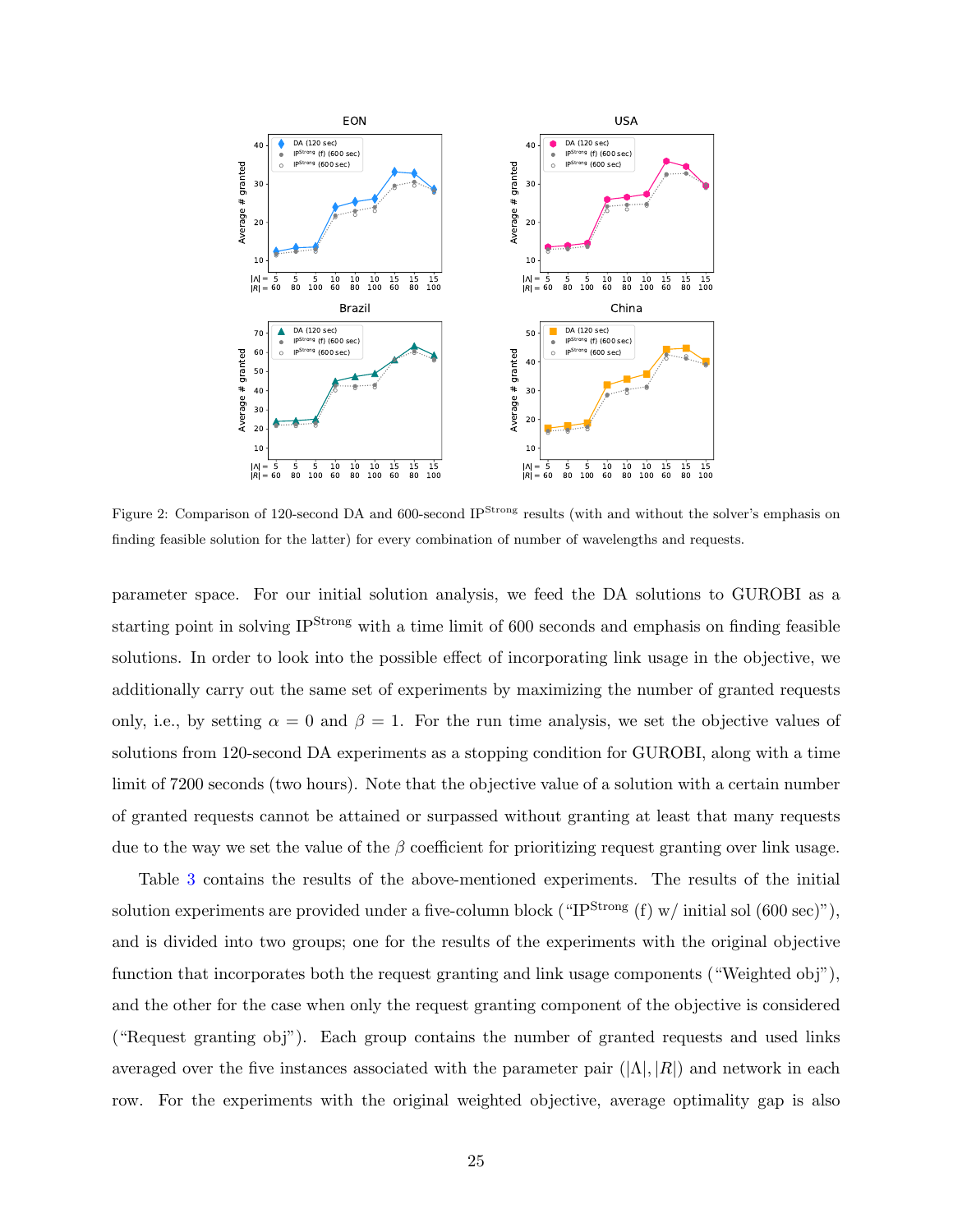reported, defined as  $\%$  gap =  $\frac{UB - LB}{|UB|} \cdot 100$  where UB and LB respectively denote the upper and lower bounds for the objective value. The last block of columns contains the results of the run time analysis experiments ("IP<sup>Strong</sup> (f) until DA obj val (7200 sec)"). This block additionally includes the average run times in the last column ("Time"), as well as the number of granted requests GUROBI attains when the experiments are allowed to run for a full two hours, i.e., when the objective level of DA is not imposed as a stopping condition, provided in parentheses.

|                    |               |             |           | IP <sup>Strong</sup> (f) $w/$ initial sol (600 sec) |           |          |                      |           | IP <sup>Strong</sup> (f) until DA obj val $(7200 \text{ sec})$ |           |          |        |  |
|--------------------|---------------|-------------|-----------|-----------------------------------------------------|-----------|----------|----------------------|-----------|----------------------------------------------------------------|-----------|----------|--------|--|
|                    |               | DA(120 sec) |           | Weighted obj                                        |           |          | Request granting obj |           | Weighted obj                                                   |           |          |        |  |
| $( \Lambda ,  R )$ | Network       | $#$ granted | $#$ links | $#$ granted                                         | $#$ links | $\%$ gap | $#$ granted          | $#$ links | $#$ granted                                                    | $#$ links | $\%$ gap | Time   |  |
| (5, 60)            | <b>USA</b>    | 13.6        | 227.8     | 13.6                                                | 227.6     | 30.6     | 13.6                 | 227.8     | 13.4(13.4)                                                     | 226.6     | 31.1     | 4343.8 |  |
|                    | <b>Brazil</b> | 24.0        | 379.0     | 24.0                                                | 379.0     | 50.4     | 24.0                 | 379.0     | 22.8(22.8)                                                     | 357.0     | 57.6     | 6742.7 |  |
| (10, 80)           | <b>USA</b>    | 26.6        | 485.0     | 26.6                                                | 485.0     | 35.1     | 26.6                 | 485.0     | 25.2                                                           | 443.2     | 42.1     | 7200.0 |  |
|                    | <b>Brazil</b> | 47.4        | 777.6     | 47.4                                                | 777.0     | 47.8     | 47.6                 | 781.6     | 42.8                                                           | 706.2     | 63.7     | 7200.0 |  |
| (15, 100)          | <b>USA</b>    | 29.6        | 589.8     | 30.2                                                | 600.8     | 12.0     | 30.2                 | 606.2     | 29.6(30.2)                                                     | 587.4     | 15.8     | 222.8  |  |
|                    | <b>Brazil</b> | 58.6        | 985.8     | 58.6                                                | 983.4     | 17.6     | 58.6                 | 985.8     | 57.2(57.8)                                                     | 950.6     | 20.6     | 5556.8 |  |

<span id="page-25-0"></span>Table 3: Initial solution and run time analysis results for the selected set of representative instances.

We see from Table [3](#page-25-0) that GUROBI is mostly unable to improve the initial solution from DA within the 600-second time limit, both in terms of granted requests and link usage. The situation remains the same when the objective is reduced into the maximization of request granting, indicating that the link usage component in the objective does not really affect the performance, and thus a hierarchical solution approach for RWA-P to handle the two separate objectives would not perform any better than solving the problem with a weighted objective. As for the run time analysis, in 66.7% of the selected instances (20 out of 30), GUROBI cannot reach the 120-second objective value of DA after two hours. The time for the remaining 10 instances to reach DA's objective value is 1233 seconds on the average, an order of magnitude higher than DA's run time approximately. Also, as a result of the full two-hour experiments, the average number of granted requests (shown in parentheses) either does not change or increases by 0.6 only. In terms of average optimality gaps, the values from the initial solution experiments are 6.2% better than those of the run time experiments. This is mainly due to the solutions from DA, which yield 4.3% better upper bounds than the ones from the run time experiments, while lower bounds are only 0.1% worse. These results indicate that DA is capable of delivering good-quality solutions in only two minutes, which typically cannot be attained by a state-of-the-art solver after two hours of run time.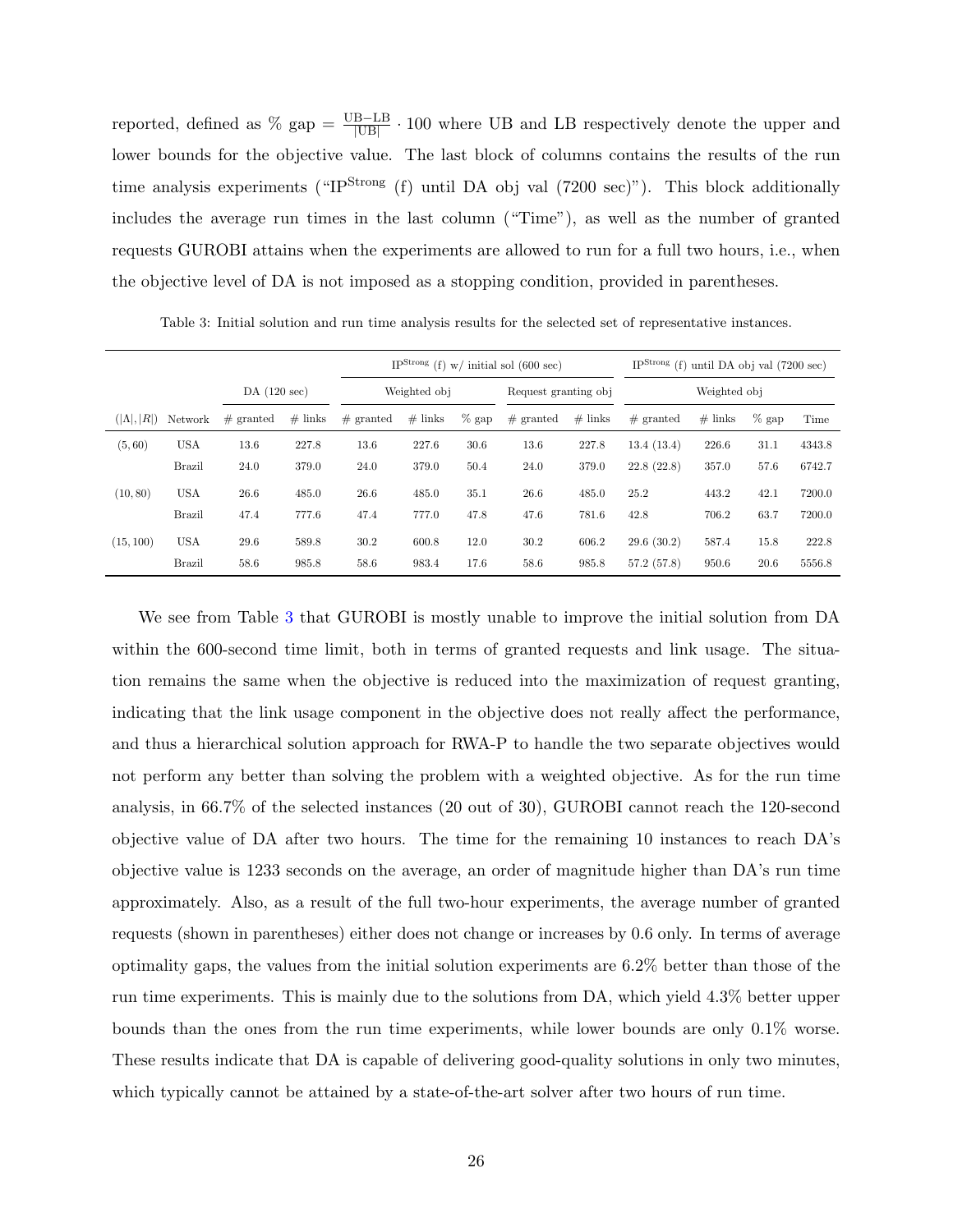## <span id="page-26-0"></span>5.4. Penalty Coefficient Analysis

As mentioned before, penalty coefficient values rendering our QUBO formulations exact go beyond the acceptable ranges for DA. Nevertheless, we observed in our preliminary experiments that by setting the penalty coefficient values with respect to the  $\beta$  values (which we compute using Proposition [2\)](#page-12-0), DA can always deliver solutions that are feasible for the IP models. Specifically, we set  $\rho = \beta + 100$ , yielding IP feasible solutions throughout all of our experiments. While testing different values for the penalty coefficient, however, we noticed that it can have a considerable impact on DA's performance, which we investigate in the sequel.

Figure [3](#page-26-2) contains the results from 120-second DA experiments with different penalty coefficient values, using the same set of 30 representative instances mentioned above. While x-axes of the two plots show the penalty coefficient values as a function of the  $\beta$  parameter, y-axes display the average number of granted requests. The lower ends of the penalty coefficient values are those used in our main set of experiments, whereas the higher end is set close to the values before passing beyond the acceptable ranges for DA.

<span id="page-26-2"></span>

Figure 3: Results of the penalty coefficient trials with DA using the selected set of representative instances.

We observe that decreasing the penalty coefficient values improve DA's performance, and the difference is more marked for the instances based on Brazil network. In comparison to the two-hour performance of GUROBI, not only does DA outperform with the best possible penalty coefficient values for it (i.e., when  $\rho = \beta + 100$ ), it yields better or at least as good results when  $\beta + 100 \le$  $\rho \leq \beta + 1000$ . Thus, even without much tuning of the penalty coefficient parameter, DA in two minutes delivers better results than a state-of-the-art solver does after hours of run times.

#### <span id="page-26-1"></span>5.5. Key Observations

We lastly summarize some main findings arising from our computational study.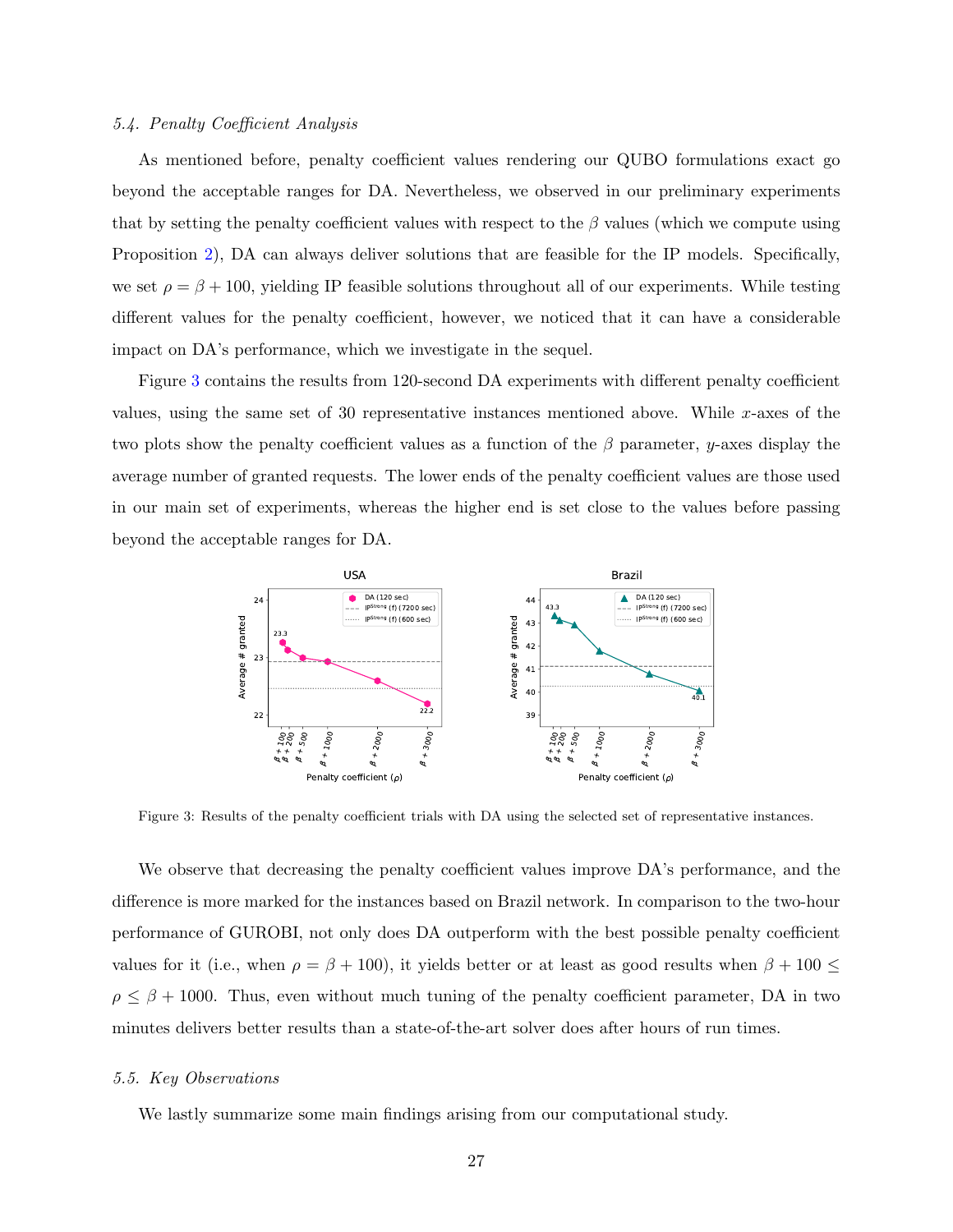- DA is the best-performing option for RWA-P to obtain high-quality solutions in a short amount of time for our nontrivial set of test instances, and established methods coupled with state-of-the-art solvers yield mostly inferior results even after two hours of run time.
- DA's performance is robust across different instances and networks.
- Feeding solutions obtained from DA as initial solutions to GUROBI does not improve its performance; it cannot find any better solution even after a considerable amount of run time.
- Solving RWA-P by only considering the prioritized objective of request granting and ignoring the secondary one (link usage) does not perform any better than solving it with a weighted objective.
- Penalty coefficient values affect DA's solution quality, but even without particularly tuned values DA can outperform the two-hour results from the state of the art.

## <span id="page-27-0"></span>6. Conclusion

In this study, we consider the routing and wavelength assignment problem with protection, RWA-P. Through complexity analysis and computational experiments, we show that this problem is difficult to solve both in theory and practice. We propose a viable approach, formulating RWA-P as a QUBO model and employing the Digital Annealer, DA, as a new promising solution technology. We find that this approach outperforms established methods in handling our nontrivial set of test insances by delivering solutions within two minutes that are superior to or as good as the ones other methods yield in two hours, as well as a heuristic method from the literature. Also considering that future generations of DA are planned to achieve megabit-class performance [\(Fujitsu Limited,](#page-29-13) [2020a\)](#page-29-13), we believe that the proposed approach has significant potential to be utilized widely in practice. As such, future research directions involve considering large-scale cases of RWA-P, adaptation and application of this emerging approach to other RWA problems.

#### Acknowledgement

The authors would like to thank Fujitsu Laboratories Ltd. and Fujitsu Consulting (Canada) Inc. for providing financial support and access to Digital Annealer at the University of Toronto.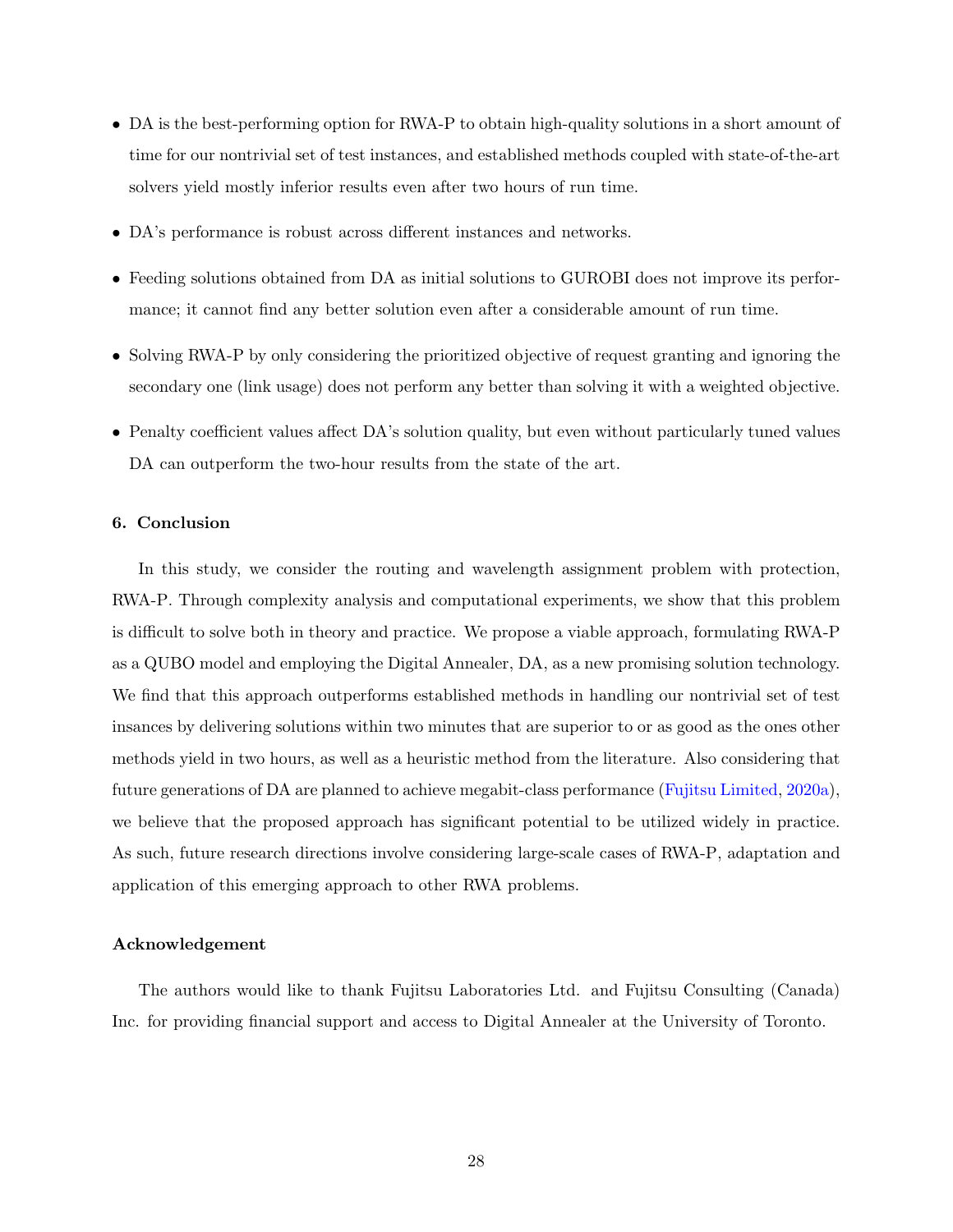## References

- <span id="page-28-5"></span>Aramon, M., Rosenberg, G., Valiante, E., Miyazawa, T., Tamura, H., Katzgraber, H., 2019. Physicsinspired optimization for quadratic unconstrained problems using a digital annealer. Frontiers in Physics 7, 48.
- <span id="page-28-9"></span>Azodolmolky, S., Klinkowski, M., Pointurier, Y., Angelou, M., Careglio, D., Solé-Pareta, J., Tomkos, I., 2010. A novel offline physical layer impairments aware rwa algorithm with dedicated path protection consideration. Journal of Lightwave Technology 28 (20), 3029–3040.
- <span id="page-28-1"></span>Bandyopadhyay, S., 2007. Dissemination of Information in Optical Networks: From Technology to Algorithms. Springer Science & Business Media.
- <span id="page-28-13"></span><span id="page-28-6"></span>Bertsimas, D., Tsitsiklis, J., et al., 1993. Simulated annealing. Statistical science 8 (1), 10–15.
- <span id="page-28-0"></span>Boyd, J., 2018. Silicon chip delivers quantum speeds [news]. IEEE Spectrum 55 (7), 10–11.
- <span id="page-28-3"></span>Chadha, D., 2019. Optical WDM Networks: From Static to Elastic Networks. Wiley Online Library.
- Chatterjee, B. C., Sarma, N., Sahu, P. P., Oki, E., 2016. Routing and Wavelength Assignment for WDM-based Optical Networks: Quality-of-Service and Fault Resilience. Vol. 410. Springer.
- <span id="page-28-12"></span>Chiu, A. L., Modiano, E. H., 2000. Traffic grooming algorithms for reducing electronic multiplexing costs in WDM ring networks. Journal of Lightwave Technology 18 (1), 2–12.
- <span id="page-28-11"></span>Chlamtac, I., Ganz, A., Karmi, G., 1992. Lightpath communications: An approach to high bandwidth optical WAN's. IEEE Transactions on Communications 40 (7), 1171–1182.
- <span id="page-28-7"></span>Cohen, E., Mandal, A., Ushijima-Mwesigwa, H., Roy, A., 2020a. Ising-based consensus clustering on specialized hardware. In: International Symposium on Intelligent Data Analysis. Springer, pp. 106–118.
- <span id="page-28-8"></span>Cohen, E., Senderovich, A., Beck, J. C., 2020b. An Ising framework for constrained clustering on special purpose hardware. In: International Conference on the Integration of Constraint Programming, Artificial Intelligence, and Operations Research. To appear.
- <span id="page-28-4"></span>Corder, K., Monaco, J. V., Vindiola, M. M., 2018. Solving vertex cover via Ising model on a neuromorphic processor. In: 2018 IEEE International Symposium on Circuits and Systems (ISCAS). IEEE, pp. 1–5.
- <span id="page-28-10"></span>Ebrahimzadeh, A., Rahbar, A. G., Alizadeh, B., 2013. Binary quadratic programming formulation for routing and wavelength assignment problem in all-optical WDM networks. Optical Switching and Networking 10 (4), 354–365.
- <span id="page-28-2"></span>Erlebach, T., Jansen, K., 2001. The complexity of path coloring and call scheduling. Theoretical Computer Science 255 (1-2), 33–50.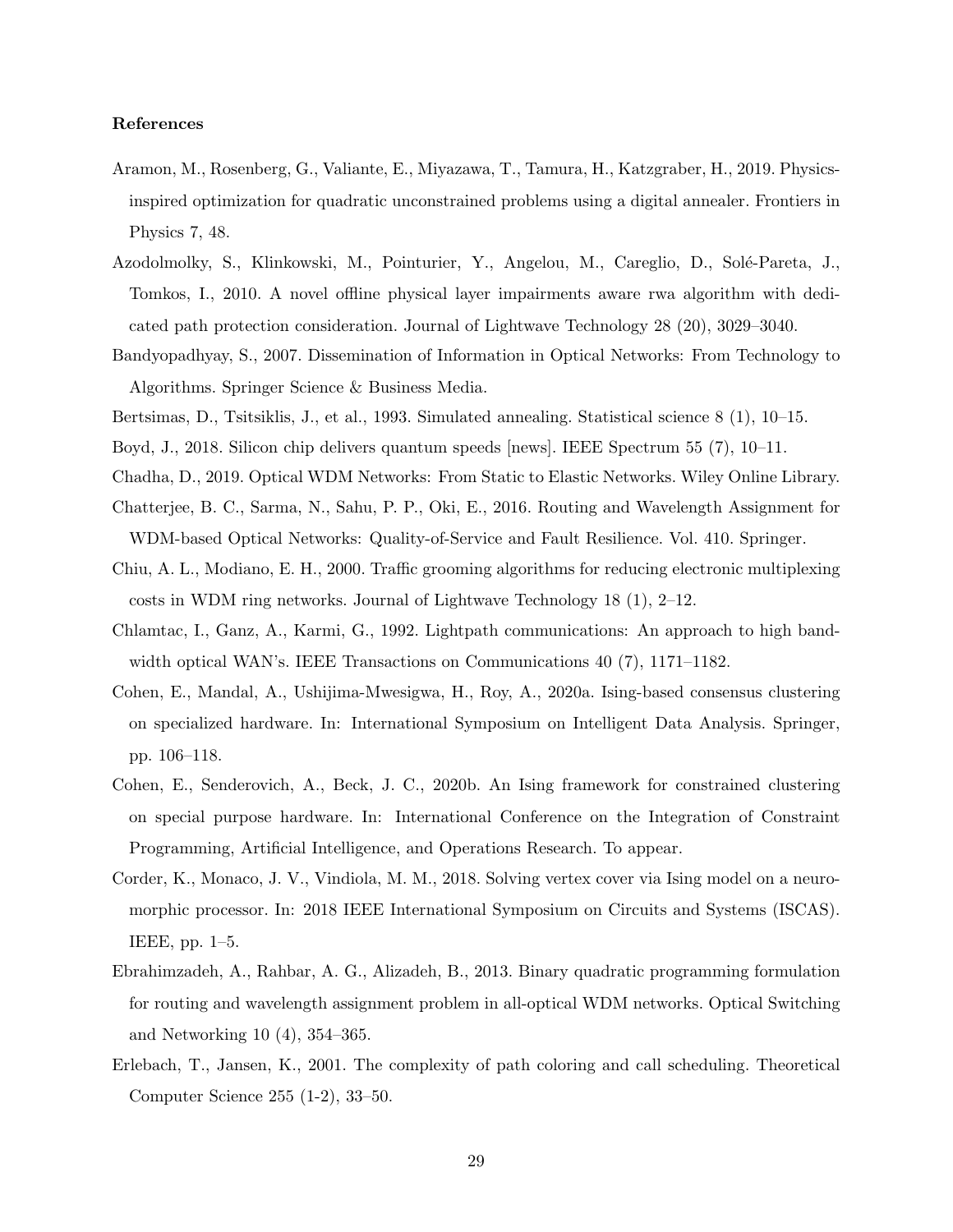- <span id="page-29-4"></span>Ezzahdi, M. A., Al Zahr, S., Koub`aa, M., Puech, N., Gagnaire, M., 2006. Lerp: a quality of transmission dependent heuristic for routing and wavelength assignment in hybrid wdm networks. In: Proceedings of 15th International Conference on Computer Communications and Networks. IEEE, pp. 125–136.
- <span id="page-29-1"></span>Fawaz, W., Daheb, B., Audouin, O., Du-Pond, M., Pujolle, G., 2004. Service level agreement and provisioning in optical networks. IEEE Communications Magazine 42 (1), 36–43.
- <span id="page-29-13"></span>Fujitsu Limited, 2020a. Fujitsu develops new tech for quantum-inspired "Digital Annealer", achieving megabit-class performance for large-scale combinatorial optimization problems. [https:](https://www.fujitsu.com/global/about/resources/news/press-releases/2020/1109-01.html) [//www.fujitsu.com/global/about/resources/news/press-releases/2020/1109-01.html](https://www.fujitsu.com/global/about/resources/news/press-releases/2020/1109-01.html).
- <span id="page-29-8"></span>Fujitsu Limited, 2020b. Fujitsu launches next generation quantum-inspired Digital Annealer service. [https://www.fujitsu.com/global/about/resources/news/press-releases/](https://www.fujitsu.com/global/about/resources/news/press-releases/2018/1221-01.html) [2018/1221-01.html](https://www.fujitsu.com/global/about/resources/news/press-releases/2018/1221-01.html).
- <span id="page-29-5"></span>Garey, M. R., Johnson, D. S., 1979. Computers and Intractability: A Guide to the Theory of NP-Completeness. Freeman, San Francisco.
- <span id="page-29-10"></span><span id="page-29-2"></span>Gendreau, M., Potvin, J.-Y., et al., 2010. Handbook of metaheuristics. Vol. 2. Springer.
- Giovanni, L. D., 2017. Heuristics for combinatorial optimization. Course pack for METMODOC: Methods and Models for Combinatorial Optimization, University of Padua, [https://www.](https://www.math.unipd.it/~luigi/courses/metmodoc1819/m02.meta.en.partial01.pdf) [math.unipd.it/~luigi/courses/metmodoc1819/m02.meta.en.partial01.pdf](https://www.math.unipd.it/~luigi/courses/metmodoc1819/m02.meta.en.partial01.pdf) Accessed 4 August 2020.
- <span id="page-29-9"></span><span id="page-29-0"></span>Glover, F. W., Kochenberger, G. A. (Eds.), 2006. Handbook of metaheuristics. Vol. 57. Kluwer.
- Grover, W. D., May 7 2013. Distributed synchronous batch reconfiguration of a network. US Patent 8,437,280.
- <span id="page-29-6"></span>Gurobi Optimization LLC, 2020. Gurobi Optimizer reference manual. [https://www.gurobi.com/](https://www.gurobi.com/wp-content/plugins/hd_documentations/documentation/9.0/refman.pdf) [wp-content/plugins/hd\\_documentations/documentation/9.0/refman.pdf](https://www.gurobi.com/wp-content/plugins/hd_documentations/documentation/9.0/refman.pdf).
- <span id="page-29-11"></span>Hukushima, K., Nemoto, K., 1996. Exchange Monte Carlo method and application to spin glass simulations. Journal of the Physical Society of Japan 65 (6), 1604–1608.
- <span id="page-29-12"></span>Hwang, I.-S., Lee, S.-N., Shyu, Z.-D., Chen, K.-P., 2009. One-to-many multicast restoration based on dynamic core-based selection algorithm in wdm mesh networks. Photonic Network Communications 18 (3), 275–286.
- <span id="page-29-7"></span><span id="page-29-3"></span>IBM, 2019. ILOG CPLEX Studio 12.9 manual.
- Inagaki, T., Haribara, Y., Igarashi, K., Sonobe, T., Tamate, S., Honjo, T., Marandi, A., McMahon, P. L., Umeki, T., Enbutsu, K., et al., 2016. A coherent Ising machine for 2000-node optimization problems. Science 354 (6312), 603–606.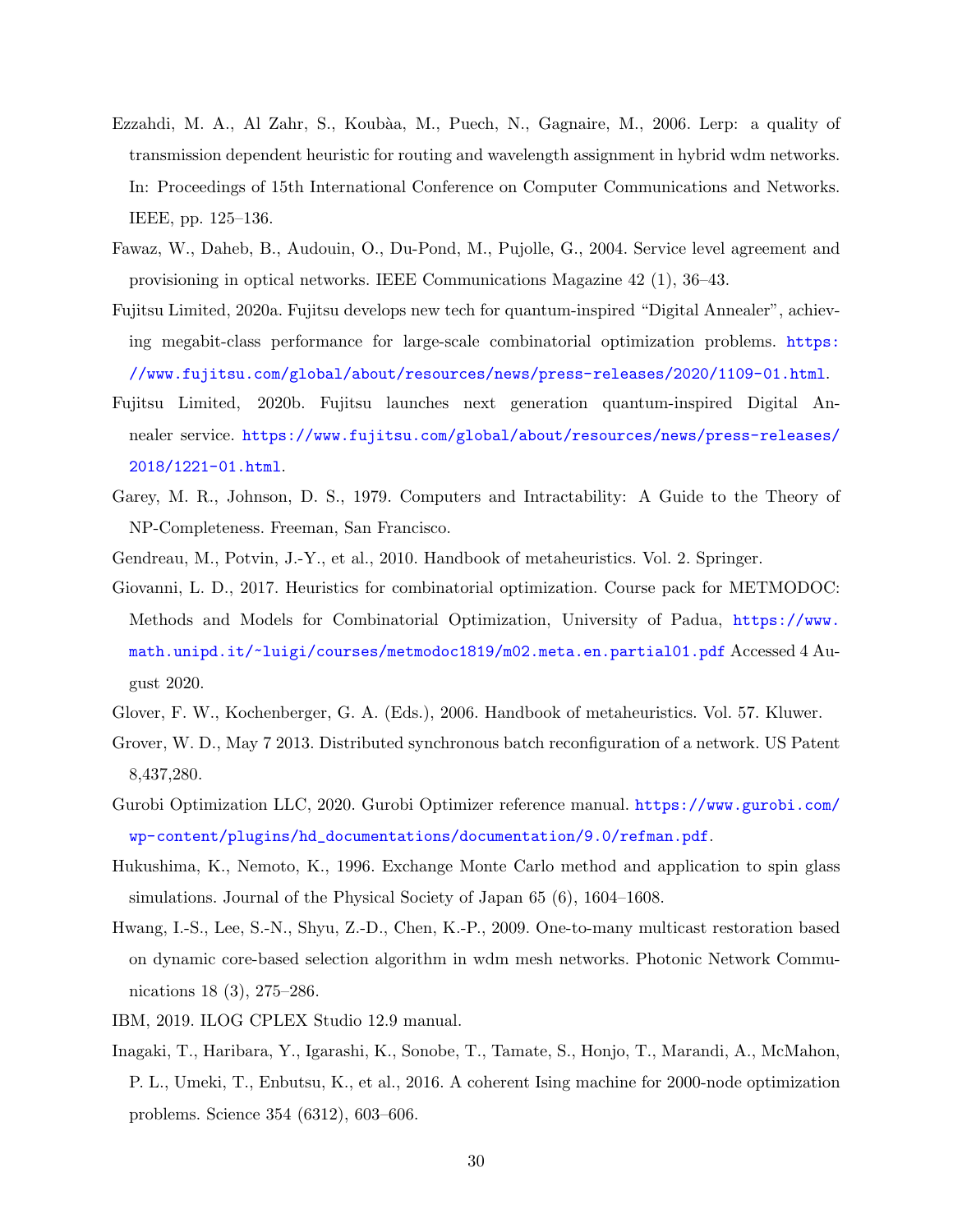- <span id="page-30-12"></span>Jaumard, B., Meyer, C., Yu, X., 2006. How much wavelength conversion allows a reduction in the blocking rate? Journal of Optical Networking 5 (12), 881–900.
- <span id="page-30-5"></span>Javad-Kalbasi, M., Dabiri, K., Valaee, S., Sheikholeslami, A., 2019. Digitally annealed solution for the vertex cover problem with application in cyber security. In: ICASSP 2019-2019 IEEE International Conference on Acoustics, Speech and Signal Processing (ICASSP). IEEE, pp. 2642– 2646.
- <span id="page-30-11"></span>Kirkpatrick, S., Gelatt, C. D., Vecchi, M. P., 1983. Optimization by simulated annealing. Science 220 (4598), 671–680.
- <span id="page-30-10"></span>Kokkinos, P., Manousakis, K., Varvarigos, E., 2010. Path protection in WDM networks with quality of transmission limitations. In: 2010 IEEE International Conference on Communications. pp. 1–5.
- <span id="page-30-8"></span>Lee, T., Park, S., 2006. Comparison of wavelength requirements between two wavelength assignment methods in survivable WDM networks. Annals of Operations Research 146 (1), 75–89.
- <span id="page-30-3"></span>Li, G., Simha, R., 2000. The partition coloring problem and its application to wavelength routing and assignment. In: Proceedings of the First Workshop on Optical Networks. Citeseer, p. 1.
- <span id="page-30-9"></span>Li Shifeng, Tao Jun, Gu Guanqun, 2002. Routing and wavelength assignment in all optical networks to establish survivable lightpaths. In: 2002 IEEE Region 10 Conference on Computers, Communications, Control and Power Engineering. TENCOM '02. Proceedings. Vol. 2. pp. 1193–1196 vol.2.
- <span id="page-30-2"></span>Losego, F., Tornatore, M., Maier, G., Pattavina, A., 2005. Time constraints in an OTN semiautomatic control system. In: Proceedings of 5th International Workshop on Design of Reliable Communication Networks. IEEE, pp. 7–14.
- <span id="page-30-0"></span>Majumdar, A. K., 2018. Optical wireless communications for broadband global internet connectivity: Fundamentals and potential applications. Elsevier.
- <span id="page-30-7"></span>Matsubara, S., Takatsu, M., Miyazawa, T., Shibasaki, T., Watanabe, Y., Takemoto, K., Tamura, H., 2020. Digital Annealer for high-speed solving of combinatorial optimization problems and its applications. In: 2020 25th Asia and South Pacific Design Automation Conference (ASP-DAC). IEEE, pp. 667–672.
- <span id="page-30-6"></span><span id="page-30-1"></span>Mukherjee, B., 2006. Optical WDM networks. Springer Science & Business Media.
- Naghsh, Z., Javad-Kalbasi, M., Valaee, S., 2019. Digitally annealed solution for the maximum clique problem with critical application in cellular v2x. In: ICC 2019-2019 IEEE International Conference on Communications (ICC). IEEE, pp. 1–7.

<span id="page-30-4"></span>Noronha, T. F., Ribeiro, C. C., 2006. Routing and wavelength assignment by partition colouring.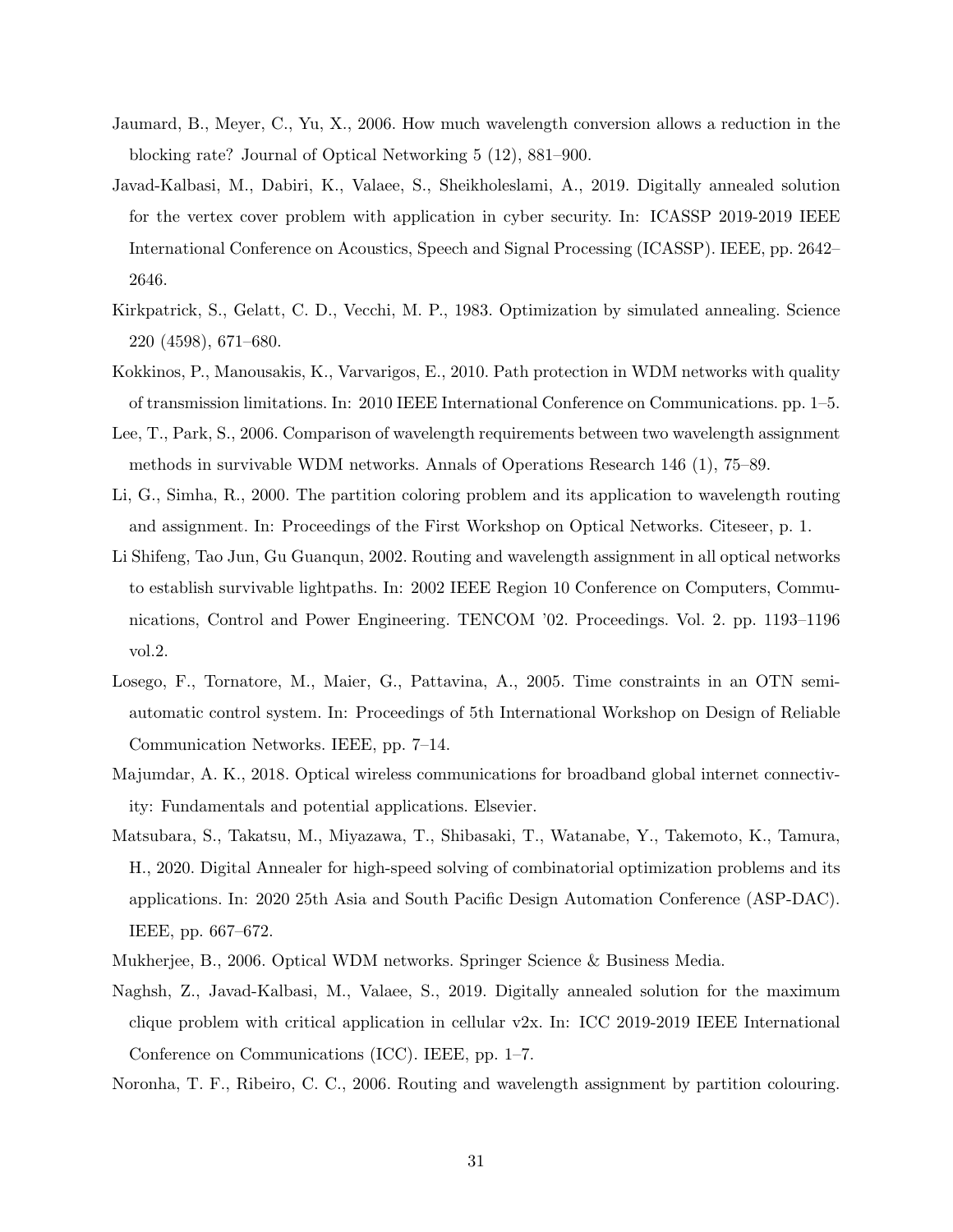European Journal of Operational Research 171 (3), 797–810.

- <span id="page-31-7"></span>Ohzeki, M., Miki, A., Miyama, M. J., Terabe, M., 2019. Control of automated guided vehicles without collision by quantum annealer. Frontiers in Computer Science 1, 9.
- <span id="page-31-4"></span>Papalitsas, C., Andronikos, T., Giannakis, K., Theocharopoulou, G., Fanarioti, S., 2019. A QUBO model for the traveling salesman problem with time windows. Algorithms 12 (11), 224.
- <span id="page-31-5"></span>Rahman, M. T., Han, S., Tadayon, N., Valaee, S., 2019. Ising model formulation of outlier rejection, with application in wifi based positioning. In: ICASSP 2019-2019 IEEE International Conference on Acoustics, Speech and Signal Processing (ICASSP). IEEE, pp. 4405–4409.
- <span id="page-31-8"></span>Ramamurthy, S., Sahasrabuddhe, L., Mukherjee, B., 2003. Survivable WDM mesh networks. Journal of Lightwave Technology 21 (4), 870.
- <span id="page-31-11"></span>Rutenbar, R. A., 1989. Simulated annealing algorithms: An overview. IEEE Circuits and Devices Magazine 5 (1), 19–26.
- <span id="page-31-10"></span>Sao, M., Watanabe, H., Musha, Y., Utsunomiya, A., 2019. Application of Digital Annealer for faster combinatorial optimization. Fujitsu Scientific & Technical Journal 55 (2), 45–51.
- <span id="page-31-6"></span>Seker, O., Tanoumand, N., Bodur, M., 2020. Digital annealer for quadratic unconstrained binary optimization: a comparative performance analysis. arXiv preprint arXiv:2012.12264.
- <span id="page-31-3"></span>Shen, L., Yang, X., Ramamurthy, B., 2005. Shared risk link group (SRLG)-diverse path provisioning under hybrid service level agreements in wavelength-routed optical mesh networks. IEEE/ACM Transactions on Networking 13 (4), 918–931.
- <span id="page-31-12"></span>Tornatore, M., Maier, G., Pattavina, A., 2007. Wdm network design by ilp models based on flow aggregation. IEEE/ACM Transactions On Networking 15 (3), 709–720.
- <span id="page-31-9"></span>Wang, Y., Li, L., Wang, S., 2001. A new algorithm of design protection for wavelength-routed networks and efficient wavelength converter placement. In: IEEE International Conference on Communications. Vol. 6. pp. 1807–1811.
- <span id="page-31-2"></span>Wu, J., Zhang, J., von Bochmann, G., Savoie, M., 2012. Forward-looking WDM network reconfiguration with per-link congestion control. Journal of Network and Systems Management 20 (1), 6–33.
- <span id="page-31-0"></span>Zhang, J., Mukheriee, B., 2004. A review of fault management in WDM mesh networks: Basic concepts and research challenges. IEEE Network 18 (2), 41–48.
- <span id="page-31-1"></span>Zhang, J. Y., Yang, O. W., Wu, J., Savoie, M., 2007. Optimization of semi-dynamic lightpath rearrangements in a WDM network. IEEE Journal on Selected Areas in Communications 25 (9), 3–17.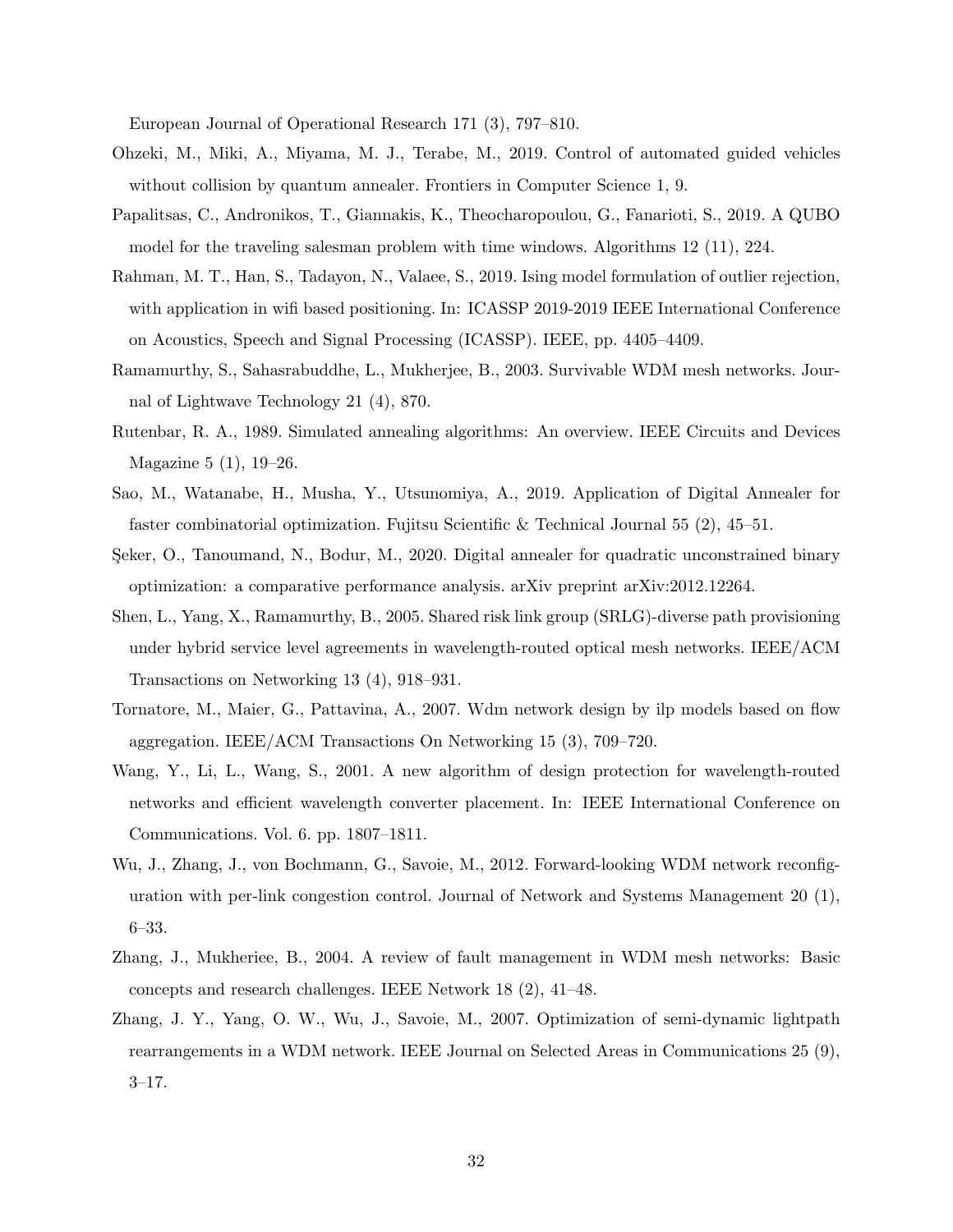## Appendix A. Proofs

In this section, we provide the proofs of all the propositions, lemmas and theorems we present in the paper, as well as their statements for the sake of completeness. We number the equations in this section with a prefix of "A.".

# <span id="page-32-0"></span>Appendix A.1. Proof of Proposition [1](#page-11-2)

The optimization models in [\(3\)](#page-11-0) and [\(4\)](#page-11-1) yield the same optimal values; that is,  $\Omega^> = \Omega^-$ . This implies that the prioritization condition given in [\(3\)](#page-11-0) can also be achieved by setting  $\alpha, \beta > 0$  such that  $\frac{\beta}{\alpha} > \Omega^=$ .

*Proof.* We first show that  $\Omega^{\pm} \geq \Omega^{\geq}$ , indicating that the sufficiency of the lower bound from model  $(3)$  is implied by that of  $(4)$ , which can be expressed as the following logical relationship:

<span id="page-32-2"></span>
$$
\frac{\beta}{\alpha} > \Omega^= \implies \frac{\beta}{\alpha} > \Omega^>.
$$
\n(A.1)

Suppose that the left-hand side of  $(A.1)$  holds, which means that for any pair of feasible solutions  $(\hat{x}, \hat{y})$  and  $(\tilde{x}, \tilde{y})$  with  $\hat{f}_{\beta} = \tilde{f}_{\beta} + 1$ , the prioritization condition given in [\(2\)](#page-11-3) holds, yielding

<span id="page-32-3"></span>
$$
\alpha \hat{f}_{\alpha}^{\max} - \beta \hat{f}_{\beta} < \alpha \tilde{f}_{\alpha}^{\min} - \beta \tilde{f}_{\beta}.\tag{A.2}
$$

Let  $(\bar{x}, \bar{y})$  be a feasible solution with  $\bar{f}_{\beta} = \hat{f}_{\beta} + 1$ . Then, the following holds by assumption:

<span id="page-32-5"></span><span id="page-32-4"></span>
$$
\alpha \bar{f}_{\alpha}^{\max} - \beta \bar{f}_{\beta} < \alpha \hat{f}_{\alpha}^{\min} - \beta \hat{f}_{\beta}.\tag{A.3}
$$

Combining  $(A.2)$  and  $(A.3)$ , we get

$$
\alpha \bar{f}_{\alpha}^{\min} - \beta \bar{f}_{\beta} < \alpha \bar{f}_{\alpha}^{\max} - \beta \bar{f}_{\beta} < \alpha \hat{f}_{\alpha}^{\max} - \beta \hat{f}_{\beta} < \alpha \tilde{f}_{\alpha}^{\min} - \beta \tilde{f}_{\beta}.\tag{A.4}
$$

This shows that  $\bar{f}_{\beta} = \tilde{f}_{\beta} + 2 \implies \bar{f} < \tilde{f}$ . Since the chain of inequalities in [\(A.4\)](#page-32-5) can be extended to any feasible solution  $(\bar{x}, \bar{y})$  with  $\bar{f}_{\beta} = \tilde{f}_{\beta} + k$  for  $k \geq 2$ , we conclude that the relationship in  $(A.1)$ holds and hence  $\Omega^{\pm} \geq \Omega^{\pm}$ . Moreover, the feasible region of the model in [\(3\)](#page-11-0) contains that of [\(4\)](#page-11-1), thus  $\Omega$ <sup>=</sup>  $\leq \Omega$ <sup>></sup>, which establishes  $\Omega$ <sup>></sup> =  $\Omega$ <sup>=</sup>.  $\Box$ 

# <span id="page-32-1"></span>Appendix A.2. Proof of Proposition [2](#page-12-0)

Selecting  $\alpha, \beta > 0$  such that

$$
\frac{\beta}{\alpha} > |R| (M-2) + 2 \tag{5}
$$

prioritizes request granting over link usage in [\(1a\)](#page-10-7) for any feasible solution to the IP, i.e., solutions accepting more requests yield lower objective values, where  $M = \max_{r \in R}$  $\left\{\max_{w\in W^r}\left\{B^r_w\right\}+\max_{p\in P^r}\left\{B^r_p\right\}\right\}.$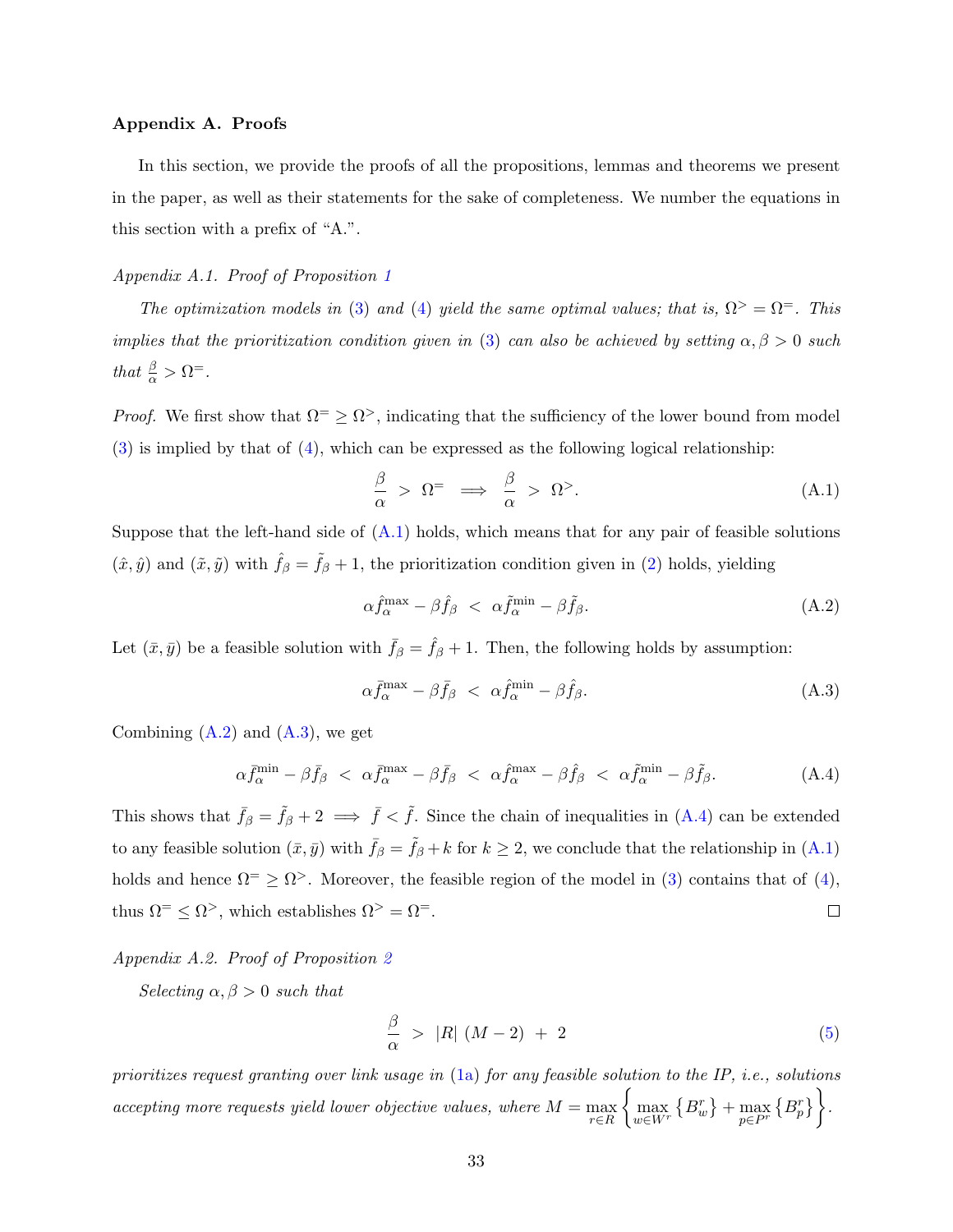*Proof.* Suppose that the parameters  $\alpha, \beta > 0$  satisfy condition [\(5\)](#page-12-1). Let  $(\hat{x}, \hat{y})$  and  $(\tilde{x}, \tilde{y})$  be two feasible solutions that satisfy  $\hat{f}_{\beta} > \tilde{f}_{\beta}$ . By Proposition [1,](#page-11-2) it suffices to show that the prioritization condition in [\(2\)](#page-11-3) holds when  $\hat{f}_{\beta} = \tilde{f}_{\beta} + 1$ , i.e., we want to show the following logical relationship:

$$
\hat{f}_{\beta} = \tilde{f}_{\beta} + 1 \implies \alpha \hat{f}_{\alpha}^{\max} - \beta \hat{f}_{\beta} < \alpha \tilde{f}_{\alpha}^{\min} - \beta \tilde{f}_{\beta} \tag{A.5}
$$

Assume for a contradiction that we have  $\hat{f}_{\beta} = \tilde{f}_{\beta} + 1$  and  $\alpha \hat{f}_{\alpha}^{\max} - \beta \hat{f}_{\beta} \geq \alpha \tilde{f}_{\alpha}^{\min} - \beta \tilde{f}_{\beta}$ , which can be equivalently written as

$$
\beta \hat{f}_{\beta} - \beta \tilde{f}_{\beta} \leq \alpha \hat{f}_{\alpha}^{\max} - \alpha \tilde{f}_{\alpha}^{\min}.
$$

Rearranging the terms, we obtain

$$
\frac{\beta}{\alpha} \le \frac{\hat{f}_{\alpha}^{\max} - \tilde{f}_{\alpha}^{\min}}{\hat{f}_{\beta} - \tilde{f}_{\beta}} = \hat{f}_{\alpha}^{\max} - \tilde{f}_{\alpha}^{\min}, \tag{A.6}
$$

because  $\alpha > 0$  and  $\hat{f}_{\beta} - \tilde{f}_{\beta} = 1$ . Since each lightpath is comprised of at least one link, we have

<span id="page-33-2"></span><span id="page-33-1"></span><span id="page-33-0"></span>
$$
\tilde{f}_{\alpha}^{\min} \ge 2\tilde{f}_{\beta}.\tag{A.7}
$$

Moreover, in the worst case, the longest working and protection lightpaths will be used for each granted request, yielding

$$
\hat{f}_{\alpha}^{\max} \leq \hat{f}_{\beta} \cdot \max_{r \in R} \left\{ \max_{w \in W^r} \left\{ B_w^r \right\} + \max_{p \in P^r} \left\{ B_p^r \right\} \right\} =: \tilde{f}_{\beta} M. \tag{A.8}
$$

Combining  $(A.6)$ ,  $(A.7)$  and  $(A.8)$ , we obtain

$$
\frac{\beta}{\alpha} \;\leq\; \hat{f}^{\max}_{\alpha} \;-\; \tilde{f}^{\min}_{\alpha} \;\leq\; \hat{f}_{\beta}\; M \;-\; 2 \tilde{f}_{\beta}.
$$

Plugging in  $\hat{f}_{\beta} - 1 = \tilde{f}_{\beta}$ , we get

$$
\frac{\beta}{\alpha} \;\leq\; \hat{f}_{\beta}\;M \;-\; 2(\hat{f}_{\beta} - 1) \;=\; \hat{f}_{\beta}(M - 2) \;+\; 2
$$

Since  $\hat{f}_{\beta} \leq |R|$ , we get

$$
\frac{\beta}{\alpha} \leq |R| (M-2) + 2,
$$

which contradicts with our premise in [\(5\)](#page-12-1), and thus proves that for  $\hat{f}_{\beta} = \tilde{f}_{\beta} + 1$ , satisfying the suggested condition in [\(5\)](#page-12-1) guarantees that the prioritization condition in [\(2\)](#page-11-3) holds, and thus concludes  $\Box$ the proof.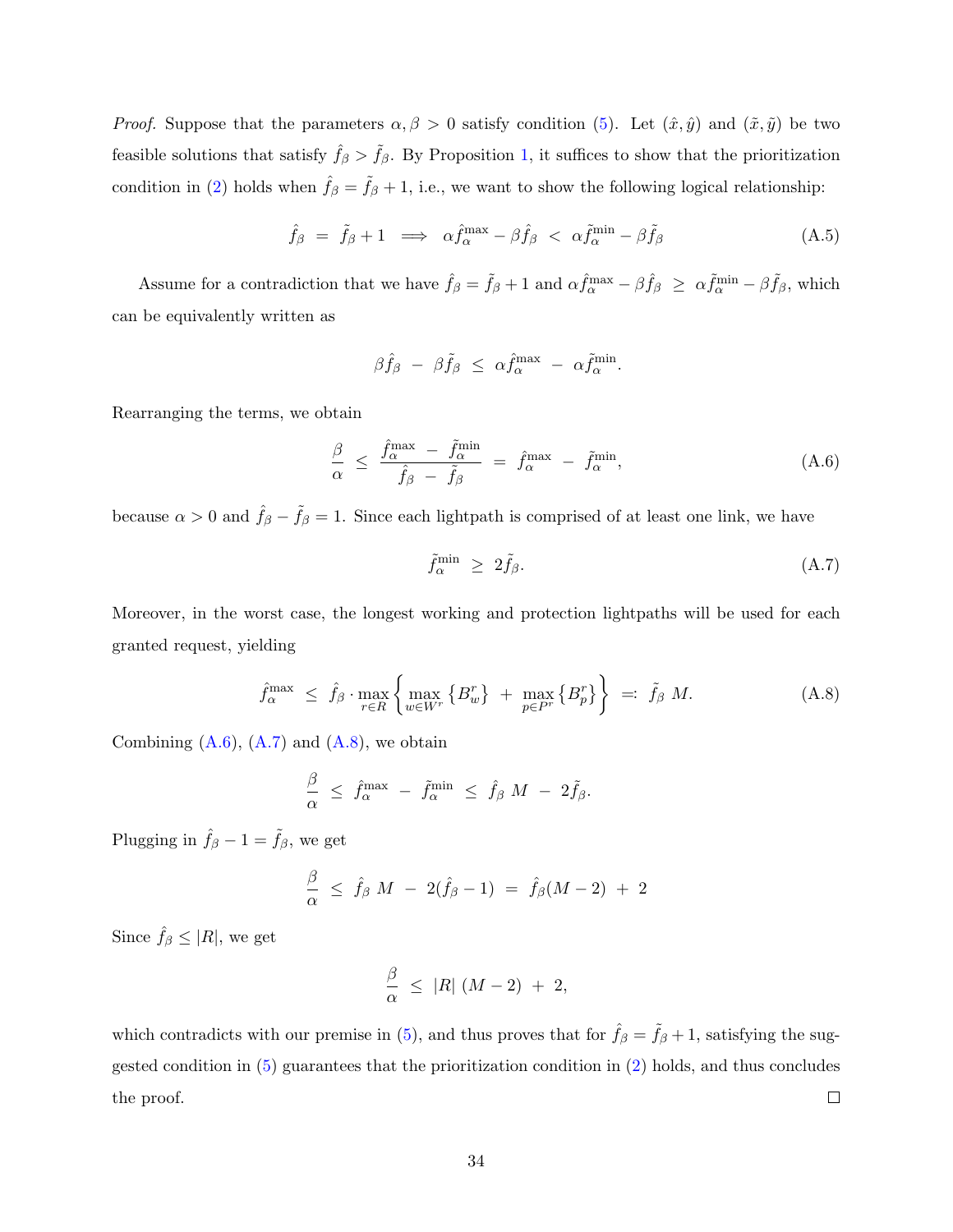<span id="page-34-0"></span>Appendix A.3. Proof of Proposition [3](#page-12-2)

There exist RWA-P instances for which the lower bound provided in Proposition [2](#page-12-0) is necessary to prioritize request granting over link usage.

Proof. Consider an RWA-P network G being comprised of a pair of source and destination nodes s and t that are linked through two link-disjoint paths of length  $\ell_a$  and  $\ell_b$ . Suppose that there is only one request, i.e.,  $|R| = 1$ , which is between nodes s and t, and the two distinct paths of length  $\ell_a$  and  $\ell_b$  together with some wavelength  $\lambda$  constitute the working and protection lightpaths for it, respectively.

Assume that  $\alpha, \beta > 0$  are selected in such a way that for any pair of feasible solutions  $(\hat{x}, \hat{y})$ and  $(\tilde{x}, \tilde{y})$  with  $\tilde{f}_{\beta} > f_{\beta}$ , the prioritization condition in [\(2\)](#page-11-3) holds. Under this assumption, we want to show that the selected  $\alpha, \beta > 0$  must satisfy the lower bound suggested in Proposition [2,](#page-12-0) which for the above-mentioned class of instances becomes

$$
\frac{\beta}{\alpha} > |R| (M-2) + 2 = \ell_a + \ell_b. \tag{A.9}
$$

 $\Box$ 

Let  $(\hat{x}, \hat{y}) = (1, 1)$  and  $(\tilde{x}, \tilde{y}) = (0, 0)$ , giving  $\hat{f}_{\beta} = 1$  and  $\tilde{f}_{\beta} = 0$ . Then, by [\(1\)](#page-11-4), we have

$$
\alpha \, (\ell_a + \ell_b) \ - \ \beta \cdot 1 \ < \ \alpha \cdot 0 \ - \ \beta \cdot 0,
$$

giving the desired necessary condition of  $\frac{\beta}{\alpha} > \ell_a + \ell_b$ .

# <span id="page-34-1"></span>Appendix A.4. Proof of Lemma [1](#page-13-3)

DEC-RWA-P-R is in NP.

*Proof.* Given an RWA-P-R instance  $\mathcal{I} = (G, R, \{W^r\}_{r \in R}, \{P^r\}_{r \in R})$ , where  $G = (V, E)$  is a directed graph representing the optical network,  $R$  is the set of requests defined between pairs of source and destination nodes, and  $W^r$  and  $P^r$  are respectively the set of working and protection lightpaths for request  $r \in R$ , and a solution S to instance I, we will show that we can verify in time polynomial in the size of  $\mathcal I$  whether or not  $\mathcal S$  properly grants k requests for some given integer  $k \geq 0$ . In what follows, we provide the complexity of each step in checking if solution  $\mathcal S$  satisfies the constraints of the RWA-P-R problem and whether the number of granted requests is at least  $k$ .

1. For each request  $r \in R$ , we check if it is assigned (i) both a working and a protection lightpath or (ii) no lightpaths at all, which can be done by going over all working and protection lightpaths each time, which amounts to  $\mathcal{O}\left(\sum_{r \in R}(|W^r| + |P^r|)\right)$  time in total. If the number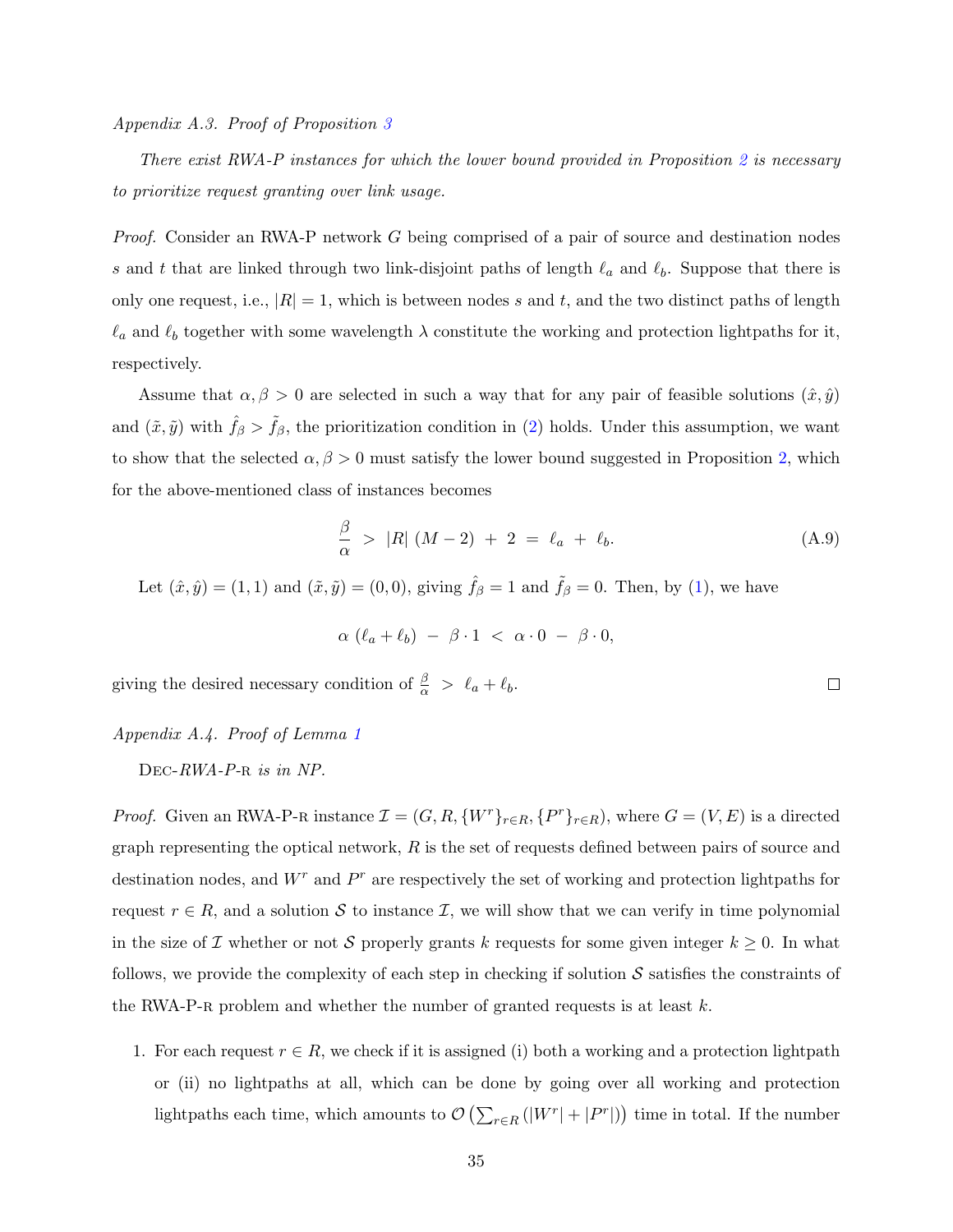of granted requests is strictly less than  $k$ , the verification procedure terminates by concluding that solution S does not grant k requests. Otherwise, we continue verifying solution S with the following steps.

- 2. For each granted request, we check if the assigned working and protection lightpaths are link-disjoint by going over all tuples in conflict set  $C_1$ . In the worst case, all possible pairs of working and protection lightpaths will be contained in  $C_1$  for each request  $r \in R$ , which makes the time complexity of this step  $\mathcal{O}\left(\sum_{r\in R}|W^{r}|\cdot|P^{r}|\right)$ .
- 3. For the lightpaths used in solution  $S$ , we check if each pair having the same wavelength is link-disjoint. To this end, we go through the tuples in conflict sets  $C_2$ ,  $C_3$  and  $C_4$ . In the worst case, all possible tuples will be contained in these sets, which yields the following complexities:
	- If the pair is comprised of a working and protection lightpath, we search through the tuples in  $C_2$ , amounting to  $\mathcal{O}\left(\sum_{r_1 \in R} \sum_{r_2 \in R} (|W^{r_1}| \cdot |P^{r_2}|\right)$  time in total.
	- If both lightpaths in the pair are working ones, we go through the tuples in  $C_3$ , which takes  $\mathcal{O}\left(\sum_{r_1 \in R} \sum_{r_2 \in R} (|W^{r_1}| \cdot |W^{r_2}|\right)$  time in total.
	- If both in the pair are protection lightpaths, we search through the tuples in  $C_4$ , taking a total of  $\mathcal{O}\left(\sum_{r_1 \in R} \sum_{r_2 \in R} (|P^{r_1}| \cdot |P^{r_2}|) \right)$  time.

The time it takes to perform each one of the three steps listed above is polynomial in the size of the instance  $\mathcal I$ . Summing up the complexities of individual steps, we conclude that the overall complexity of verifying a given solution is polynomial in the size of  $\mathcal I$  by the composition property of polynomials. Hence, Dec-RWA-P-r is in NP.  $\Box$ 

# <span id="page-35-0"></span>Appendix A.5. Proof of Theorem [1](#page-14-2)

RWA-P-R is NP-hard.

Proof. We prove the hardness of RWA-P-R through a reduction from MSS. First, we describe a polynomial time reduction from a given MSS instance  $G_s = (V_s, E_s)$  into an RWA-P-R instance  $\mathcal{I} = (G, R, \{W^r\}_{r \in R}, \{P^r\}_{r \in R})$ . Afterwards, we show that solving DEC-MSS in  $G_s$  is equivalent to solving DEC-RWA-P-R in  $\mathcal{I}$ ; that is, finding a stable set of size at least k in  $G_s$  is equivalent to granting at least k requests in  $\mathcal{I}$ , for some given integer  $1 \leq k \leq |V_s|$ .

Construction. Given an MSS instance  $G_s = (V_s, E_s)$ , we begin with defining the request set R and an initial construction of G along with initial working and protection lightpath sets  $W<sup>r</sup>$  and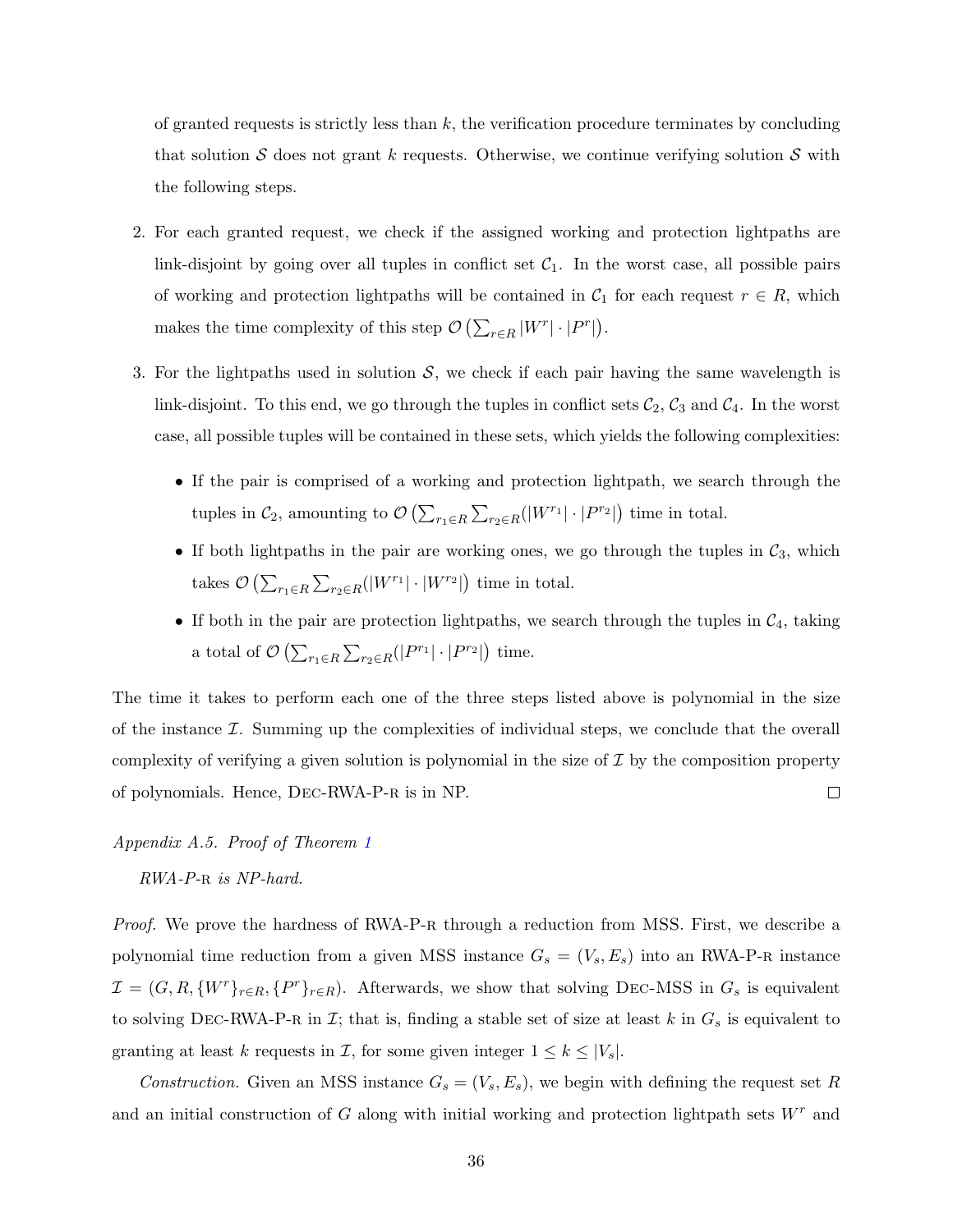P<sup>r</sup> for each  $r \in R$ . Then, we form the conflict sets  $C_1, C_2, C_3, C_4$  using the edge set  $E_s$  of the MSS instance, and modify G and lightpath sets into their final form in accordance with the conflict sets. More specifically, we first create all link-disjoint lightpaths, and then modify them along with the network step by step, where in each step we create one distinct conflict from the conflict sets by modifying the involved lightpaths to have a common newly created link. Our reduction yields a simple directed graph G (i.e., we do not introduce multiple links between the same ordered pair of nodes although it is allowed), where there exist a unique working and protection lightpath for each request, the lightpaths pairwise have at most one link in common, and all of them have the same wavelength.

We divide our reduction procedure into four steps as explained in detail below.

- 1. Requests. We create  $|V_s|$  requests, i.e., we set  $R = \{1, \ldots, |V_s|\}$ . Specifically, denoting the nodes in  $V_s$  by  $n_r, r \in R$ , for each MSS node  $n_r$ , we create a pair of source and destination nodes  $(s^r, t^r)$  for the optical network G and request r associated with it.
- 2. Initial network and lightpath sets. For each request  $r \in R$ , we create two nodes  $u_1^r$  and  $v_1^r$ , and generate two lightpaths between  $s^r$  and  $t^r$ , namely a working lightpath  $w \in W^r$  with

$$
E[w] = \{(s^r, u_1^r), (u_1^r, t^r)\} \text{ and } \Lambda(w) = \lambda
$$

and a protection lightpath  $p \in P^r$  with

$$
E[p] = \{(s^r, v_1^r), (v_1^r, t^r)\} \text{ and } \Lambda(p) = \lambda,
$$

where  $E[\ell]$  and  $\Lambda(\ell)$  respectively represent the set of links a given lightpath  $\ell$  contains and the wavelength associated with it, as mentioned in Section [3.1.](#page-7-1)

In words, the working and protection lightpaths for each request  $r \in R$  and further all the lightpaths are initially link-disjoint, contain two links, and possess the same (arbitrary) wavelength  $\lambda$  (e.g.,  $\lambda = 1$ ).

Figure [A.4](#page-37-0) illustrates an example MSS instance and the way a corresponding RWA-P-R network looks after performing steps 1 and 2 explained above, i.e., after constructing the request set R and the initial working and protection lightpath sets  $W^r$  and  $P^r$  for each  $r \in R$ . The nodes of the MSS instance  $G_s$  in part (i) of Figure [A.4](#page-37-0) are highlighted with different colors, and the same set of colors are used to indicate the source and destination nodes of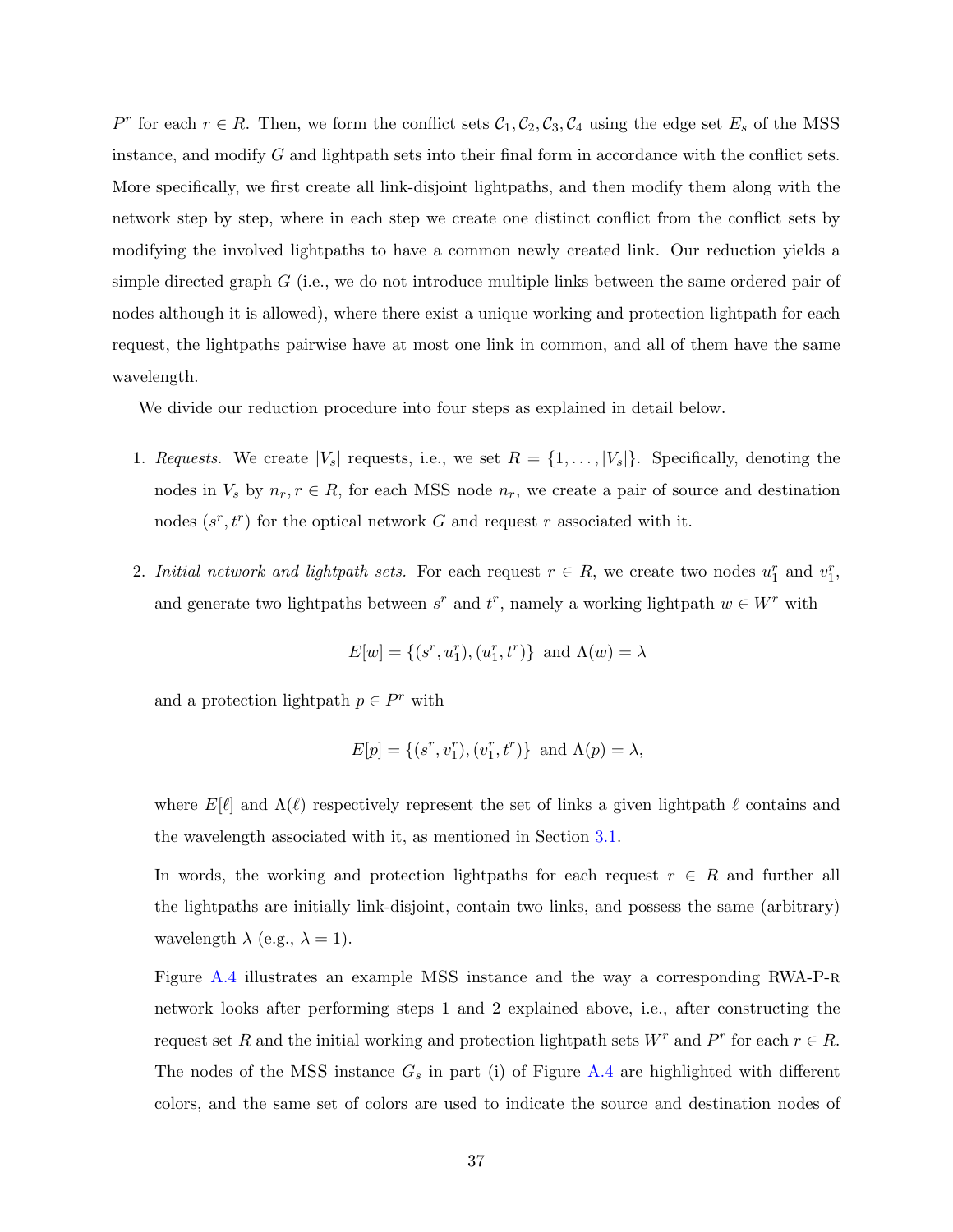the corresponding requests in the RWA-P-R network  $G$  in part (ii). The paths through nodes with u labels represent those of the working lightpaths, whereas the ones through v labels show those of the protection lightpaths.

<span id="page-37-0"></span>

Figure A.4: (i) An MSS instance  $G_s$ , (ii) the initial incomplete form of the corresponding RWA-P-R network  $G$ .

3. Conflict sets. Next, we define the conflict sets  $C_1, \ldots, C_4$ , which we will utilize to modify the initial form of the network G. Specifically, for each pair of requests corresponding to an edge of  $G_s$ , we introduce different conflict tuples for  $C_i$ 's, as detailed below:

(i) We define the working and protection lightpaths of any fixed request  $r \in R$  to be linkdisjoint. So, we have

$$
\mathcal{C}_1 = \varnothing.
$$

(ii) For each edge of  $G_s$ , we want the working and protection lightpaths of the associated requests to have a link in common. In particular, for each edge  $\{n_{r_1}, n_{r_2}\} \in E_s$ , we want the lightpath pairs (a)  $w \in W^{r_1}$ ,  $p \in P^{r_2}$ , and (b)  $w \in W^{r_2}$ ,  $p \in P^{r_1}$  to share a link. As such, we define

$$
\mathcal{C}_2 = \mathcal{C}_2^a \cup \mathcal{C}_2^b,
$$

where

$$
\mathcal{C}_2^a = \{ (r_1, r_2, w, p) \colon r_1, r_2 \in R, \{n_{r_1}, n_{r_2}\} \in E_s, w \in W^{r_1}, p \in P^{r_2} \}
$$
  

$$
\mathcal{C}_2^b = \{ (r_2, r_1, w, p) \colon r_1, r_2 \in R, \{n_{r_1}, n_{r_2}\} \in E_s, w \in W^{r_2}, p \in P^{r_1} \}.
$$

(iii) For each edge  $\{n_{r_1}, n_{r_2}\} \in E_s$ , we want the pair of working lightpaths for the associated requests  $r_1$  and  $r_2$  have a link in common. Accordingly, we have

$$
C_3 = \{ (r_1, r_2, w_1, w_2) : r_1, r_2 \in R, \{n_{r_1}, n_{r_2}\} \in E_s, w_1 \in W^{r_1}, w_2 \in W^{r_2} \}.
$$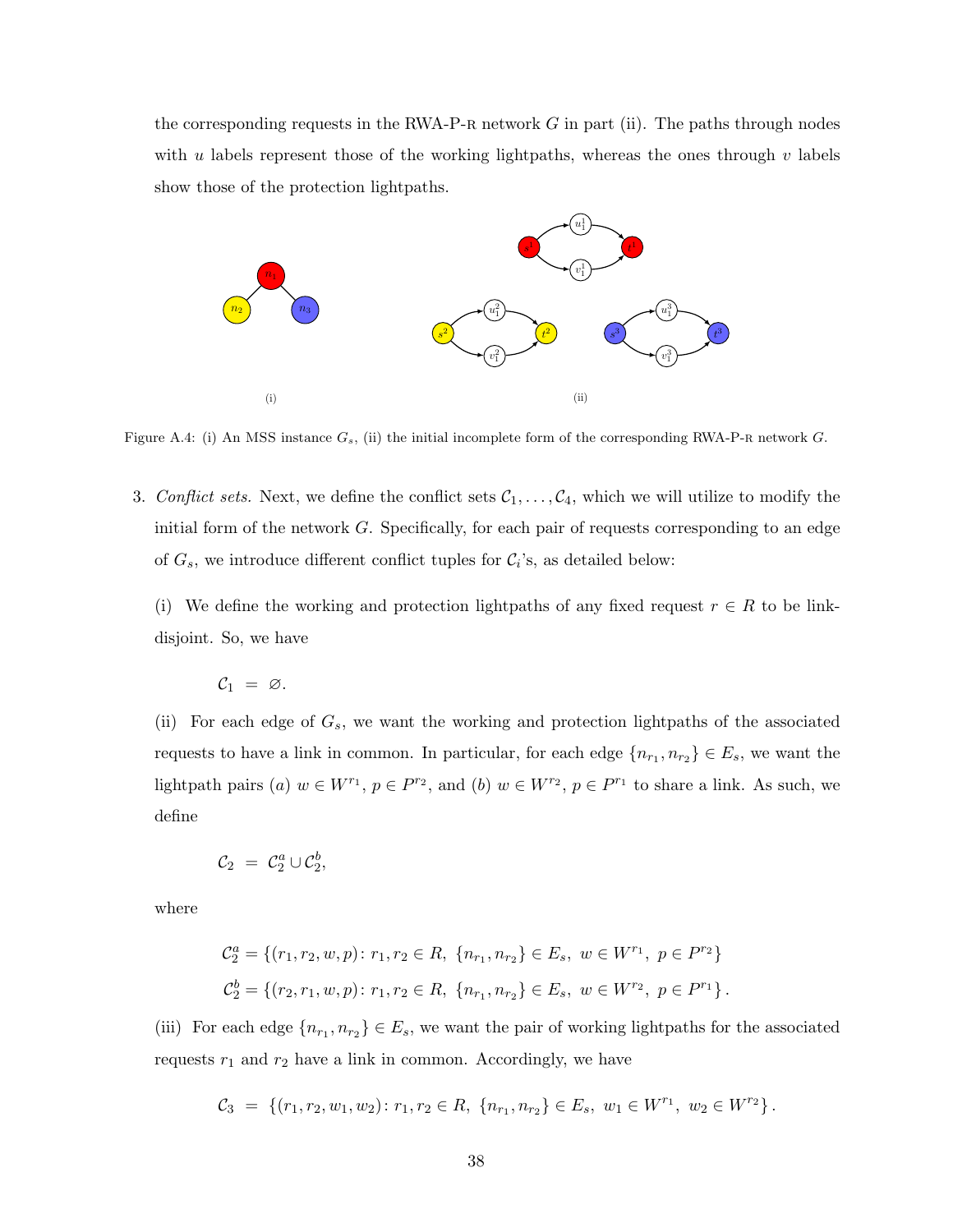(iv) Finally, for each edge  $\{n_{r_1}, n_{r_2}\} \in E_s$ , we want the pair of protection lightpaths for the associated requests  $r_1$  and  $r_2$  to share a link. So, we have

$$
C_4 = \{ (r_1, r_2, p_1, p_2) \colon r_1, r_2 \in R, \ \{n_{r_1}, n_{r_2}\} \in E_s, \ p_1 \in P^{r_1}, \ p_2 \in P^{r_2} \}.
$$

We note that the total number of tuples in the conflict sets is  $\mathcal{O}(|E_s|)$ , because we generate a constant number of tuples for each edge in  $E_s$ .

In the example provided in Figure [A.4,](#page-37-0) let  $w^r \in W^r$  and  $p^r \in P^r$  denote the working and protection lightpaths for request  $r \in \{1, 2, 3\}$ . Then, the conflict sets  $\mathcal{C}_i$ 's based on the MSS instance  $G_s$  in Figure [A.4](#page-37-0) are as follows:

$$
C_1 = \varnothing
$$
  
\n
$$
C_2 = \{ (1, 2, w^1, p^2), (2, 1, w^2, p^1), (2, 3, w^2, p^3), (3, 2, w^3, p^2) \}
$$
  
\n
$$
C_3 = \{ (1, 2, w^1, w^2), (2, 3, w^2, w^3) \}
$$
  
\n
$$
C_4 = \{ (1, 2, p^1, p^2), (2, 3, p^2, p^3) \}.
$$

4. Network and lightpath set modification. The initial form of the RWA-P-R network G consists of the disjoint union of cycles (illustrated in part (ii) of Figure [A.4\)](#page-37-0), and hence does not yet incorporate the common links of lightpaths expressed in conflict sets  $C_1, \ldots, C_4$ . In this last step of the construction of the RWA-P-R instance  $\mathcal{I}$ , we modify  $G$  to make it consistent with the conflict sets specified above. To this end, we iterate over the tuples in the conflict sets, and modify and re-route the associated lightpaths so that they share a link. In alignment with the above-defined conflict sets, we keep the working and protection lightpaths of any fixed request link-disjoint, and modify each lightpath pairs appearing in the conflict sets such that they have one link in common. For ease of exposition, we use our running example in explaining the procedure. Let us consider the conflict tuple  $(1, 2, w<sup>1</sup>, w<sup>2</sup>)$ , where  $((s<sup>1</sup>, u<sub>1</sub><sup>1</sup>), (u<sub>1</sub><sup>1</sup>, t<sup>1</sup>))$  and  $((s^2, u_1^2), (u_1^2, t^2))$  are the ordered set of links constituting the working lightpaths  $w^1$  and  $w^2$ , respectively. We arbitrarily choose the lightpath  $w<sup>1</sup>$  to be the "host" to intersect  $w<sup>1</sup>$  and  $w<sup>2</sup>$  on, i.e., to create a shared link that currently belongs to the host. Starting with the reconstruction of the lightpath  $w^1$ , we delete the link  $(u_1^1, t^1)$ , create a node labelled  $u_2^1$ , and add links  $(u_1^1, u_2^1)$  and  $(u_2^1, t^1)$ , so that  $((s^1, u_1^1), (u_1^1, u_2^1), (u_2^1, t^1))$  becomes the revised working lightpath for request 1. Then, for lightpath  $w^2$ , we remove the link  $(u_1^2, t^2)$ , create a node labelled  $u_2^2$ , and add links  $(u_1^2, u_1^1)$ ,  $(u_2^1, u_2^2)$  and  $(u_2^2, t^2)$ , as a result of which the working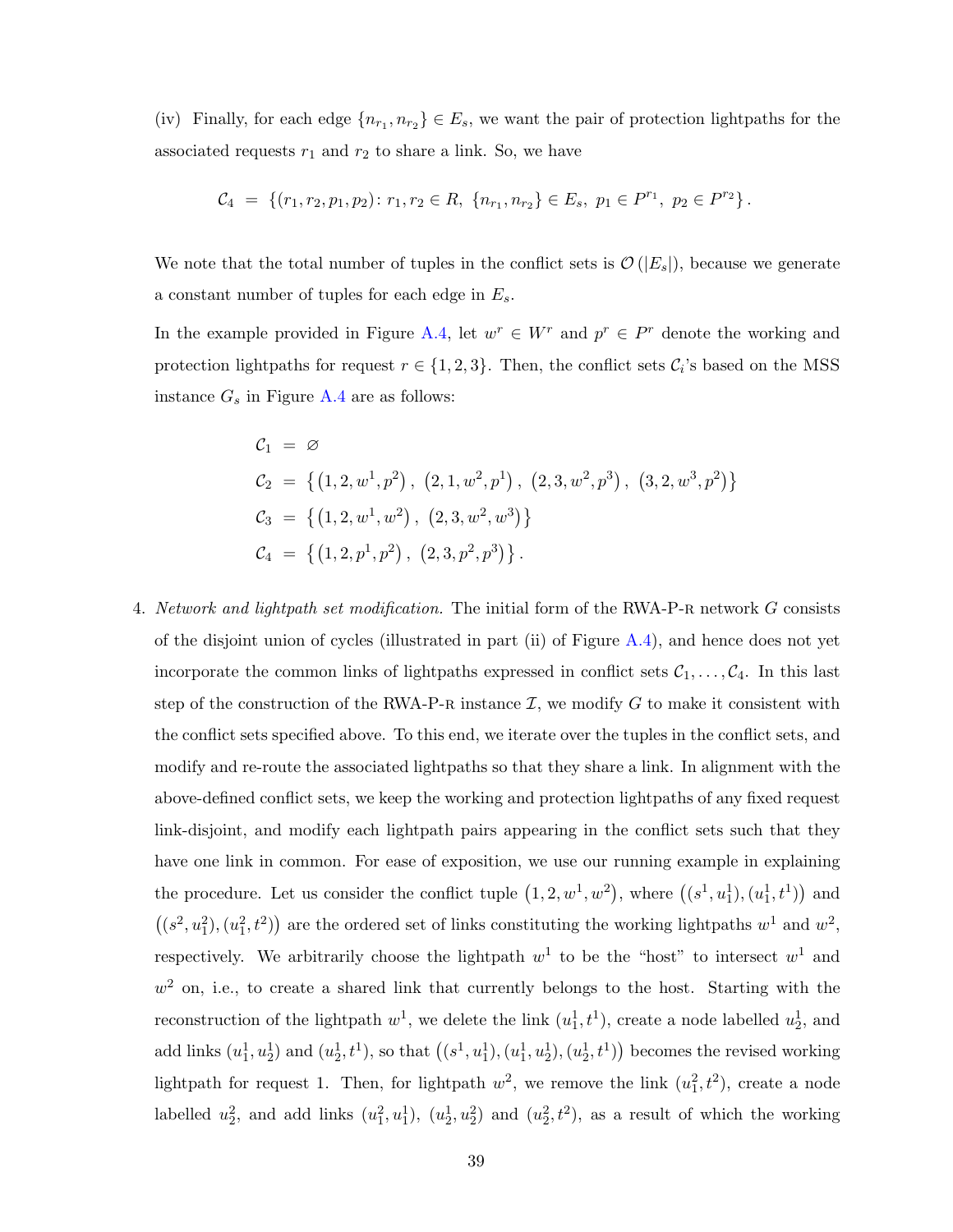lightpath for request 2 becomes  $((s^2, u_1^2), (u_1^2, u_1^1), (u_1^1, u_2^1), (u_2^2, t^2))$ , as highlighted in part (ii) of Figure [A.5,](#page-39-0) with  $(u_1^1, u_2^1)$  now being the common link of the modified lightpaths  $w^1$  and  $w^2$ . As an additional illustration of our lightpath reconstruction procedure, we next consider the conflict tuple  $(1, 2, w<sup>1</sup>, p<sup>2</sup>)$  for our running example, arbitrarily select the host to be the lightpath  $w^1$ , and then perform a similar set of operations to re-route the lightpaths, the result of which is shown in part (iii) of Figure [A.5.](#page-39-0) So, for each conflict tuple under consideration, we select one of the lightpaths to be the host, extend it by one link, and redirect the other lightpath through the newly created link. We note that this procedure establishes each lightpath intersection through newly created nodes and links in  $G$ , and thereby keeps the remaining lightpaths intact at every step.

<span id="page-39-0"></span>

Figure A.5: Illustration of the re-routing of lightpaths in the RWA-P-R network  $G$ .

Reduction complexity. Let us investigate the complexity of building the RWA-P-R instance  $\mathcal{I} = (G, R, \{W^r\}_{r \in R}, \{P^r\}_{r \in R})$  from a given MSS instance  $G_s = (V_s, E_s)$ . Steps 1 through 3 respectively take  $O(|V_s|)$ ,  $O(|V_s|)$ , and  $O(|E_s|)$  time. In step 4, we delete two links, add three links and two nodes for each conflict tuple, each of which takes constant time. Since there are  $O(|E_s|)$ -many tuples, we spend  $O(|E_s|)$  time in total for step 4. Then, the complexity of instance reduction phase amounts to  $O(|V_s| + |E_s|)$  in total, which is polynomial in the size of the MSS instance  $G_s$ . Hence, we have a polynomial time reduction from MSS to RWA-P-R.

Problem complexity. Now, we need to show that solving DEC-MSS in  $G_s$  is equivalent to solving DEC-RWA-P-R in  $\mathcal I$ . That is, we should show that there exists a stable set of size at least k in  $G_s$ if and only if we can satisfy at least  $k$  requests in  $\mathcal{I}$ .

(⇒) Suppose that we are given a stable set of size k in  $G_s$ , say nodes  $\{n_1, \ldots, n_k\}$  without loss of generality. Take lightpaths  $\{w^1, p^1, \ldots, w^k, p^k\}$  in  $\mathcal{I}$ . If this selection of lightpaths satisfies the constraints of the RWA-P-R problem, then it means that we can grant k requests in  $\mathcal{I}$ . First, since there is only one working lightpath assigned to every request corresponding to nodes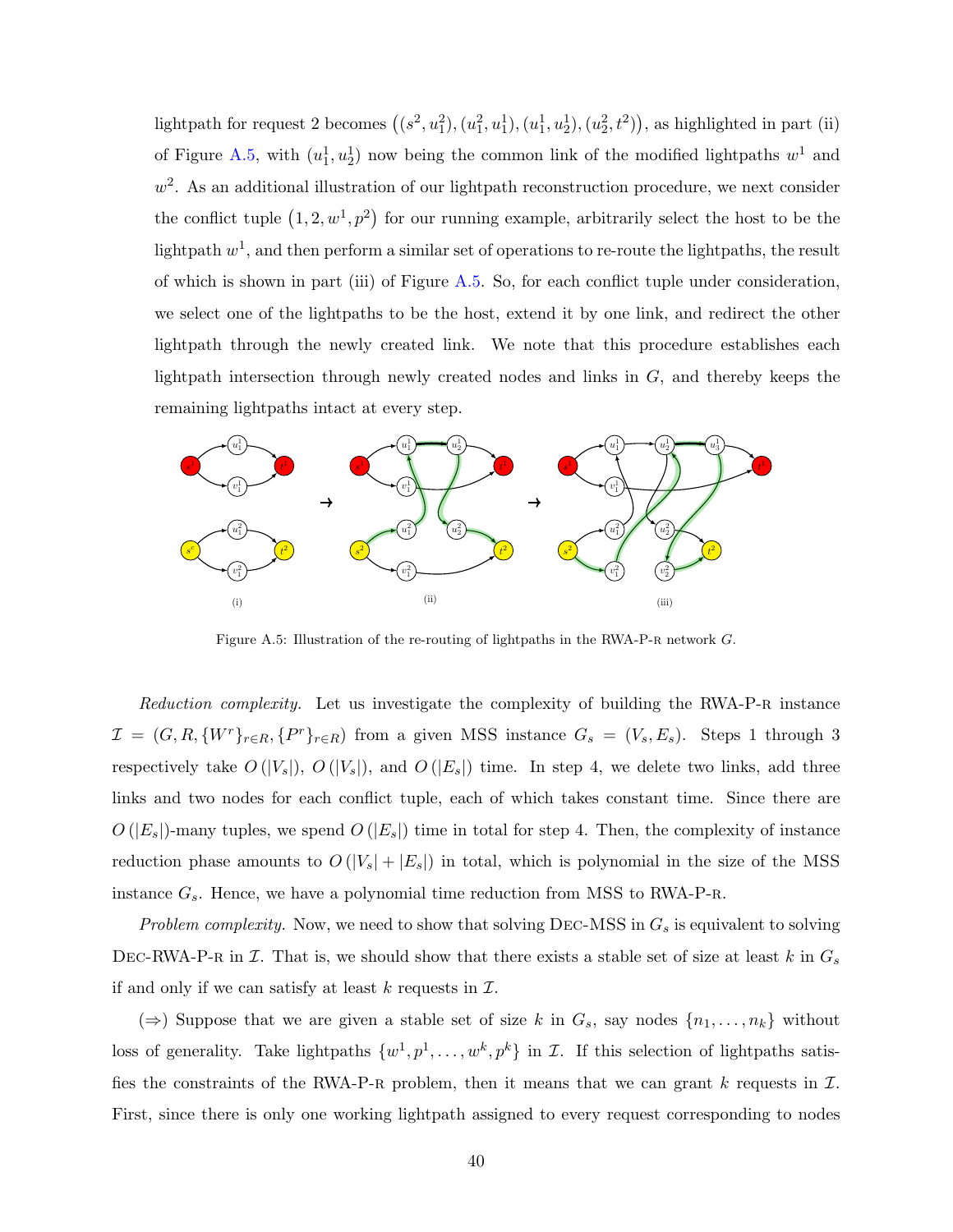${n_1, \ldots, n_k}$ , the constraint of assigning at most one working lightpath to each request is satisfied. Second, since no pair of nodes in  $\{n_1, \ldots, n_k\}$  are linked by an edge, the corresponding lightpaths  $\{w^1, p^1, \ldots, w^k, p^k\}$  do not share a link either, so the requirement that the working and protection lightpaths of each granted request being link-disjoint is satisfied as well. Finally, since we add both the working and protection lightpaths for each request  $r$  corresponding to the nodes of the given stable set, each granted request is properly assigned the two types of lightpaths. Therefore, we conclude that we can grant k requests in this case.

 $(\Leftarrow)$  Conversely, suppose that we have a solution granting k requests in the DEC-RWA-P-R instance *I*, say requests  $\{1, \ldots, k\}$ . Take the nodes in  $G_s$  that correspond to requests  $\{1, \ldots, k\}$ . Since all the lightpaths use the same wavelength in G, the ones associated with requests  $\{1, \ldots, k\}$ cannot share a link. This implies that the nodes  $\{n_1, \ldots, n_k\}$  representing requests  $\{1, \ldots, k\}$ cannot be connected (i.e., they form a stable set), because if they were, the related lightpaths would have been forced to share a link by our construction.

This shows that solving DEC-MSS on  $G_s$  is equivalent to solving DEC-RWA-P-R in  $\mathcal I$  built by a polynomial-time reduction from  $G_s$ . Since DEC-RWA-P-R is in NP, as shown in Lemma [1,](#page-13-3) we conclude that DEC-RWA-P-R is NP-complete, which implies that RWA-P-R is NP-hard.  $\Box$ 

<span id="page-40-0"></span>Appendix A.6. Proof of Proposition  $\angle$ 

When

$$
\rho > \beta(|R| + 1) - \alpha \left( 1 + \sum_{r \in R} \left( B_{w_{\min}}^r + B_{p_{\min}}^r \right) \right), \tag{9}
$$

[\(8\)](#page-16-0) is an exact QUBO model for the RWA-P problem, where  $B_{w_{\min}}^r = \min_{w \in W^r} \{B_w^r\}$  and  $B_{p_{\min}}^r =$  $\min_{p \in P^r} \{B_p^r\}.$ 

*Proof.* Given the vector of working and protection lightpath binary decision variables x and y, respectively, we introduce  $g$  function to compactly rewrite the QUBO objective function expression in  $(8a)$  as

$$
f(x,y) + \rho g(x,y).
$$

That is,  $f(x, y)$  is the objective expression of the IP as defined in [\(1a\)](#page-10-7) (IP<sup>Base</sup>), while  $g(x, y)$  denotes the summation of the penalty terms in the QUBO objective before the common penalty coefficient of  $\rho$  is applied. Even though the feasible spaces of IP<sup>Base</sup> and IP<sup>Strong</sup> are indeed the same, the IP model we actually refer to in this proof is IP<sup>Base</sup> because our QUBO model is reformulation of that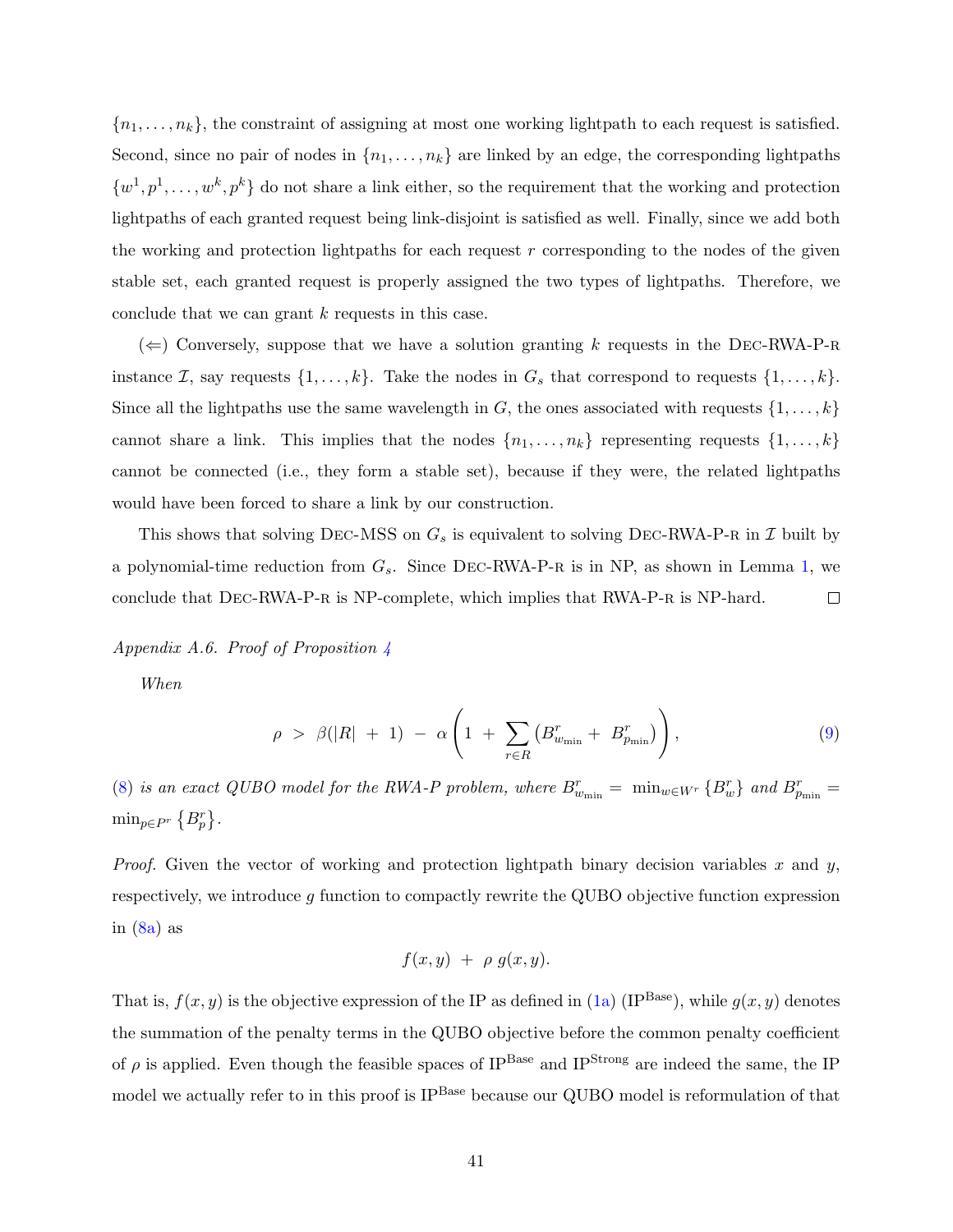model. Note that  $g(x, y) = 0$  if  $(x, y)$  is IP feasible, and  $g(x, y) \ge 1$  otherwise by the construction of the penalty terms as explained before.

We first derive valid upper and lower bounds on the  $f$  function value over the set of IP feasible solutions, namely

$$
F_{UB} := \max \{ f(x, y) : x, y \text{ binary and } g(x, y) = 0 \}
$$
  

$$
F_{LB} := \min \{ f(x, y) : x, y \text{ binary and } g(x, y) = 0 \}.
$$

It is easy to observe that  $F_{UB} = 0$  since (i) the trivial solution of accepting none of the requests yields  $f(x = 0, y = 0) = 0$  for the maximization problem, thus  $F_{UB} \ge 0$ , and (ii) the selection of  $\beta$  and  $\alpha$  values as suggested by Proposition [2](#page-12-0) ensures that every granted request adds a negative term to the f value in the IP objective, hence yields  $F_{UB} \leq 0$ . On the other hand, the optimal value to the lower bound problem is at least the objective value that is obtained by granting all the requests using the shortest working and protection lightpaths for each request, yielding

$$
F_{LB} \geq \alpha \sum_{r \in R} \left( \min_{w \in W^r} \{B_w^r\} + \min_{p \in P^r} \{B_p^r\} \right) - \beta \sum_{r \in R} 1 = \alpha \sum_{r \in R} \left( B_{w_{\min}}^r + B_{p_{\min}}^r \right) - \beta |R|.
$$

This is again due to the way we set the values of  $\alpha$  and  $\beta$  by Proposition [2.](#page-12-0)

Next, we observe that we can separate the range of the QUBO objective values of IP infeasible solutions from those of IP feasible solutions by pushing them beyond  $F_{UB}$ . As mentioned before, when a binary solution does not satisfy some IP constraints in  $(1b)-(1g)$  $(1b)-(1g)$  $(1b)-(1g)$ , the magnitude of violation is at least one. Due to the way  $\alpha$  and  $\beta$  values are set by Proposition [2,](#page-12-0) one additional unit of violation can lead to a decrease of the f value by at most  $\beta - \alpha$ , which happens when a zero value in the x vector is changed to one and y vector is kept intact, where the  $-\alpha$  term is due to the resulting additional link usage being at least one. In order to guarantee that the QUBO objective values are shifted strictly above  $F_{UB}$  through penalty terms in case at least one of the IP constraints in  $(1b)$ – $(1g)$  are violated, we set

$$
\rho > \beta(|R| + 1) - \alpha \left( 1 + \sum_{r \in R} \left( B_{w_{\min}}^r + B_{p_{\min}}^r \right) \right) \geq F_{UB} - F_{LB} + \beta - \alpha.
$$

By selecting the penalty coefficient  $\rho$  such that it satisfies the above strict inequality, which is